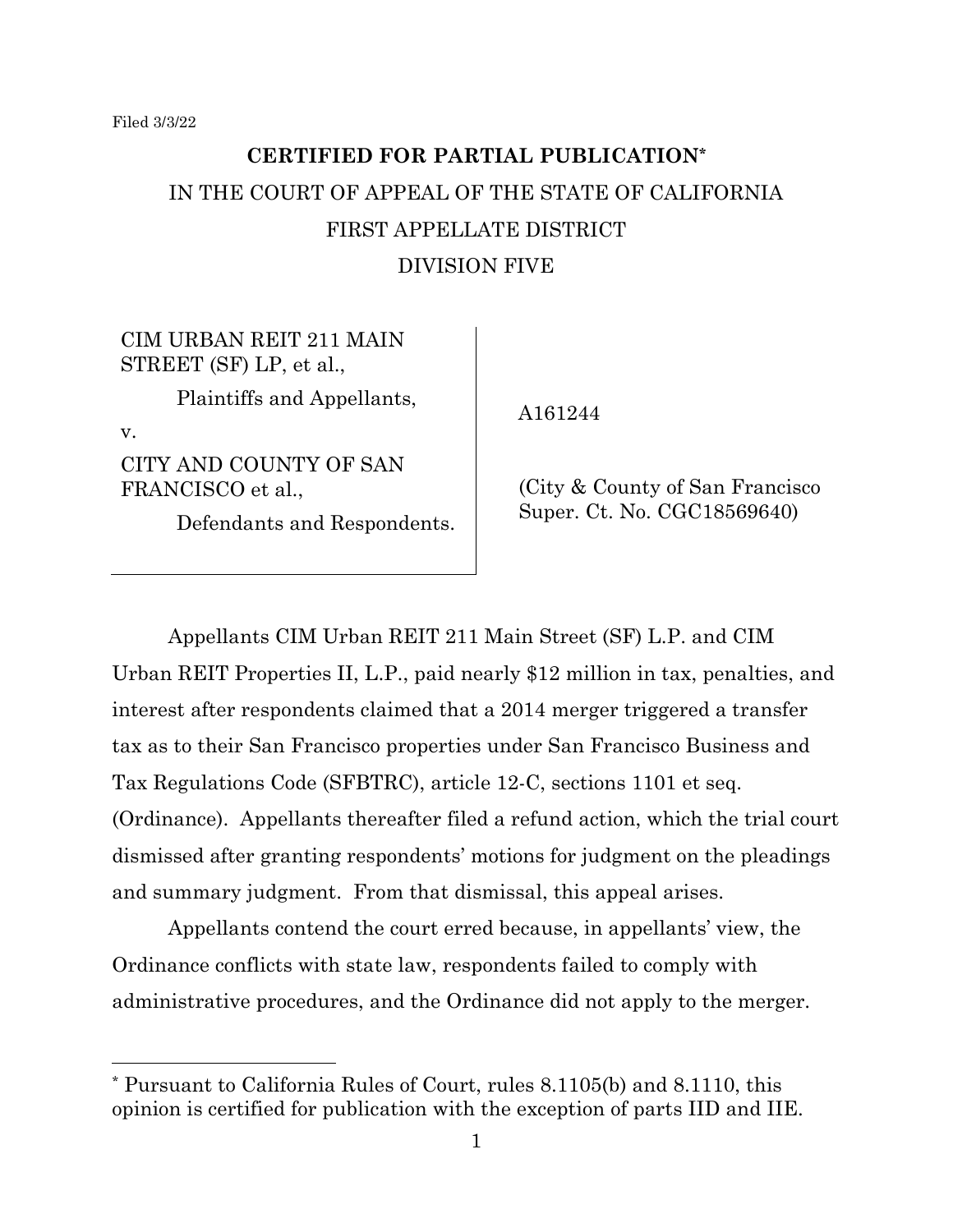More specifically, appellants argue (1) the tax imposed under the Ordinance exceeds the authority of respondent City and County of San Francisco (San Francisco) under Revenue and Taxation Code section 11911, because it uses a higher tax rate and an expanded tax base; (2) San Francisco failed to comply with the Ordinance's notice and hearing requirements (SFBTRC 1115, 1115.1); (3) appellants were not liable for transfer tax under SFBTRC 1102, because they did not have any "realty sold" within the meaning of the Ordinance; (4) appellants were not liable for transfer tax under SFBTRC 1108, because they did not experience a partnership termination; and (5) San Francisco assessed the wrong entities.

We will affirm the judgment. In the published portion of our opinion, we conclude (1) San Francisco, as a charter city and a "city and county," is not bound by the limitations set forth in Revenue and Taxation Code section 11911; (2) the purported failure to comply with SFBTRC 1115 and 1115.1 does not entitle appellants to a refund of the tax they paid; and (3) in light of SFBTRC 1114 at the time of the merger, SFBTRC 1102 was triggered as to appellants' real property by the transfer of ownership interests in appellants' parent entity, consistent with Revenue and Taxation Code section 64, subdivision  $(c)(1)$ ; in the unpublished portion of our opinion, we conclude  $(4)$ SFBTRC 1108 applied due to the termination of appellants' parent, a partnership; and (5) appellants are not entitled to a refund based on their argument that San Francisco assessed the wrong entities.

#### I. FACTS AND PROCEDURAL HISTORY

For context, we begin with an overview of the relevant law. We then discuss the Ordinance, the merger, and the litigation in the trial court.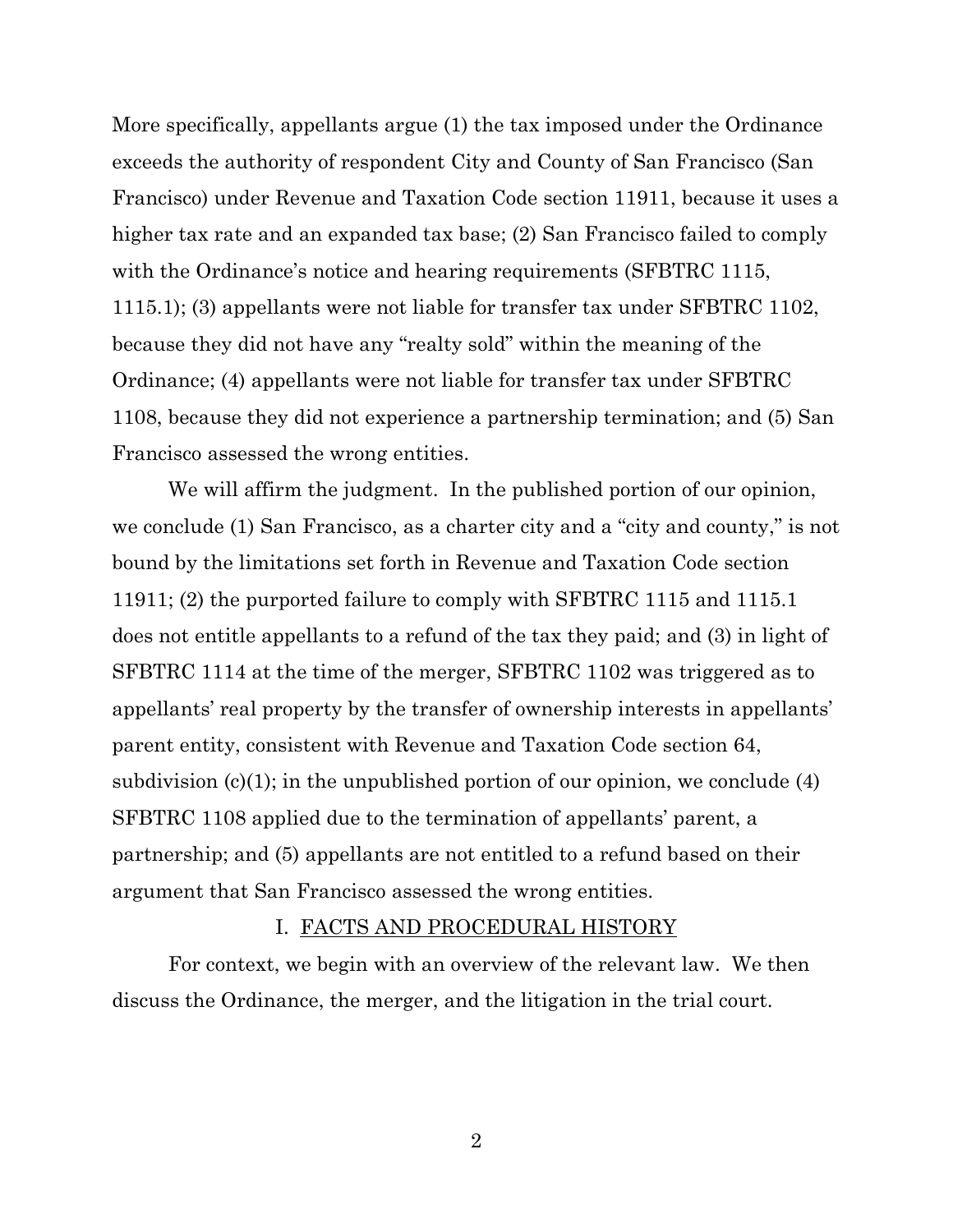#### A. Legal Background

As a general rule, a city cannot impose taxes on the transfer of real property. (See Cal. Const., art. XIII A, § 3, subd. (a); art. XIII A, § 4; Govt. Code, § 53725, subd. (a).) There are, however, two means of imposing transfer taxes potentially available to local jurisdictions: (1) a state statute (Rev. & Tax. Code, § 11911) that authorizes any county or "city and county" to impose transfer taxes as set forth in that statute; and (2) a constitutional provision (Cal. Const., art. XI, § 5(a)) that authorizes a "charter city" to enact ordinances governing municipal affairs under the home rule doctrine. We look at both of these laws, since San Francisco is the only "city and county" in California (*Trans World Airlines, Inc. v. City & Cty. of S.F*. (9th Cir. 1955) 228 F.2d 473, 475; *Green v. Superior Court* (1889) 78 Cal. 556, 560) and is a charter city as well (*San Francisco Fire Fighters v. City and County of San Francisco* (1977) 68 Cal.App.3d 896, 898–899).

1. The State Act and Section 11911

In 1967, the California Legislature enacted the Documentary Stamp Tax Act, which was later given its current title of Documentary Transfer Tax Act (State Act). (Stats 1967, ch. 1332.) The impetus for the State Act was to replace the expiring federal documentary stamp tax. (*926 North Ardmore Ave., LLC v. County of Los Angeles* (2017) 3 Cal.5th 319, 329, 334 (*926 N. Ardmore*); *Thrifty Corp. v. County of Los Angeles* (1989) 210 Cal.App.3d 881, 884.) The legislation, identified as "[a]n act to add Part 6.7" of the Revenue and Taxation Code, contains four sections.

Section 1 of the State Act sets forth the provisions codified as "Part 6.7" (Rev. & Tax. Code, § 11901 et seq.), which authorize local jurisdictions to adopt ordinances taxing the transfer of real property. Specifically, Revenue and Taxation Code section 11911 (Section 11911), subdivision (a) provides: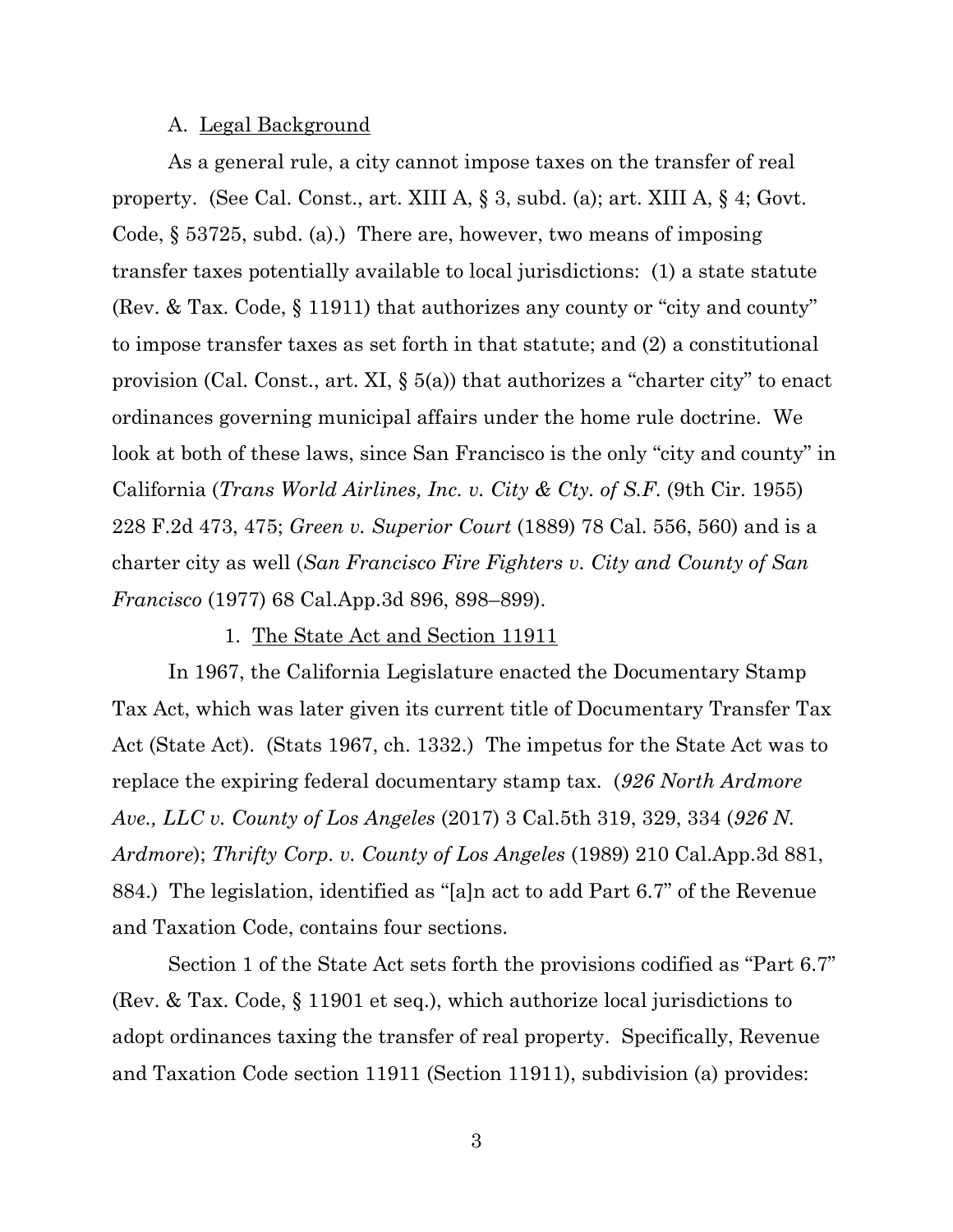"The board of supervisors of any county or city and county, by an ordinance adopted pursuant to this part, may impose, on each deed, instrument, or writing by which any lands, tenements, or other realty sold within the county shall be granted, assigned, transferred, or otherwise conveyed to, or vested in, the purchaser or purchasers, or any other person or persons, by his or their direction, when the consideration or value of the interest or property conveyed (exclusive of the value of any lien or encumbrance remaining thereon at the time of sale) exceeds one hundred dollars (\$100) a tax at the *rate of fifty–five cents (\$0.55) for each five hundred dollars (\$500)* or fractional part thereof." (Italics added.) Subdivision (b) of Section 11911 allows a city within a county that imposed a tax pursuant to subdivision (a) to impose a tax at a lower rate, with the taxpayer receiving a credit against the county tax (§ 11911, subd (c)).

Sections 2, 3 and 4 of the State Act were not codified. As relevant here, Section 2 provides: "No city or county shall directly or indirectly impose a tax on transfers of real property which is not in conformity with this part. As used in this section, *'city' does not include a chartered city and 'county' does not include a city and county*." (Italics added.) Based on Section 2, respondents contend charter cities (like San Francisco) and a "city and county" (meaning San Francisco) are not precluded from imposing a transfer tax that does not conform to Section 11911.

## 2. The Home Rule Doctrine

Article XI, section 5, subdivision (a) of the California Constitution essentially gives charter cities "home rule" power to legislate their own municipal affairs. The constitutional provision reads: "It shall be competent in any city charter to provide that the city governed thereunder may make and enforce all ordinances and regulations in respect to municipal affairs,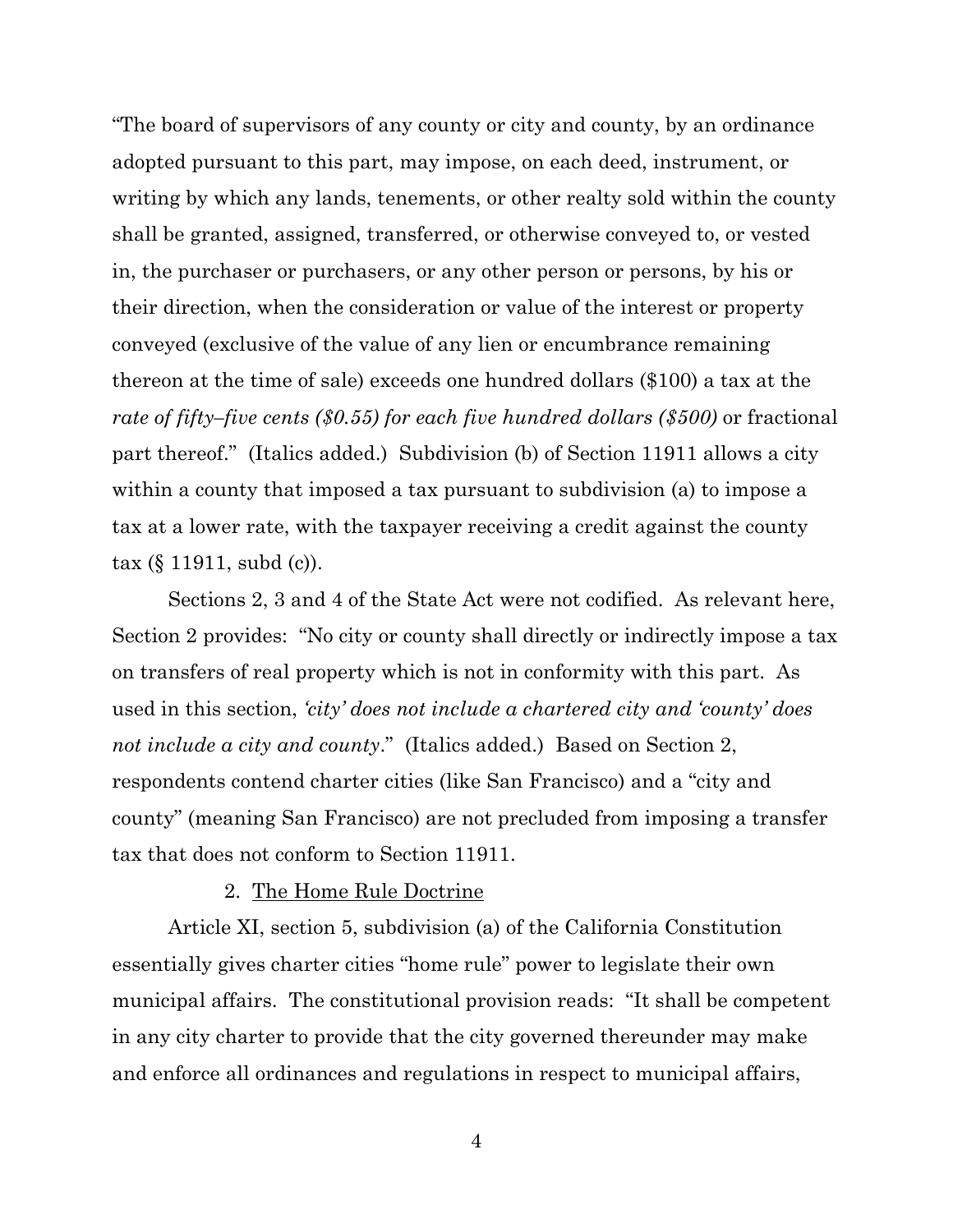subject only to restrictions and limitations provided in their several charters and in respect to other matters they shall be subject to general laws. City charters adopted pursuant to this Constitution shall supersede any existing charter, and with respect to municipal affairs shall supersede all laws inconsistent therewith."

Under the home rule doctrine, "[c]harter cities are specifically authorized by our state Constitution to govern themselves, free of state legislative intrusion, as to those matters deemed municipal affairs." (*State Building & Construction Trades Council of California v. City of Vista* (2012) 54 Cal.4th 547, 555 (*City of Vista*).) Generally, local tax ordinances are deemed to address municipal affairs. (*Ex Parte Braun* (1903) 141 Cal. 204, 209 ["That the power of taxation is a power appropriate for a municipality to possess is too obvious to merit discussion."]; *California Federal Savings & Loan Assn. v. City of Los Angeles* (1991) 54 Cal.3d 1, 13 (*CalFed*) ["levying taxes to support local expenditures qualifies as a 'municipal affair' within the meaning of the home rule provision of our Constitution"].)

Nonetheless, if a local measure is in actual conflict with a state law, and the subject of the state law is a matter of statewide concern and the state statute is not overbroad, the conflicting local law must cede to the state law. (*CalFed, supra*, 54 Cal.3d at p. 17.) *Transfer* taxes have been held to reflect municipal affairs, not subject to state law. (*Fielder v. City of Los Angeles* (1993) 14 Cal.App.4th 137, 146 [upholding Los Angeles real property transfer tax notwithstanding conflict with Govt. Code, § 53725, subd. (a), because transfer tax was purely local in its effects and thus reflected a municipal affair beyond the reach of legislative enactment]; *Fisher v. County of Alameda* (1993) 20 Cal.App.4th 120, 130 [upholding Berkeley transfer tax notwithstanding conflict with Govt. Code, § 53725, subd. (a).)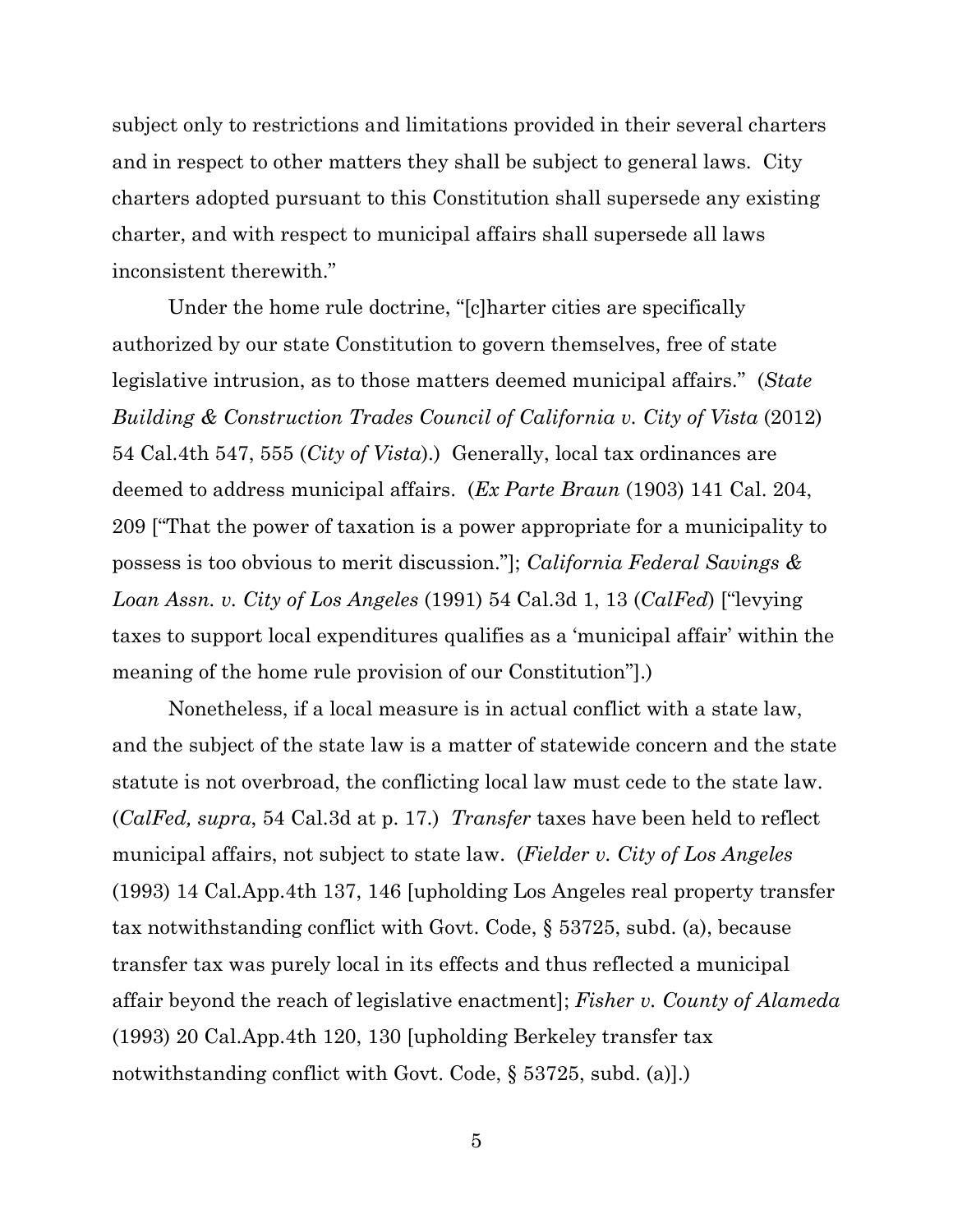#### B. San Francisco's Real Property Transfer Tax Ordinance

San Francisco adopted its Ordinance in December 1967 "pursuant to the authority contained in Part 6.7 (commencing with Section 11901) of Division 2 of the Revenue and Taxation Code of the State of California." (SFBTRC 1108.) Over time, however, San Francisco has amended the Ordinance and purportedly relies on its charter city powers, rather than the State Act, as its authority for its local transfer tax.

Under the version of the Ordinance in effect on March 11, 2014—the date of the merger that generated the disputed tax liability in this case—SFBTRC 1101 and 1102 imposed a tax on the transfer of "any lands, tenements, or other realty sold," with the amount due based on "the consideration or value of the interest or property conveyed." Unlike Section 11911, which allows a tax rate of \$0.55 for each \$500 or fractional part thereof in consideration or value of the interest or property conveyed, the Ordinance imposes a higher tax rate of \$2.50 to \$12.50 for each \$500 or fractional part thereof. (SFBTRC 1102.) Appellants add that, unlike Section 11911, the Ordinance allows a tax base that assesses the value of liens and encumbrances, personal property, intangible assets, and interests that were not actually conveyed. (SFBTRC 1102.)

The Ordinance mandates that a transfer tax be paid on direct sales of property—for example, the seller of a parcel of real property typically has to pay a transfer tax based on the sales price. The Ordinance also mandates a transfer tax to be paid in two other circumstances, which are hotly debated in this appeal. First, the Ordinance in SFBTRC 1114 defines "realty sold" under SFBTRC 1102 such that a transfer tax is triggered upon a change in the ownership of *entities* that own real property (e.g., through mergers or stock sales), where the change in ownership would trigger a property tax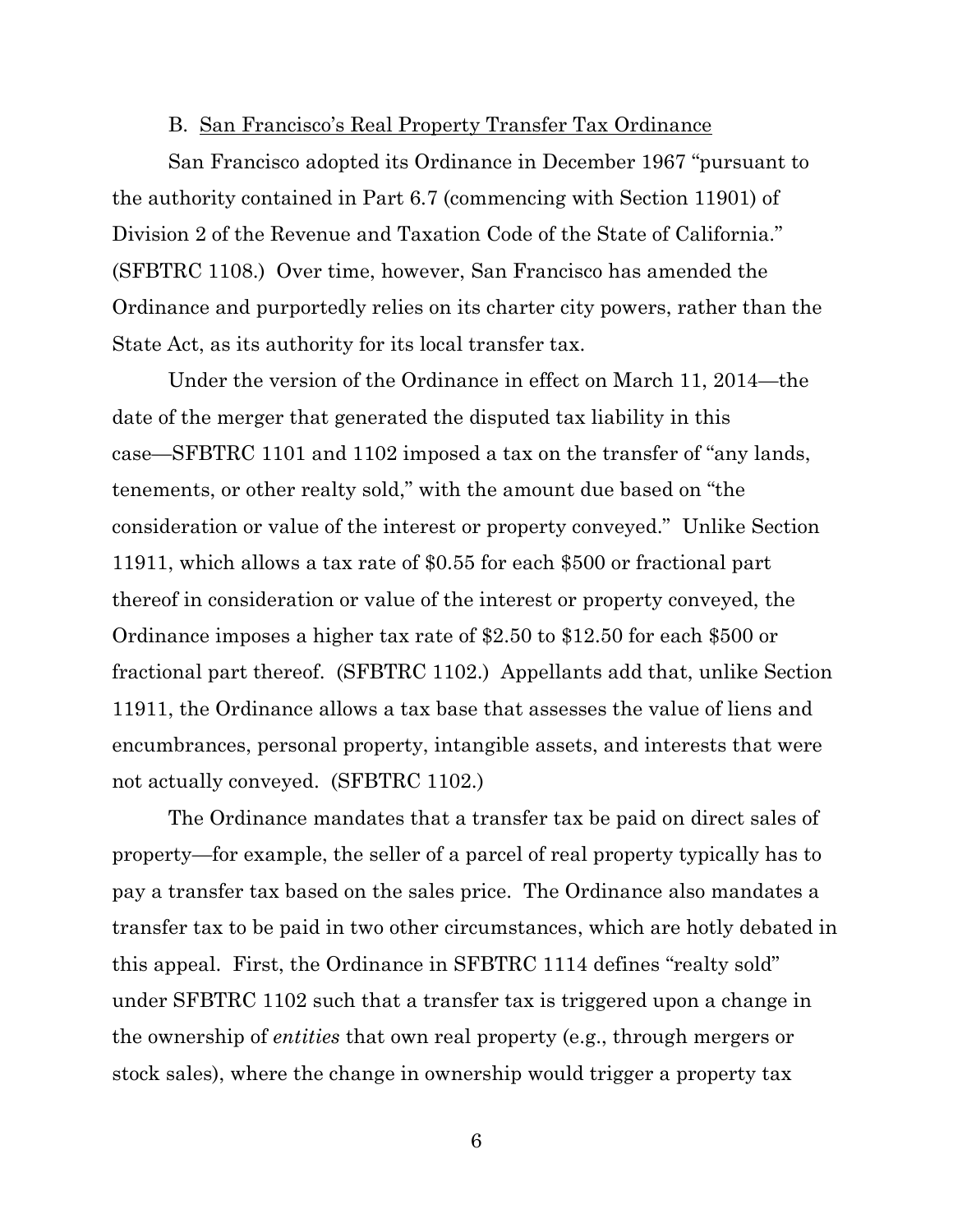reassessment of real property under Revenue and Taxation Code section 64. Second, under SFBTRC 1108(b), a transfer tax is triggered as to "all realty held by [a] partnership" at the time the partnership terminates.

Under the Ordinance, the transfer tax becomes due when "the deed, instrument or writing effecting a transfer subject to the tax is delivered." (SFBTRC 1115(a).) Liability for the tax rests jointly and severally on "any person who makes, signs or issues any document or instrument subject to the tax, or for whose use or benefit the same is made, signed or issued." (SFBTRC 1103.) The tax is self-reported, such that the liable party must report a taxable transaction and pay the applicable tax. (See SFBTRC 1115(a).) The tax is delinquent if unpaid 30 days after it came due, at which point penalties and interest accrue. (SFBTRC 1115(a).)

When the San Francisco Assessor-Recorder (County Recorder) has reason to believe that the transfer tax has not been fully paid, the recorder determines the amount of tax due, including penalties and interest that become part of the tax. (SFBTRC 1115(a),  $(c)$ .)

If a taxpayer refuses to pay after receiving a deficiency notice, the County Recorder may initiate lien proceedings and record a lien against the property until the tax is paid. (SFBTRC 1115(d), 1115.1(a), (b).)

The Ordinance also allows San Francisco to pursue a collection action in superior court. SFBTRC 1115.4 states: "The amount of any tax, penalty or interest imposed by this ordinance shall be deemed a debt owed to the City and County of San Francisco. Any person owing the tax shall be liable in an action brought in the name of the City and County of San Francisco for the recovery of such debt."

A taxpayer has no option under the Ordinance to protest the tax without paying the amounts claimed due. Instead, the taxpayer must "pay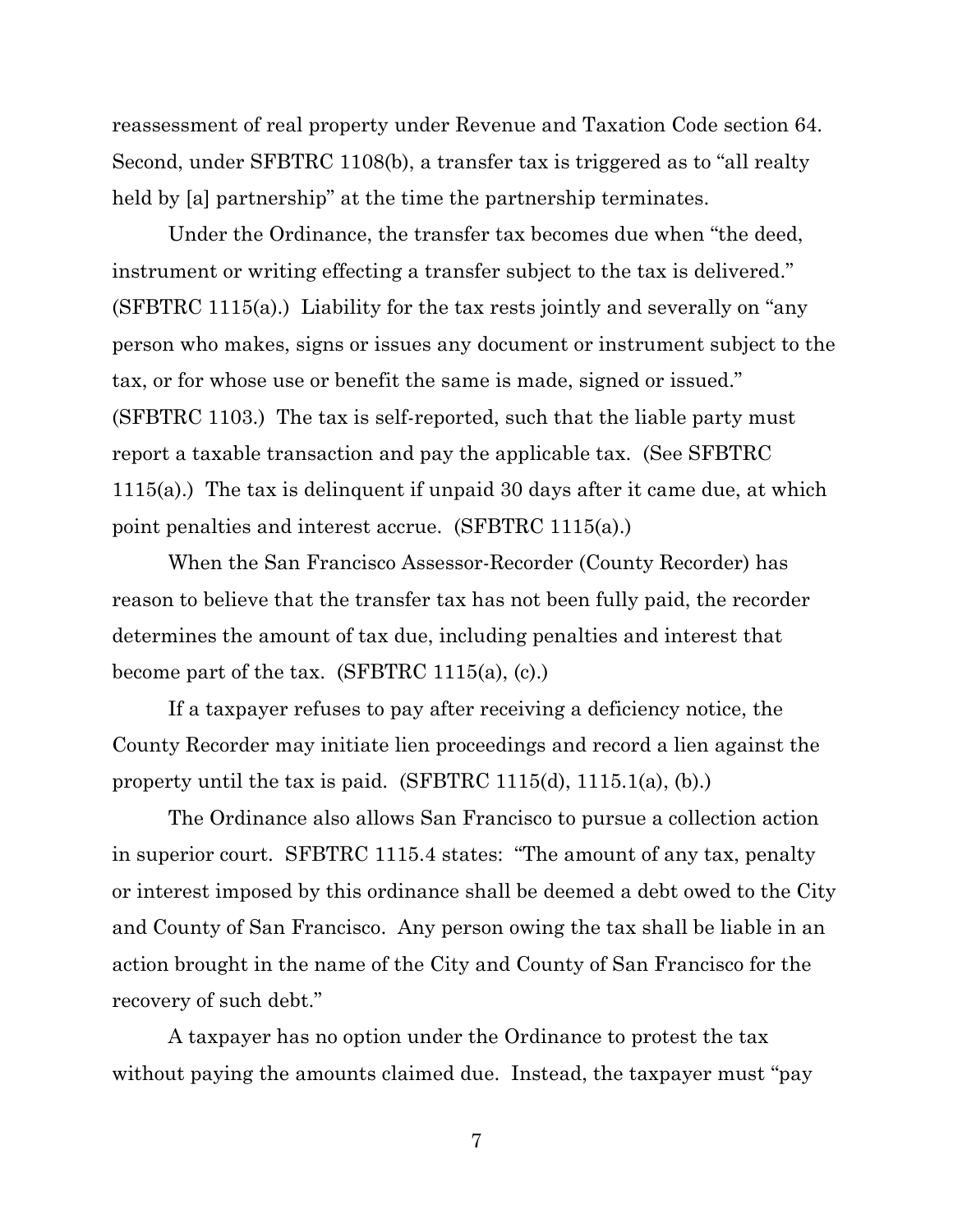first" the amounts due and then file a lawsuit to obtain a refund. (See SFBTRC 1113; *Batt v. City and County of San Francisco* (2007) 155 Cal.App.4th 65, 72–73 (*Batt*), overruled on other grounds in *McWilliams v. City of Long Beach* (2013) 56 Cal.4th 613, 626.)

C. The 2014 Merger Transaction

At the heart of this case are transactions that featured a merger in May 2014 (Merger). Before the Merger, appellants directly owned two San Francisco properties. After the Merger, appellants still directly owned those two properties; what changed was the ownership of their parent company, and thus the ownership of the company that *indirectly* owned the real property.

Before the Merger, appellant CIM Urban REIT 211 Main Street (SF), L.P. (#1) held title to the real property at 211 Main Street in San Francisco.<sup>1</sup> Appellant CIM Urban REIT Properties II, L.P. (#2) held title to the real property at 260 Townsend Street in San Francisco. CIM Urban Partners, L.P. (#3) owned these two title-holding entities. CIM Urban REIT, LLC (#4) owned CIM Urban Partners, L.P. (#3) (except for a token \$1000 capital interest and hypothetical profits that never materialized) and a subsidiary called CIM Merger Sub, LLC (#5).

Also before the Merger, CIM Urban REIT, LLC (#4) transferred to CIM Merger Sub, LLC (#5) all its interest in CIM Urban Partners, L.P. (#3) (and thus, indirectly, over 99% interest in the real estate at 211 Main Street and 260 Townsend Street). Then CIM Urban REIT, LLC (#4) formed Urban Partners II, LLC (#8) and contributed to Urban Partners II, LLC (#8) all of its interest in CIM Merger Sub, LLC (#5).

<sup>&</sup>lt;sup>1</sup> The entities involved in these transactions were assigned numbers in the trial court. Like the parties in their briefs, we continue the numbering system.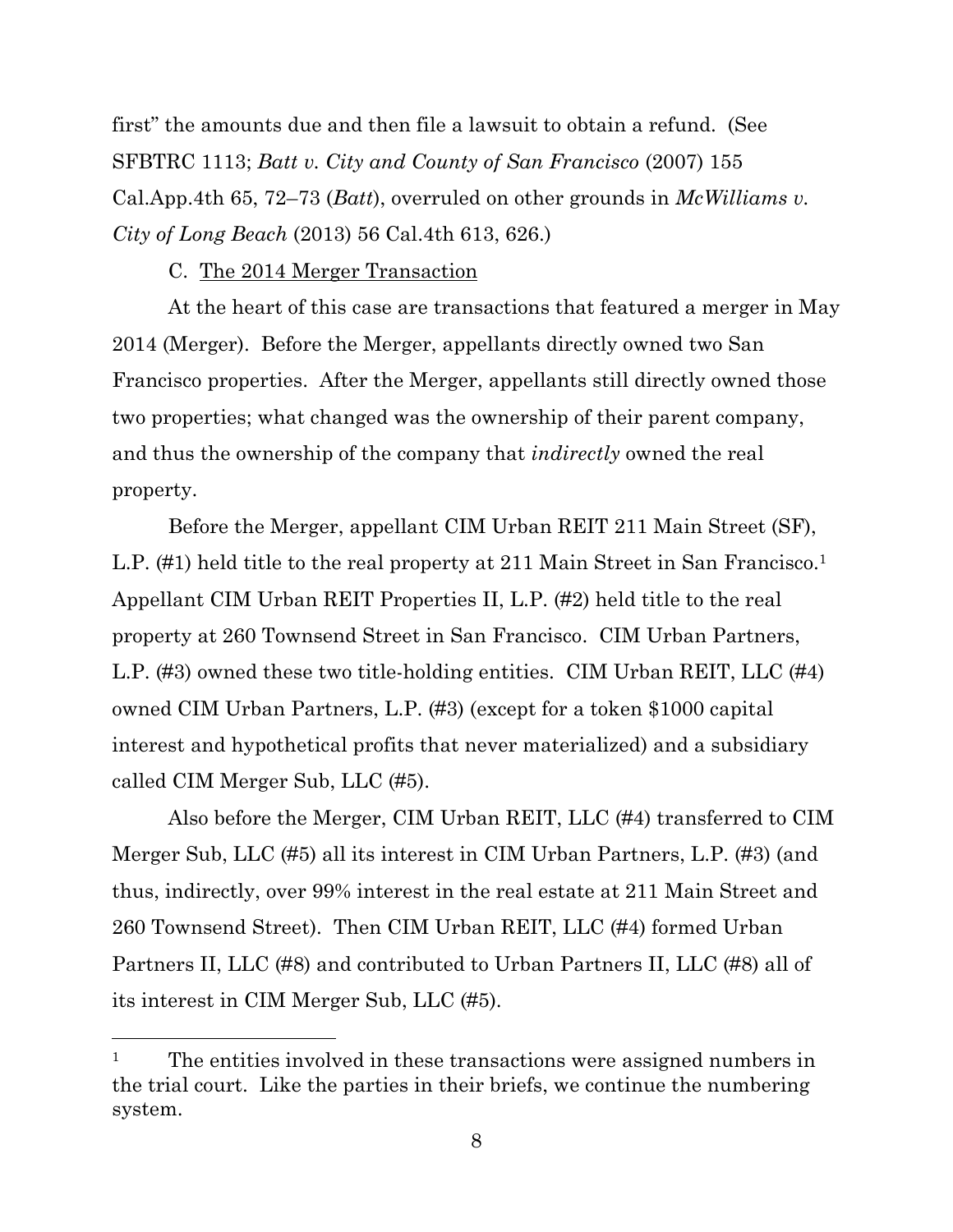Separately, PMC Commercial Trust (#7) owned 100% of a subsidiary called Southfork Merger Sub, LLC (#6). Before the Merger, PMC Commercial Trust (#7) contributed all of its assets to Southfork Merger Sub, LLC (#6).

The Merger occurred on March 11, 2014. CIM Merger Sub, LLC (#5) merged into Southfork Merger Sub, LLC (#6), with Southfork Merger Sub, LLC (#6) as the surviving entity. Accordingly, on the Merger date, Southfork Merger Sub, LLC (#6) and its owner PMC Commercial Trust (#7) received *virtually all (more than 99%) of CIM Urban Partners, L.P. (#3)*, including CIM Urban Partners, L.P.'s (#3) *indirect* ownership of the real estate at 211 Main Street and 260 Townsend Street. Thus, the Merger worked a change in the ownership of appellants' parent (CIM Urban Partners, L.P. (#3)) and a change in the indirect ownership of appellants' real property.

In exchange for receiving CIM Merger Sub, LLC's (#5) assets in the merger, Southfork Merger Sub, LLC (#6) transferred to Urban Partners II, 97.8% of stock in PMC Commercial Trust (#7).

After the Merger, through the transfer of PMC stock, CIM Urban REIT, LLC (#4) indirectly owned 97.8% of the title-holding entities (appellants).

D. Disclosure of the Merger to the State Board of Equalization

After the Merger on April 30, 2014, David Thompson—the Chief Financial Officer of appellants' parent company, CIM Urban Partners, L.P. (#3)—submitted to the State Board of Equalization (SBE) a "Statement of Change in Control and Ownership of Legal Entities," known as form BOE-100-B. (Capitalization omitted.) Thompson reported that the 2014 Merger had caused a change in control of the entity under Revenue and Taxation Code section 64, subdivision (c), as relevant to property taxes.

On Schedule A to the BOE-100-B, Thompson averred: "CIM Urban Partners, L.P. ("CIM Urban") experienced an ownership reorganization on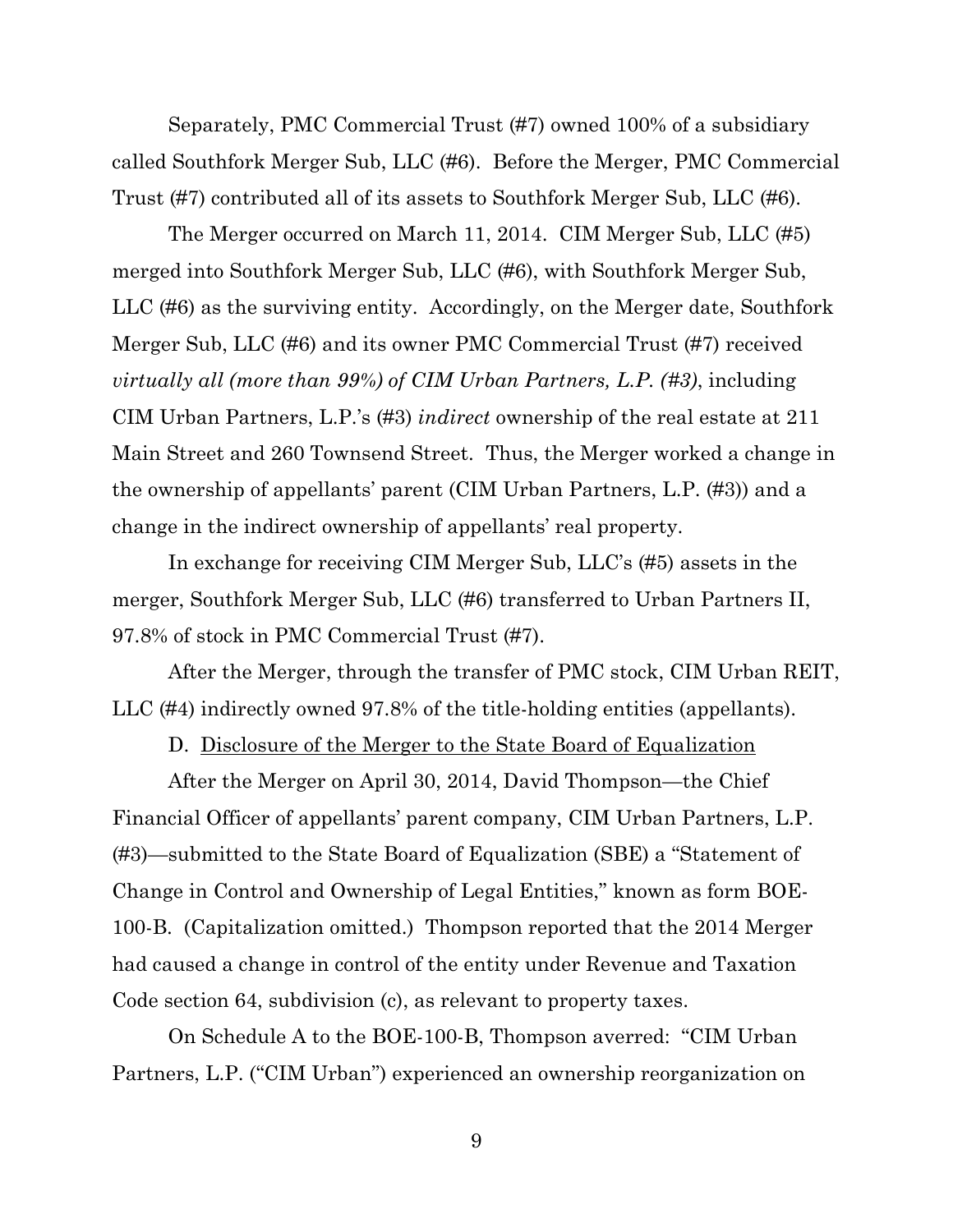March 11, 2014. CIM Urban REIT, LLC ("CIM REIT"), was the limited partner and majority owner of CIM Urban; CIM Urban owned several parcels of real property around California through special purpose entities ("SPE's"). CIM REIT created CIM Merger Sub, LLC ("CIM Sub") a new wholly-owned LLC to which it contributed all of its capital and profits interests in CIM Urban. Concurrently with the creation of the new CIM Sub entity, PMC Commercial Trust, a publicly traded Texas REIT ("PMC"), created a new wholly-owned sub named Southfork Merger Sub, LLC ("Southfork"), a Delaware limited liability company. During the reorganization, CIM Sub was merged into Southfork, causing Southfork to obtain direct control of CIM Urban. Because the ownership of CIM Sub and Southfork were not proportional, this triggered a *direct change in control of CIM Urban and indirect changes in control of the SPE's that held record title to the real property in CIM Urban's portfolio (these were indirect changes in control under Section 64(c))*." (Italics added.)

In addition to 211 Main Street and 260 Townsend Street in San Francisco, Thompson identified 17 other investment properties throughout California that were indirectly owned by CIM Urban Partners, L.P. (#3) and experienced a change in control due to the Merger.

#### E. Increase in Property Tax

As a result of the change in control reported on form BOE-100-B, the property tax assessment for 260 Townsend Street increased from approximately \$26.8 million to \$38 million, which purportedly increased annual property taxes by more than \$132,000. The property tax assessment for 211 Main Street increased from roughly \$119.3 million to \$229 million, purportedly increasing the annual property taxes for that property by over \$1.28 million. The increase in property tax is not at issue here.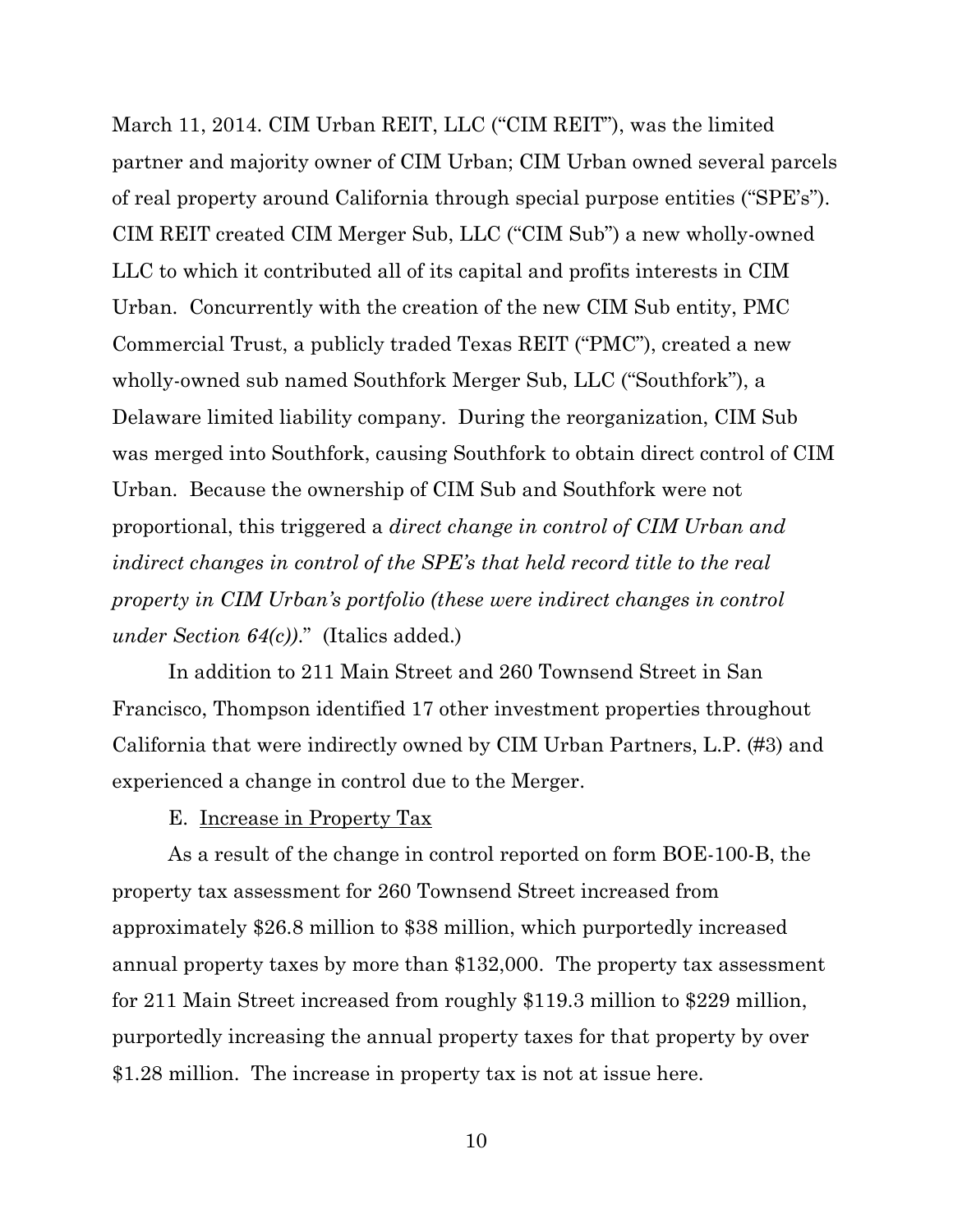#### F. San Francisco's Demand and Lawsuit for Transfer Taxes

On March 1, 2017, the County Recorder issued to appellant CIM Urban REIT 211 Main Street (SF), L.P., "c/o CIM Group," a Notice and Demand for Immediate Payment of San Francisco County Transfer Tax, related to the 211 Main Street property. The County Recorder asserted that \$9,789,750 in transfer tax, penalties and interest was due. On March 3, 2017, the County Recorder issued to appellant CIM Urban REIT Properties II L.P., "c/o CIM Group," a Notice and Demand for Immediate Payment of San Francisco County Transfer Tax related to the 260 Townsend Street property, requiring payment of transfer tax, penalties and interest in the amount of \$1,624,500. According to these notices, the transfer tax arose on the Merger date, "when a new person or entity obtained control of the entity that owned the property."

In April 2017, having received no payment of the transfer taxes, San Francisco filed a complaint against appellants and others in superior court. (*City & County of San Francisco v. CIM Urban Partners, L.P*., case no. CGC-17-558011.) San Francisco named as defendants the entities it believed were potentially liable for the unpaid amounts: CIM Urban REIT 211 Main St (SF), L.P. (#1); CIM Urban REIT Properties II, L.P. (#2); CIM Urban Partners, L.P. (#3), CIM Urban REIT, LLC (#4), CIM Merger Sub, LLC (#5), Southfork Merger Sub, LLC (#6), and CIM Commercial Trust Corporation (formerly known as PMC Commercial Trust, #7).

The CIM entities filed a demurrer to the collection complaint, which the trial court overruled. This court denied the CIM entities' ensuing writ petition. Appellants then paid in full the transfer tax, penalties and interest then due, in the amounts of \$10,076,000 and \$1,672,000. By stipulation of the parties, San Francisco's collection action was dismissed.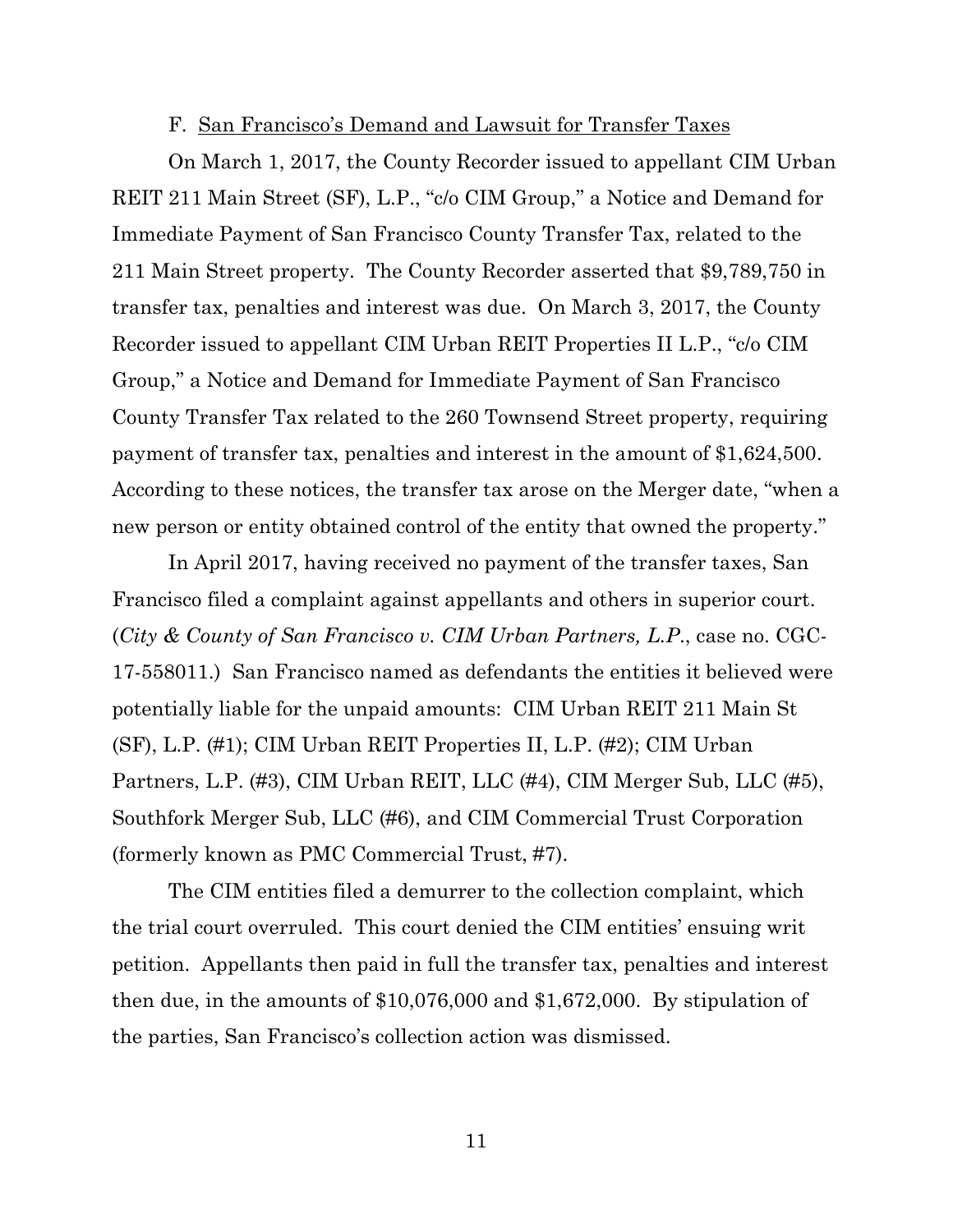## G. Appellants' Refund Action

Appellants filed administrative claims for a tax refund, which San Francisco denied. Appellants then filed this refund action in superior court.

The operative first amended complaint, filed by appellants in October 2018, includes ten causes of action. Appellants seek a refund of the transfer tax, penalties, and interest imposed due to the Merger, as well as a judicial declaration that the Ordinance is invalid.

In April 2019, San Francisco filed a motion for judgment on the pleadings, challenging the fifth, seventh, eighth, ninth, and tenth causes of action, which had alleged that the Ordinance on its face conflicted with Section 11911, the tax violated the state constitution, and procedural requisites had not been met. The trial court granted San Francisco's motion in June 2019.

Appellants dismissed their fourth and sixth causes of action, leaving the first, second, and third causes of action, which asserted that the Ordinance did not apply to the Merger: essentially, there was no "realty sold" under SFBTRC 1102 because, although appellants' parent experienced a change in ownership, the parent was not the direct owner of the real property; furthermore, appellants did not experience a partnership termination under SFBTRC 1108.

The parties filed cross-motions for summary judgment as to these three causes of action in March 2020, based on stipulated facts establishing the Merger's relevant terms. The trial court granted judgment for San Francisco in September 2020. This appeal followed.<sup>2</sup>

<sup>&</sup>lt;sup>2</sup> In their second cause of action, appellants had asserted that the tax was precluded by SFBTRC 1109; the trial court ruled that the provision did not apply. Appellants do not challenge that ruling here.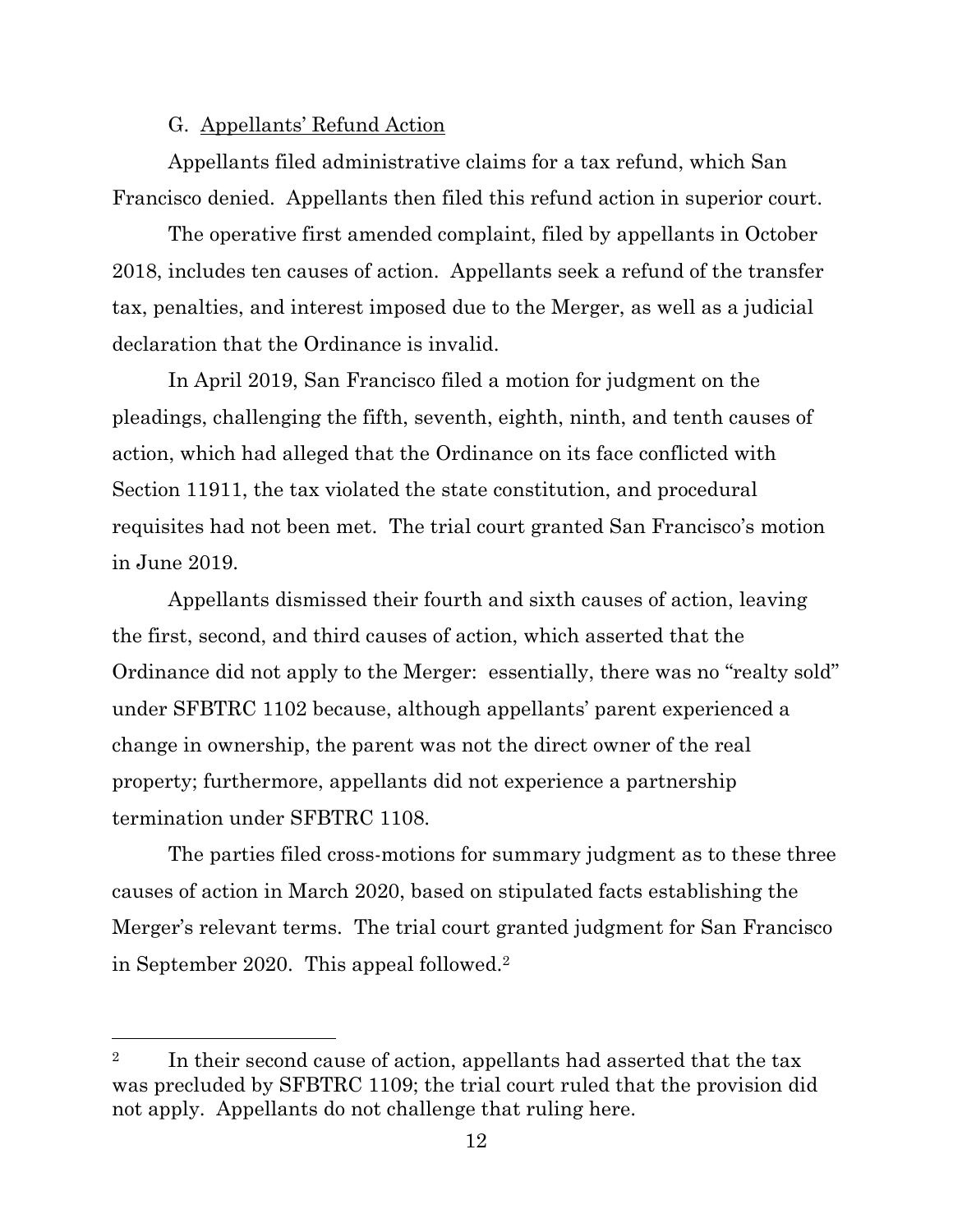#### II. DISCUSSION

"In a tax refund action, the burden of proof is on the taxpayer." (*926 N. Ardmore, supra,* 3 Cal.5th 319, 328.) We address appellants' contentions in the order raised in their briefs.

A. Conflict With State Law

Appellants' amended complaint asserted that the Ordinance contravenes state law by imposing a tax rate that exceeds the maximum authorized by Section 11911 (Fifth Cause of Action) and by including in the tax base business personal property, intangible assets, and the value of property interests that were not actually conveyed (Ninth Cause of Action). The Tenth Cause of Action sought judicial declarations that the County Recorder must comply with the State Act and the Ordinance is unenforceable to the extent it requires otherwise.

The trial court granted judgment on the pleadings and dismissed these causes of action on two grounds: in light of the uncodified section of the State Act dictating that the cities and counties to which Section 11911 applies do not include " 'a city and county,' " San Francisco was exempted from the tax rate and base requirements in Section 11911; and even if there was a conflict between the Ordinance and Section 11911, the Ordinance overrides conflicting state law under the home rule doctrine because the imposition of a local transfer tax is a municipal affair that does not implicate significant state interests.

Appellants contend the court erred in both respects. We review de novo (*People ex rel. Harris v. PacAnchor Transportation, Inc*. (2014) 59 Cal.4th 772, 777 (*Harris*) and conclude there is no conflict between Section 11911 and the Ordinance because, properly interpreted, Section 11911 authorizes certain transfer taxes, but does not bar charter cities or a city and county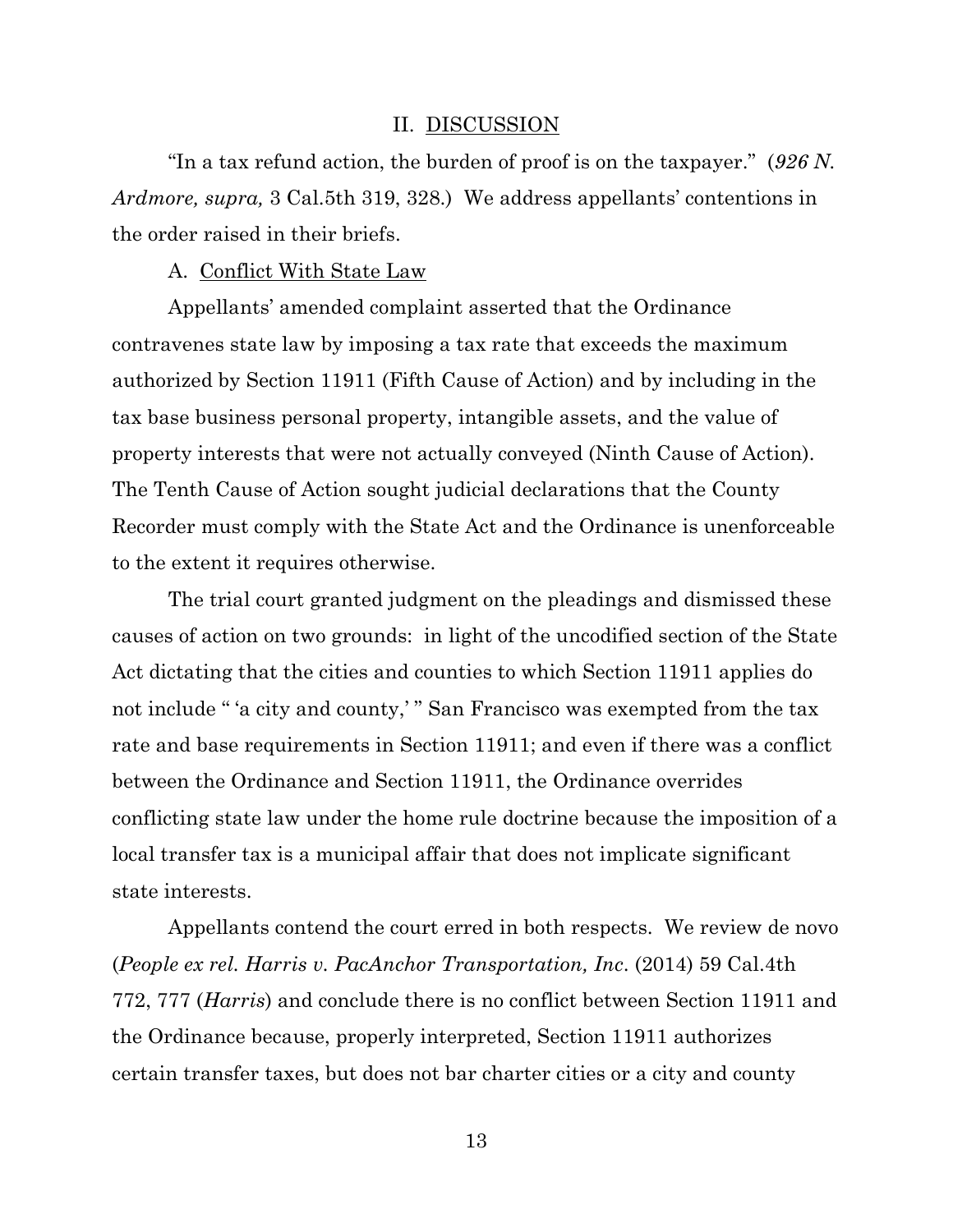from imposing a different transfer tax. Because no such conflict exists, appellants fail to establish that the transfer tax at issue is not authorized under the home rule doctrine.

### 1. The Ordinance Does Not Conflict With State Law

As mentioned, Section 11911—codified from Section 1 of the State Act—authorizes counties (or a "city and county") to adopt an ordinance "pursuant to this part," imposing a tax "at the rate of fifty-five cents (\$0.55) for each five hundred dollars (\$500)" of "realty sold" "exclusive of the value of any lien or encumbrance." There is no dispute that the Ordinance does not conform to Section 11911 in at least one respect: it imposes a transfer tax at a higher rate. 3

Section 2 of the State Act, which was not codified, tells us the extent to which the Legislature intended local jurisdictions to be bound by the provisions of Section 11911. In its first sentence, Section 2 states that "[n]o city or county shall directly or indirectly impose a tax on transfers of real property which is not in conformity with this part." In its second sentence, however, Section 2 explains that, "[a]s used in this section, 'city' does *not include a chartered city* and 'county' *does not include a city and county*." (Stats. 1967, ch. 1332, § 2, p. 3165. Italics added.) Thus, unlike a general law city, a chartered city or a "city and county"—i.e. San Francisco—may

<sup>3</sup> In *731 Market Street Owner, LLC v. City and County of San Francisco* (2020) 50 Cal.App.5th 937 (*731 Market*), San Francisco contended that the Ordinance conflicted with the State Act (in that SFBTRC 1101 calculates the consideration for, or value of, the transferred property without excluding the value of a lien or encumbrance, while Section 11911 does exclude the value of any lien or encumbrance), and the Ordinance should therefore be evaluated under San Francisco's home rule powers rather than Section 11911. (*Id*. at pp. 950–951.) The court concluded there was no genuine conflict that would cause resort to the home rule doctrine. (*Id*. at p. 951.) It therefore had no reason to consider Section 2 of the State Act, which we address here.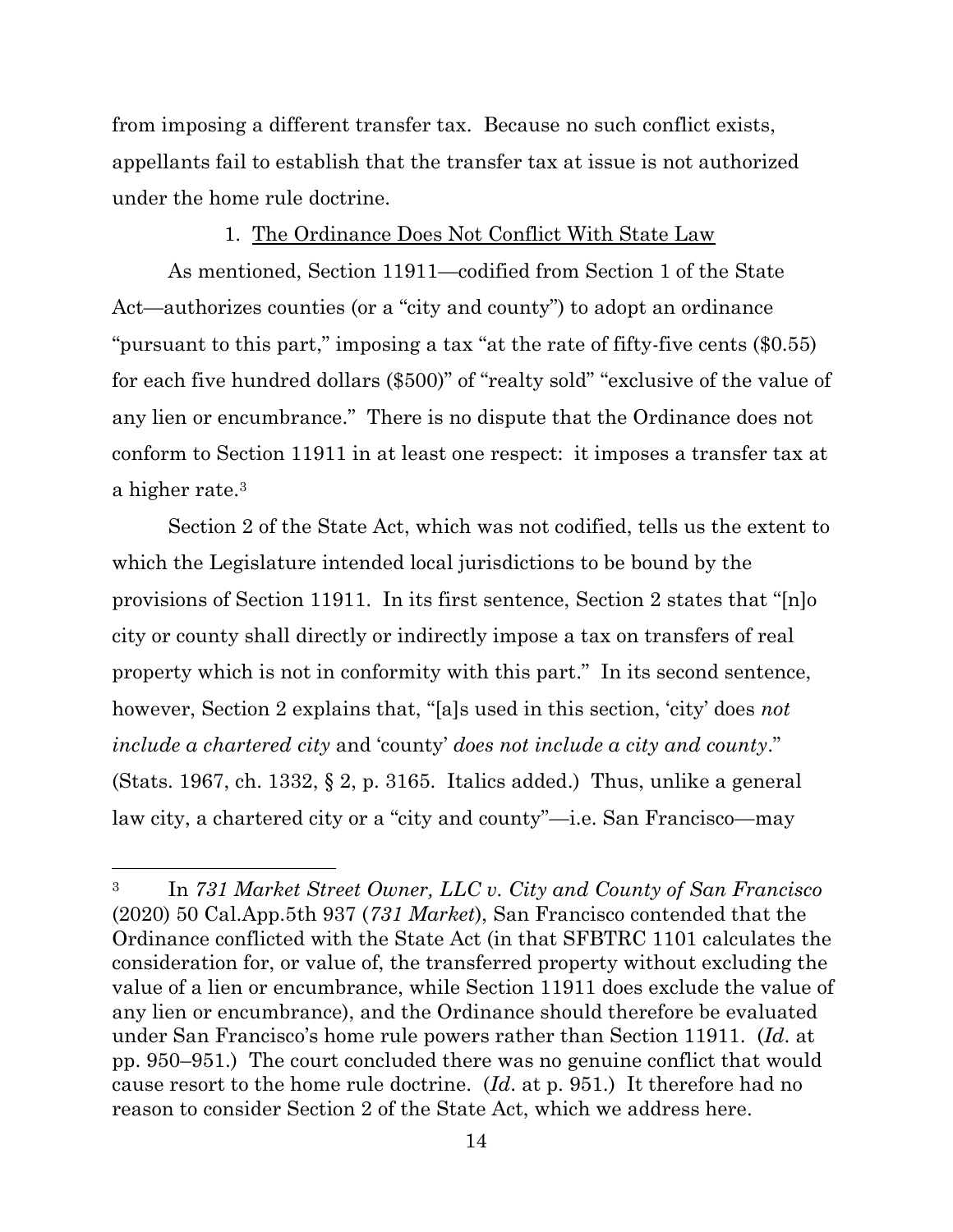impose a transfer tax that is *not* in conformity with "this part" – that is, "Part 6.7," which includes Section 11911. Put another way, Section 2 recognizes that San Francisco and other charter cities have authority under the home rule doctrine to impose transfer taxes that do not conform to Section 11911.

Appellants contend this conclusion ignores (1) the language of the State Act indicating its provisions apply to San Francisco, (2) the legislative intent to establish a statewide tax rate and base, and (3) the rule that uncodified legislative provisions cannot change the meaning of codified statutes. We are not persuaded.

## *a. Application of the State Act to San Francisco*

Appellants point out that Section 1 of the State Act—codified as Part 6.7 of the Revenue and Taxation Code (including Section 11911)—repeatedly says it applies to a "city and county," which is necessarily a reference to San Francisco. While that is true in the sense that Section 1 *allows* San Francisco to impose taxes under Part 6.7, Section 2 explains that San Francisco, as a city and county, is not *limited* to enacting a tax pursuant to Part 6.7: the first sentence of Section 2 prohibits cities and counties from imposing a transfer tax not in conformity with "this part," but then exempts San Francisco from this mandate.

Confronted with the fact that Section 2 exempts a "city and county" from the prohibition against enacting a transfer tax ordinance that is "not in conformity with *this part*," appellants next contend that "this part" does not refer to "Part 6.7" of the Revenue and Taxation Code after all. They argue that *uncodified* Section 2 cannot be "part" of *codified* "Part 6.7," so Section 2's reference to "this part" must instead allude to the uncodified portion of the State Act (i.e., Sections 2, 3, and 4). Under this theory, Section 2 would simply mean that a city and county is not bound by Section 3, which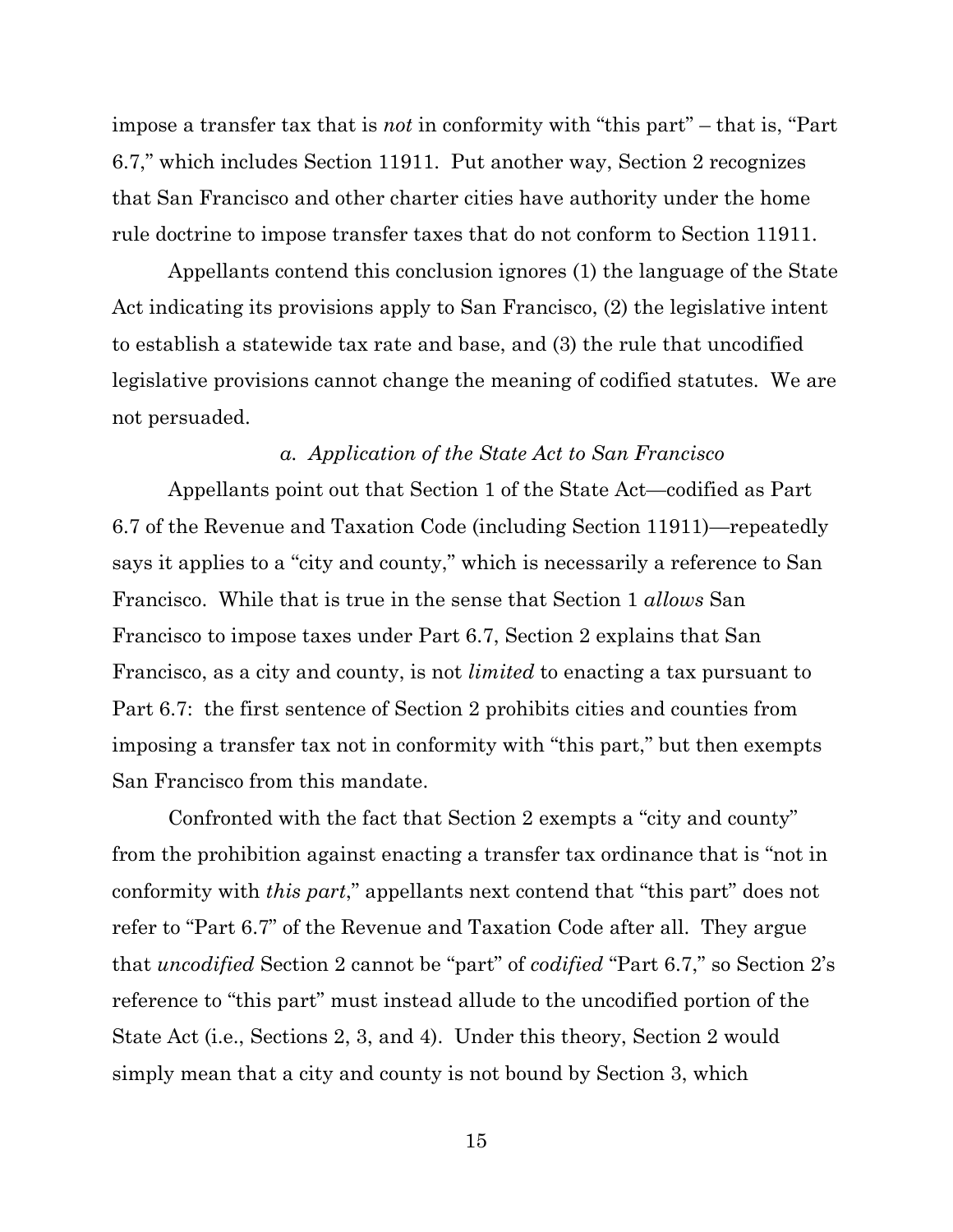describes the operative date for implementing the State Act. Appellants further note that San Francisco enacted its Ordinance before the State Act's effective date.

Appellants' argument is unconvincing. California organizes its statutes into titles, divisions, "parts," chapters, articles, and sections. The title of the State Act legislation is: "An act to add *Part* 6.7 (commencing with Section 11901) to Division 2 of the Revenue and Taxation Code, relating to a real property transfer tax." (Stats. 1967, ch. 1332. Italics added.) The State Act repeatedly uses the phrase "this part" to refer to Part 6.7. (E.g., Rev. & Tax. Code, §§ 11911, subds. (a)–(c), 11921, 11922, 11923, 11924, 11925, subds. (a)–(d), 11931, 11932, 11933, 11934, 11935.) If the Legislature had intended Section 2 to mean something else by "this part"—after using "this part" consistently more than 16 times in the State Act to refer to Part 6.7—the Legislature would have been keen enough to say so. We may presume a word has the same meaning each time the Legislature uses it in the same act. (E.g., *Barber v. California State Personnel Bd*. (2019) 35 Cal.App.5th 500, 517.)

Appellants nonetheless insist that, if the Legislature had intended Section 2 to refer to "Part 6.7," it would not have used the obvious word "part," but would have used the words "this act" instead. Appellants point us to a line in Section 3, which states that "[t]he provisions of *this act* shall be operative on and after 12:01 a.m. on January 1, 1968," and language in Section 4 that "*this act* shall have no operative effect" if the federal government imposes a transfer tax. (Italics added.)

Appellants' argument is untenable. The references in Sections 3 and 4 to "this act" pertain to the *entirety* of the State Act—Sections 1, 2, 3, and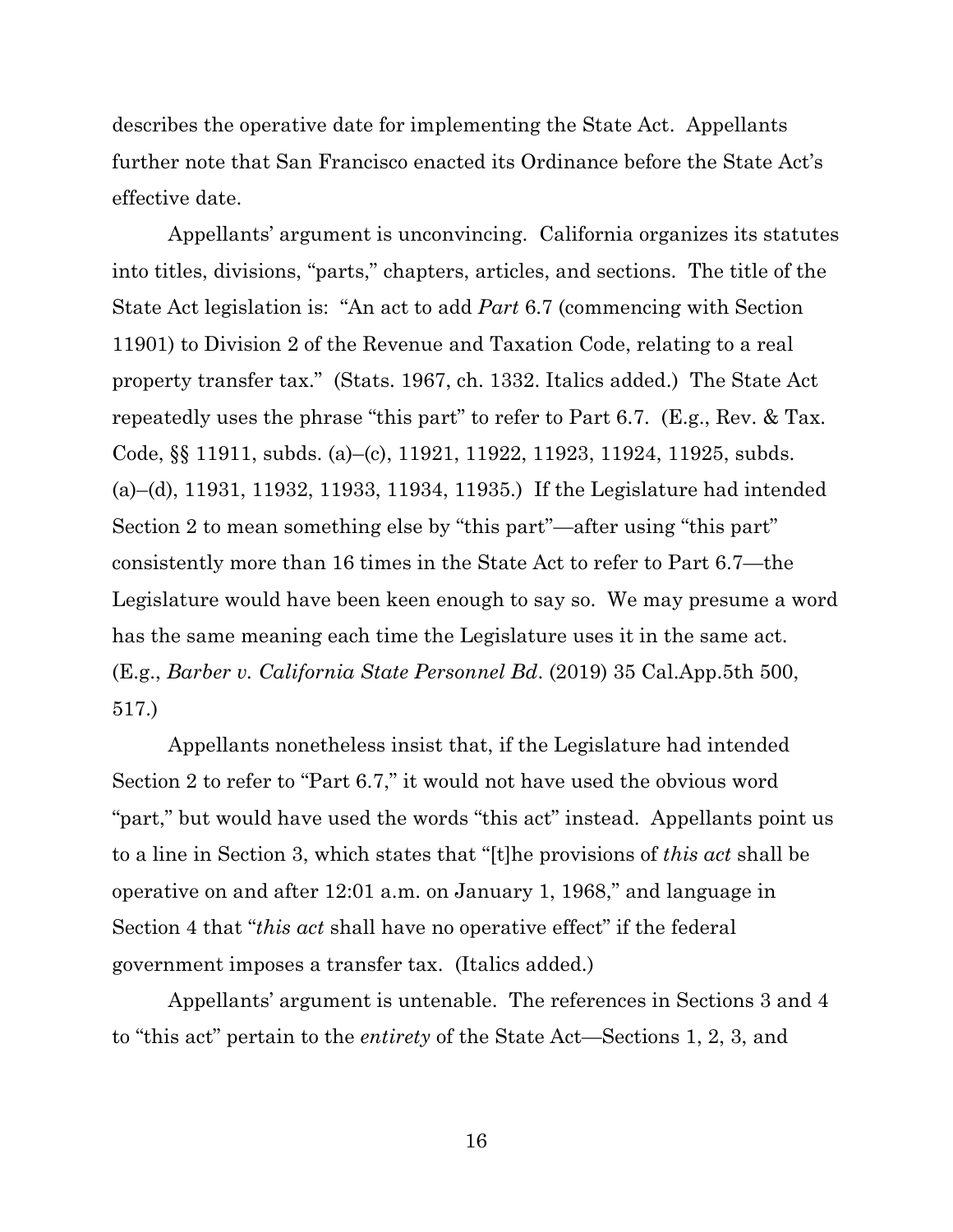4—and its operative dates. By contrast, the use of the phrase "this part" in Section 2 shows that the Legislature meant something different than the entire State Act: i.e., it meant the provisions that were codified as "Part 6.7," including Section 11911.

## *b. Legislative History*

Appellants next insist the legislative history of the State Act shows that Section 2 was not intended to allow a city and county to enact a tax ordinance inconsistent with Section 1 (Section 11911). They urge that the Legislature intended to enact a uniform transfer tax rate and base across California, in light of letters asserting that the State Act was replacing (and conforming to) an expiring federal law that applied statewide, and a belief expressed by the Joint Committee of County Counsels and City Attorneys that the law would apply uniformly.

Appellants' argument is meritless. Even if the Legislature was interested in uniformity as a general matter, it plainly also expressed in Section 2 an interest in exempting charter cities and a city and county from the limitations of Section 11911. Indeed, the import of the letters appellants cite from third-parties (as opposed to statements from legislators or material provided to the legislators before their vote) pales in comparison to the Legislature's own clear and explicit statement *in the State Act itself* that charter cities and a city and county are exempt.<sup>4</sup>

<sup>4</sup> A letter from the County Supervisors Association of California to Governor Reagan stated, among other things, that the legislation allowed counties to share the tax revenue with cities "so that the charter cities will not embark on bizarre transfer tax schemes of their own." We question whether this letter is indicative of legislative intent, there being no legislative source mentioned for the association's view, and no indication it was presented to legislators. (See *Kaufman & Broad Communities, Inc. v. Performance Plastering, Inc*. (2005) 133 Cal.App.4th 26, 37 [letter to governor urging signing of bill is not proper legislative history]; *Heavenly Valley v. El*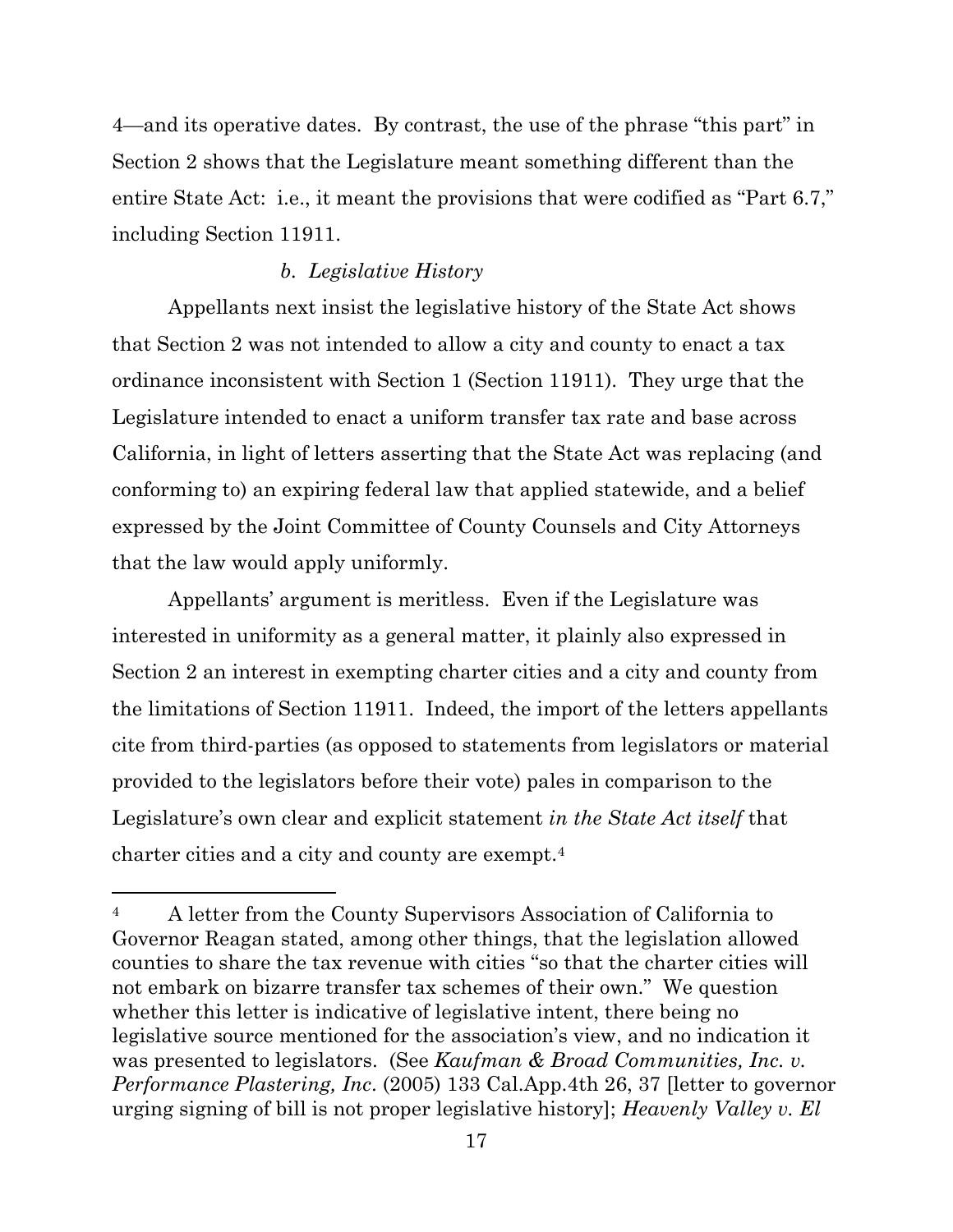*c. Uncodified Language Cannot Change Codified Language* Appellants argue that an uncodified section of the State Act cannot be used to change the effect of the codified portion of the State Act. (*People v. Allen* (1999) 21 Cal.4th 846, 858–860.) It is well-established, however, that an uncodified section of legislation *may* be used to ascertain legislative intent. (*Ibid*. [uncodified section of a bill that enacted the legislation may have been meant as an aid in construction]; *Carter v. California Dept. of Veterans Affairs* (2006) 38 Cal.4th 914, 925 ["[a]n uncodified section is part of the statutory law," and "[a]lthough such statements in an uncodified section do not confer power, determine rights, or enlarge the scope of a measure, they properly may be utilized as an aid in construing a statute"].) Here, we do not use Section 2 to negate Section 1, but to discern the Legislature's intent as to its effect.

Section 2 explains two things about the transfer tax authorized in Section 1: first, cities and counties shall not impose a transfer tax that is not in conformity with Section 1; second, this prohibition does not pertain to a chartered city or a "city and county." (Stats. 1967, ch. 1332, § 2, p. 3165.) The upshot is that San Francisco is not bound by the restrictions in Section 1 (Section 11911). Because the restrictions do not apply to San Francisco, the Ordinance is not in conflict with Section 11911.<sup>5</sup>

*Dorado County Board of Equalization* (2000) 84 Cal.App.4th 1323, 1327 fn. 2.) Besides, the association must not have had San Francisco in mind when discussing a county sharing tax revenue with its cities, since San Francisco is a city *and* a county.

<sup>5</sup> San Francisco is not bound by the restrictions set forth in Section 11911, and purports that it imposes its transfer tax pursuant to a power independent from Section 11911, namely its home rule power. (Cal. Const., art. XI, sec. 5(a); see *CalFed, supra*, 54 Cal.3d at p. 13 [levying taxes is a municipal affair under the home rule doctrine]; *Fielder, supra,* 14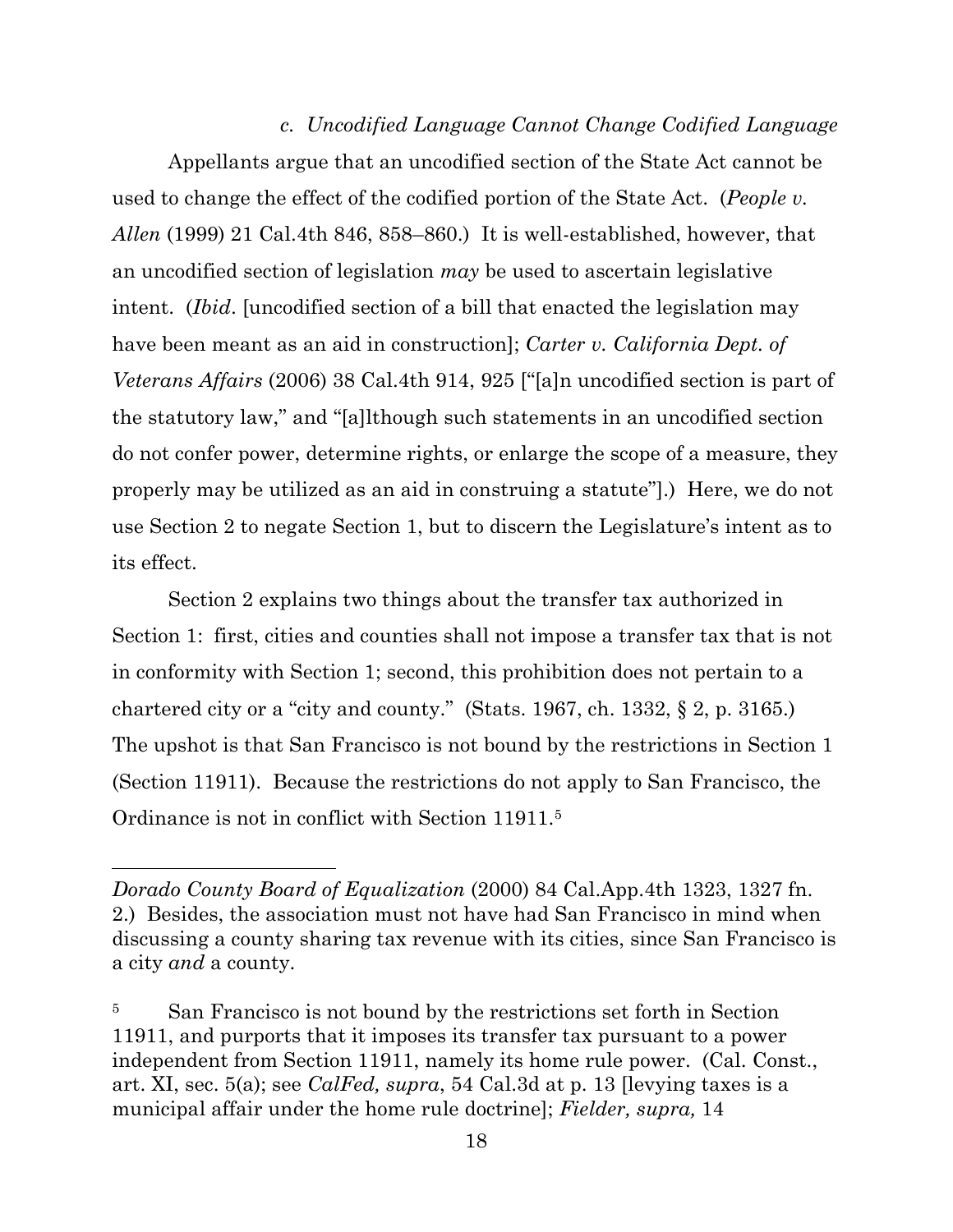### 2. Home Rule Doctrine

Because we find no conflict between the transfer tax under the Ordinance and the State Act, appellants' fifth, ninth and tenth causes of action are without merit. We therefore need not and do not address the trial court's alternative ground for its ruling—that the Ordinance would survive under the home rule doctrine if, in fact, it did conflict with the State Act. (*City of Vista, supra,* 54 Cal.4th at p. 555; *CalFed, supra*, 54 Cal.3d at pp. 16–17 [without an actual conflict between a state statute and a charter city measure, it is unnecessary to determine if it involves a municipal affair or a statewide concern; indeed, "[t]o the extent difficult choices between competing claims of municipal and state governments can be forestalled in this sensitive area of constitutional law, they out to be; courts can avoid making such unnecessary choices by carefully insuring that the purported conflict is in fact a genuine one, unresolvable short of choosing between one enactment and the other."].)

The trial court did not err in dismissing the fifth, ninth and tenth causes of action.

## B. Failure to Notify by Recorded Instrument and to Hold a Hearing

Appellants' seventh cause of action alleged that they were entitled to a tax refund because San Francisco failed to notify them of their tax delinquencies by a recorded instrument (SFBTRC 1115(d)) or hold a hearing before the San Francisco Board of Supervisors (SFBTRC 1115.1(b)). They urge that these were jurisdictional requirements and administrative remedies that San Francisco had to exhaust before collecting the tax.

Cal.App.4th at p. 146 [upholding transfer tax]; *Fisher, supra* 20 Cal.App.4th at p. 130 [same]). Appellants have not specifically and substantially challenged the application of the home rule doctrine where, as here, there is no conflict between the Ordinance and Section 11911.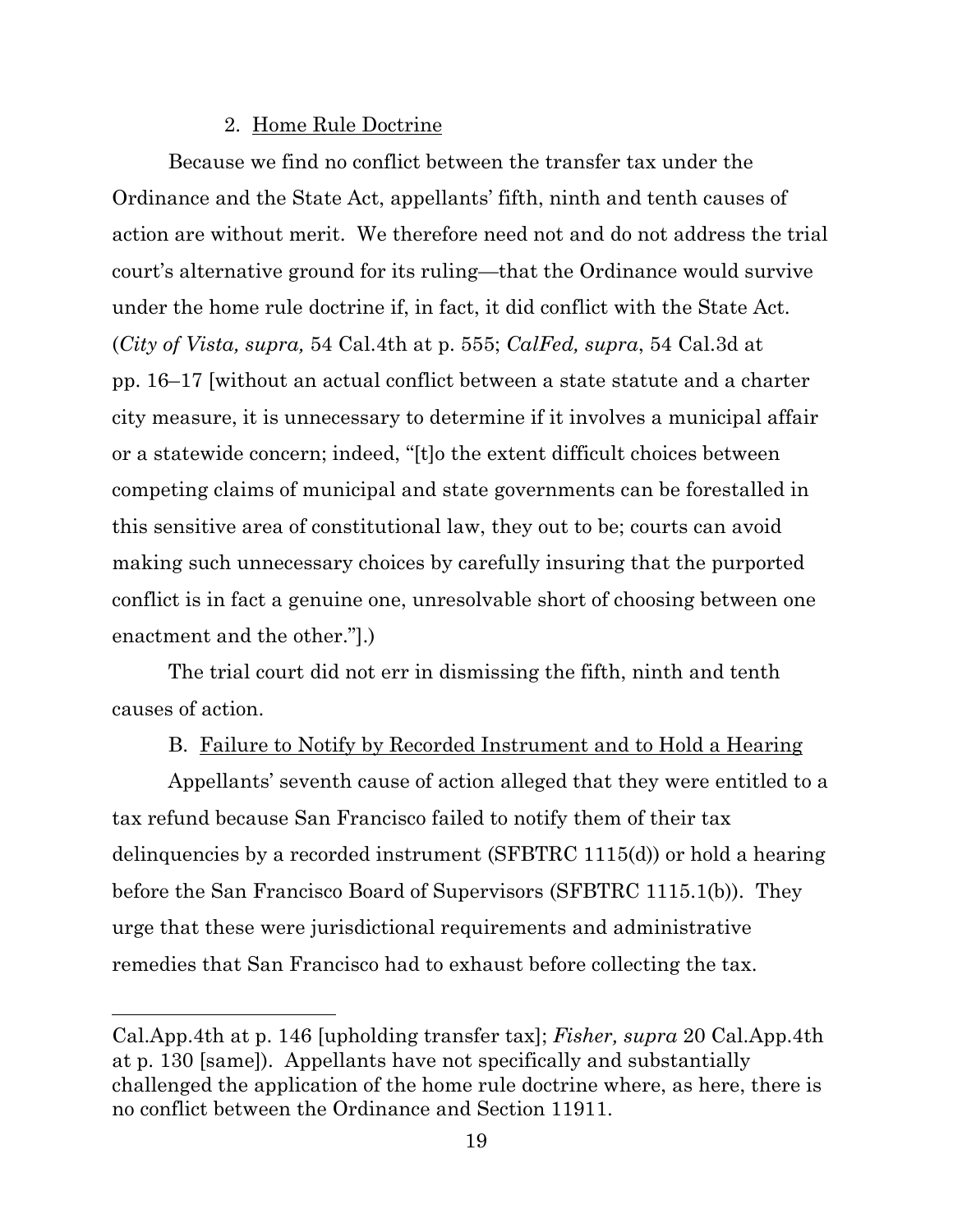Moreover, appellants claim, San Francisco can no longer exhaust these administrative remedies because the time to do so has expired. (SFBTRC 1115.1(a); Code Civ. Proc., § 338, subd. (a).)

The trial court granted judgment on the pleadings on this cause of action, ruling that recordation of the delinquency notice was "to provide notice to subsequent purchasers of the property," appellants "are not within that class of persons[,] and the failure to record the notices did not prejudice them." In addition, the court observed, "there is no authority holding that [San Francisco's] failure to record the notices would eliminate [appellants'] tax liability." The court further ruled that the only provision for a hearing involves lien proceedings, which San Francisco had not pursued in this case. We review de novo. (*Harris, supra*, 59 Cal.4th at p. 777.)

## 1. Recorded Notice of Tax Deficiency (SFBTRC 1115) *a. SFBTRC 1115*

As of the time of the merger, SFBTRC 1115 was entitled "Delinquency Taxes." Under its provisions, the transfer tax came due when the document effecting the transfer was delivered, and it became delinquent if not paid within 30 days. (SFBTRC 1115(a).) The County Recorder could audit the documents effecting a transfer (SFBTRC 1115(b)) and, if it had reason to believe some amount of transfer tax was due but unpaid, determine the delinquent amount (SFBTRC 1115(c)).

The next provision in SFBTRC 1115—the one at issue here—was entitled "Delinquency Notices" and read: "Promptly after making his or her delinquent tax determination, the County Recorder *shall record a notice of delinquent tax* which shall include" the amount of delinquent tax, interest, and penalties, a description of the real property that was transferred without full payment of the tax, and a "notice that if the tax, penalties and interest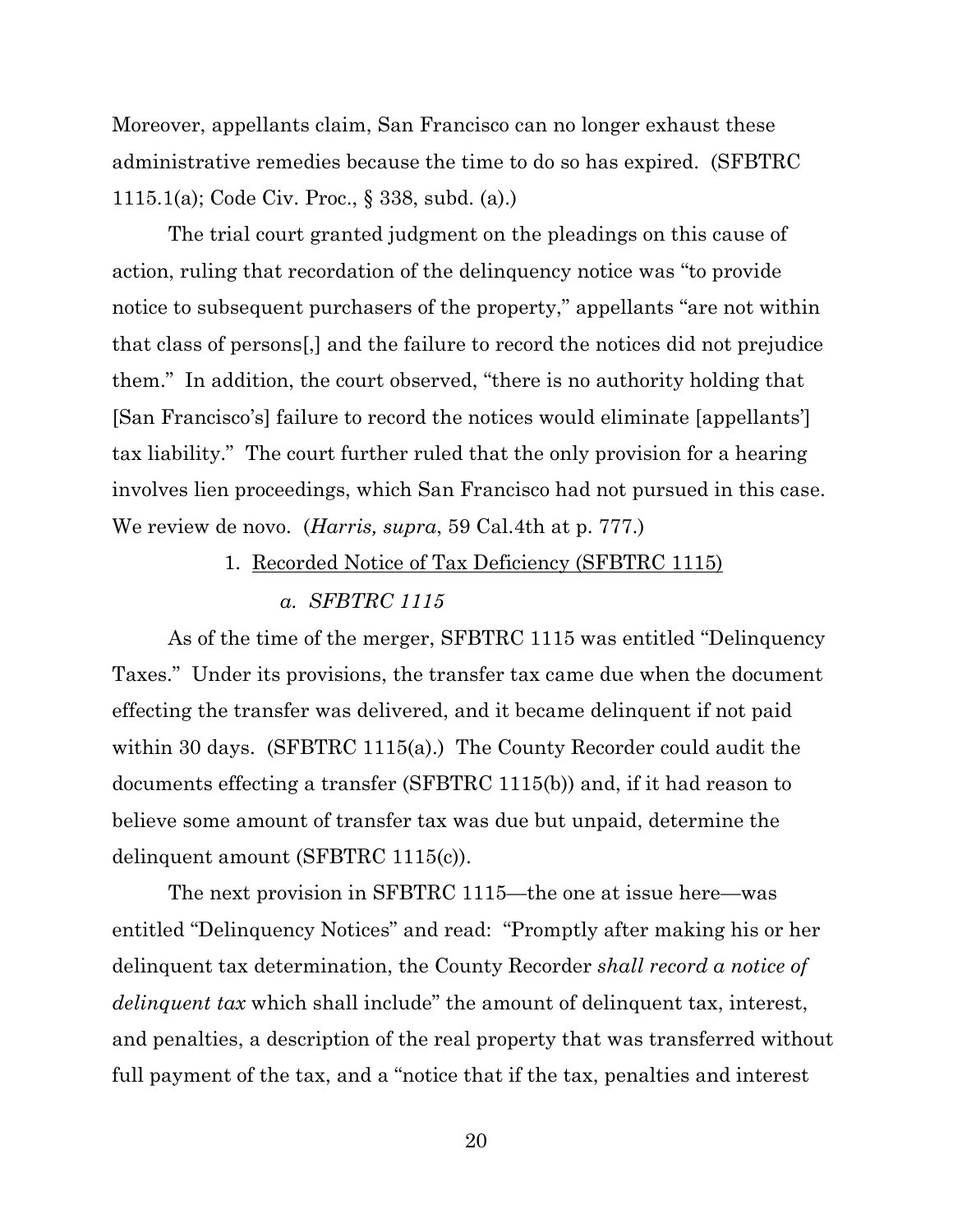are not paid within 30 days, [a] proceeding will be taken at a noticed hearing before the Board of Supervisors to impose a lien for the unpaid tax, together with penalties and interest, against the real property described in the delinquency notice." (SFBTRC 1115(d), italics added.) The provision added that the County Recorder "shall also" *serve or mail copies of the notice* to the persons liable for the tax and to the owners of the subject property. (SFBTRC 1115(d).)

In their amended complaint, appellants acknowledged that the County Recorder mailed a "Notice and Demand for Immediate Payment of San Francisco County Transfer Tax" related to the 211 Townsend Street property and a similar notice regarding the 260 Townsend Street property, but alleged these mailings did not constitute a "properly prepared" notice and were not recorded or served as required by SFBTRC 1115(d). Appellants further alleged that the County Recorder prepared a draft of a SFBTRC 1115 notice but never recorded it.

#### *b. Analysis*

SFBTRC 1115(d) stated that the County Recorder "shall" record and send a notice of delinquent tax, including a warning that a failure to pay within 30 days would result in a noticed proceeding before the Board to impose a lien on the property. Two questions arise: *when* did the County Recorder have this duty, and *what happens* if it failed to comply in this case?

As to the first question, the parties debate whether the duty arose every time the County Recorder made a delinquent tax determination (appellants' view), or only when the County Recorder intended to pursue a noticed proceeding before the Board to impose a lien (San Francisco's view). Each position has something going for it. Section 1115 stated the County Recorder "shall" record and serve the notice "[p]romptly after making" a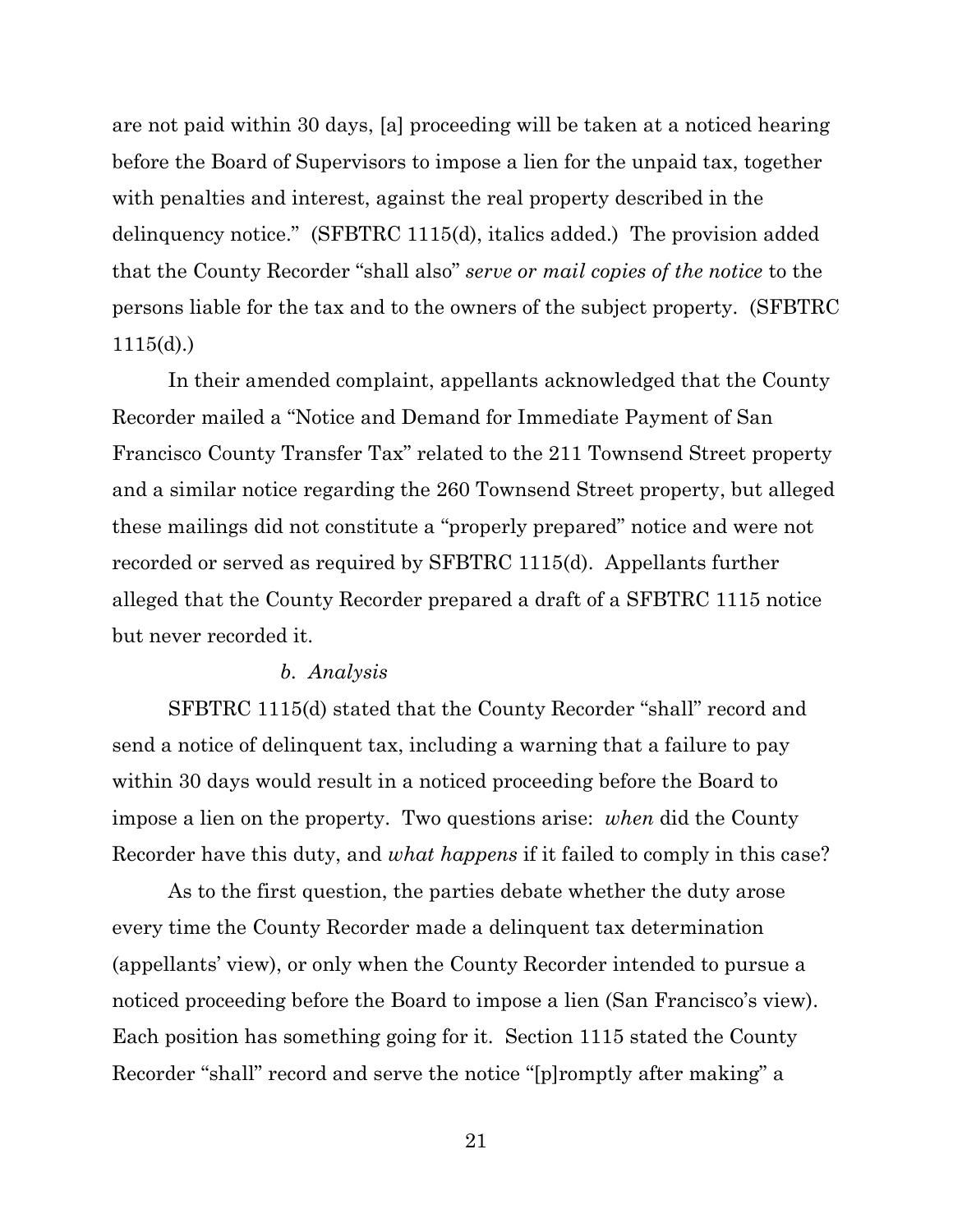delinquent tax determination, suggesting the duty arose whenever a delinquent tax determination was made; in fact, this was the *only* method of notifying a taxpayer of a delinquent tax set forth in the Ordinance. On the other hand, it would be reasonable for the County Recorder to conclude there was no need to *record* a notice of delinquent tax, or to warn the taxpayer of a potential hearing for imposing a lien, if in fact the County Recorder was disinclined to impose a lien or was unable to do so (as in this case, since the transfer tax on the Merger did not become delinquent until after 211 Main Street was resold on March 29, 2017). Under that circumstance, it might be reasonable to conclude that simply mailing a notice of the amount of the delinquent tax—like the County Recorder did here—sufficed.

As it turns out, we need not decide which party has the better interpretation of SFBTRC 1115(d). Even if appellants were correct that the County Recorder had to record and serve the notice of delinquent tax every time it made a delinquent tax determination, the failure to do so here did not prejudice appellants and does not entitle them to a refund.

In the first place, appellants were adequately notified of their tax deficiency. As alleged in their amended complaint, the County Recorder mailed a "Notice and Demand for Immediate Payment of San Francisco County Transfer Tax" related to each of the properties. Although appellants alleged that the mailings did not constitute a "properly prepared notice," they did not allege why it was not properly prepared, any information required by SFBTRC 1115(d) that was omitted from the letter, or how the absence of that information limited their ability to dispute the amounts allegedly due and obtain a refund. On a motion for judgment on the pleadings, we assume the truth of well-pleaded factual allegations, but not mere conclusions. (*Harris, supra*, 59 Cal.4th at p. 777.)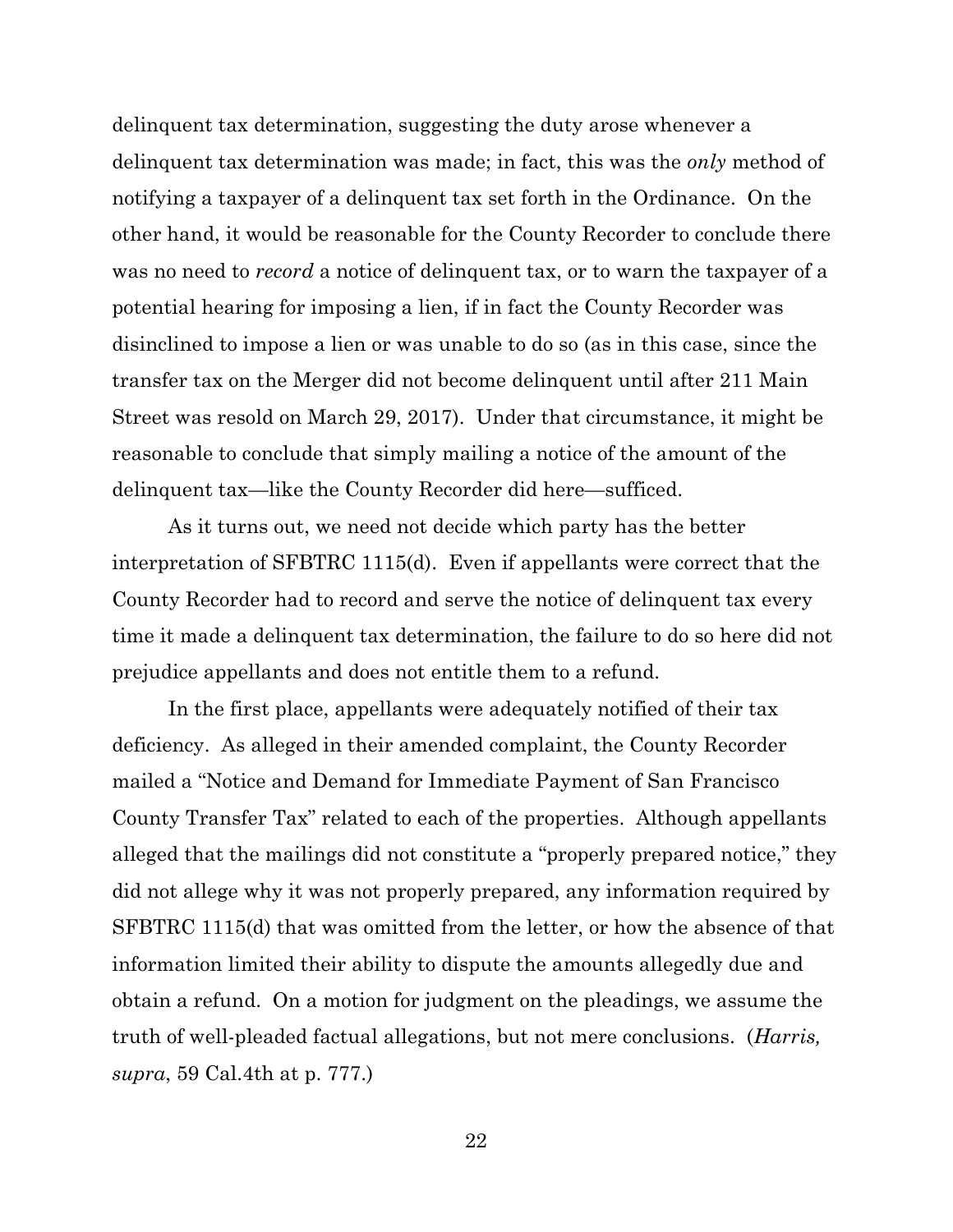Furthermore, from the written notices appellants received, they obtained the essential information contemplated by SFBTRC 1115(d).6 The SFBTRC 1115(d) notice required a statement of the amount of delinquent tax, interest, and penalties; a description of the real property that was transferred; and a "notice that if the tax, penalties and interest are not paid within 30 days, [a] proceeding will be taken at a noticed hearing before the Board of Supervisors to impose a lien for the unpaid tax, together with penalties and interest, against the real property described in the delinquency notice." (SFBTRC 1115(d).) The notices mailed by the County Recorder communicated the amounts due, identified the property, and, in boldface print, warned that if payment was not received by a specified date, "the Assessor-Recorder will pursue all available legal remedies to collect the unpaid tax, *up to and including initiating lien proceedings* or other legal actions." (Italics added.) Although it did not specifically warn that there would be a noticed hearing before the Board, appellants were not entitled to such a hearing (see *post*). In short, appellants were informed of what they needed to know to pay the tax, and even a notice fully compliant with SFBTRC 1115(d) would not have given them any greater opportunity to challenge the tax; indeed, no challenge could be mounted until the tax was paid.

In addition, appellants were not prejudiced by the fact that the notice of tax deficiency was not *recorded*. The purpose for recording a deficiency notice is to alert third parties to San Francisco's claim of unpaid transfer tax in case

<sup>6</sup> These letters were the subject of San Francisco's request for judicial notice in connection with their motion for judgment on the pleadings. It appears from the order that the court took judicial notice of these documents. (See *Harris, supra*, 59 Cal.4th at p. 777 [courts may consider judicially noticeable matters in deciding the motion].)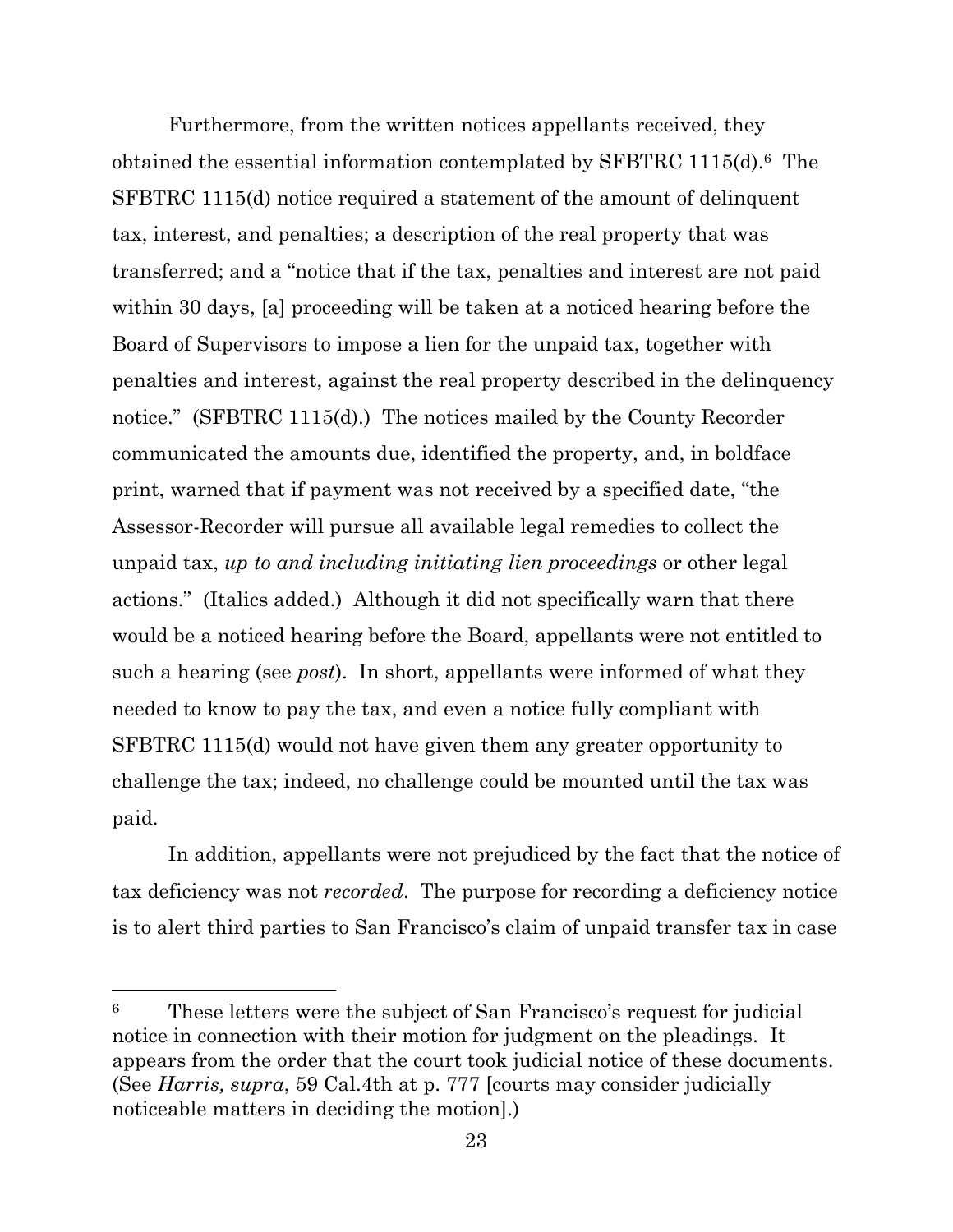the delinquent taxpayer attempts to sell the property. Appellants do not suggest any other purpose. Because appellants are not the ones who would have benefitted from the recordation of the notice, the absence of recordation cannot entitle them to a refund. (See *Ryan v. Byram* (1935) 4 Cal.2d 596, 603 (*Ryan*) [only those provisions enacted for the benefit of the taxpayer are mandatory].)

 Lastly, contrary to appellants' argument, the SFBTRC 1115(d) requirement to record and serve the notice was not jurisdictional, in the sense of being an administrative duty that San Francisco had to fulfill to impose and collect the tax. The transfer tax came due without San Francisco having to do anything: it was the taxpayer's responsibility to calculate and pay the tax without waiting for an assessment. (SFBTRC 1102, 1115(a).) Appellants cite no authority holding that a failure to warn of a hearing to which the taxpayer is not entitled, or to record a deficiency notice when the taxpayer was given actual notice of the basis and amount of their liability, renders the tax invalid and compels a refund.

In this regard, appellants' reliance on *City of Oakland, Cal. v. Hotels.com LP* (9th Cir. 2009) 572 F.3d 958 (*City of Oakland*) is decidedly misplaced. There, a city filed suit to collect taxes against defendants without first complying with its duties under an ordinance to obtain facts and information on which to base the estimate of tax due, assess the tax, give notice of the amount to be assessed, offer an administrative appeal, and provide a hearing before any assessment "shall become final." (*Id*. at pp. 960–961.) Under the rubric of a failure to "exhaust administrative remedies," the court ruled that the city could not yet sue to collect the taxes, noting that the exhaustion of remedies is a jurisdictional requirement. (*Id*. at p. 962.)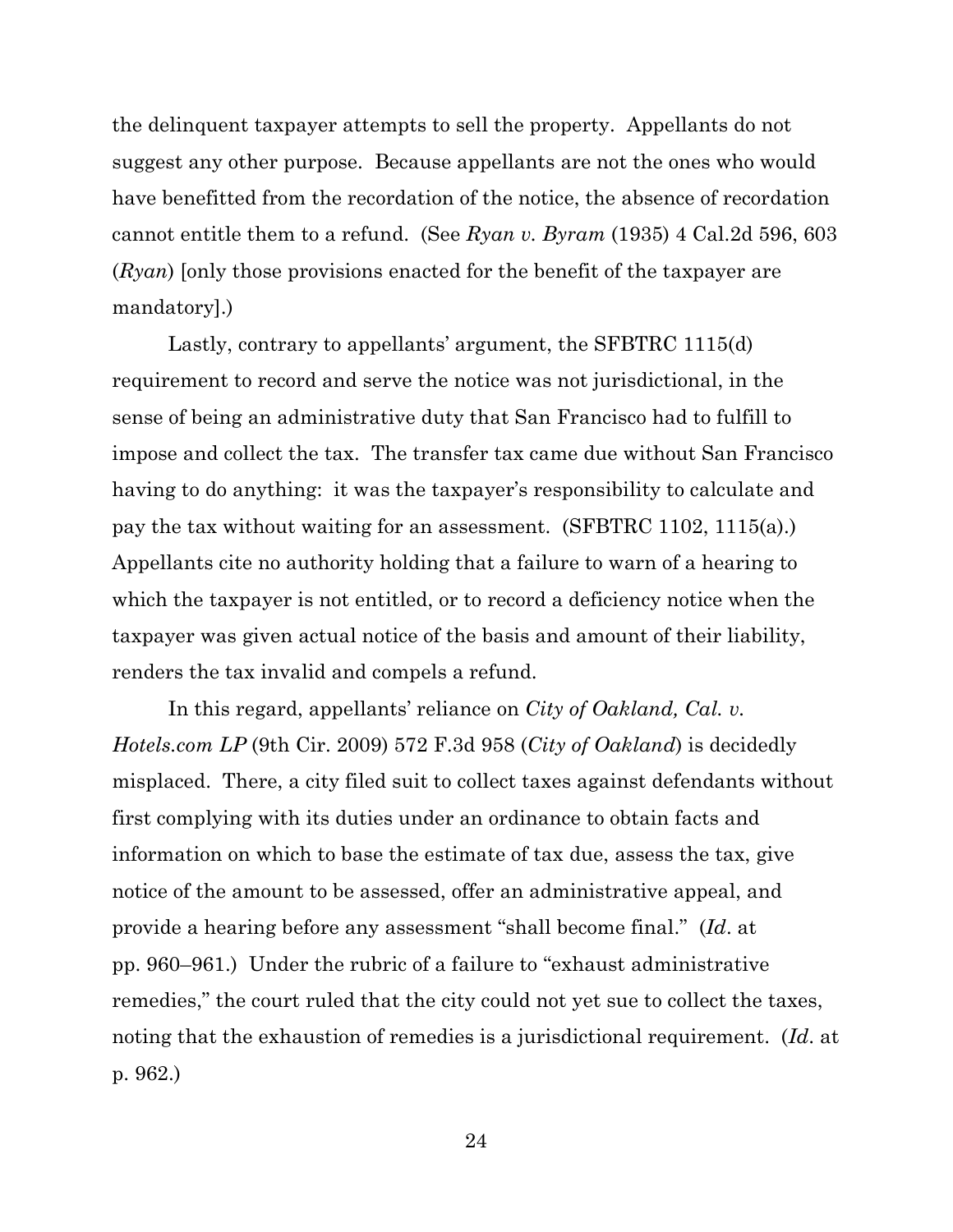*City of Oakland* is inapposite. In the first place, the County Recorder in this case did not breach administrative duties akin to what occurred in *City of Oakland*.There, the city was required to gather information and estimate the tax due; here, by contrast, the taxpayer was required to ascertain (and pay) the tax. (*Id*. at p. 961) There, the city failed to meet its obligation to give notice of the amount unpaid; here, San Francisco *did* determine the amount unpaid and mailed notice of this deficiency. And despite the provision in SFBTRC 1115 for the County Recorder to record the notice, recordation was not for the taxpayer's benefit and pertained to a potential remedy the County Recorder never pursued.

Moreover, *City of Oakland* held that the city's failure to exhaust its administrative remedies was jurisdictional only in that the city could not yet file a lawsuit to recover the tax. Here, it is not San Francisco that filed the lawsuit underlying this appeal, but appellants. Nowhere does *City of Oakland* suggest that taxes must be refunded to taxpayers after they received notice of (and paid) the tax, merely because the notice they received before paying it was not recorded.

Appellants also argue that laws requiring notice and a hearing are for the taxpayer's benefit and are thus mandatory. (Citing *Ryan, supra*, 4 Cal.2d at pp. 603, 607.) *Ryan*, however, was not referring to every notice or hearing provision that might appear in an ordinance, but to specific provisions in Political Code section 3714 that enabled a taxpayer to learn of a budget and a hearing at which the budget could be contested. (*Ryan, supra,* 4 Cal.2d at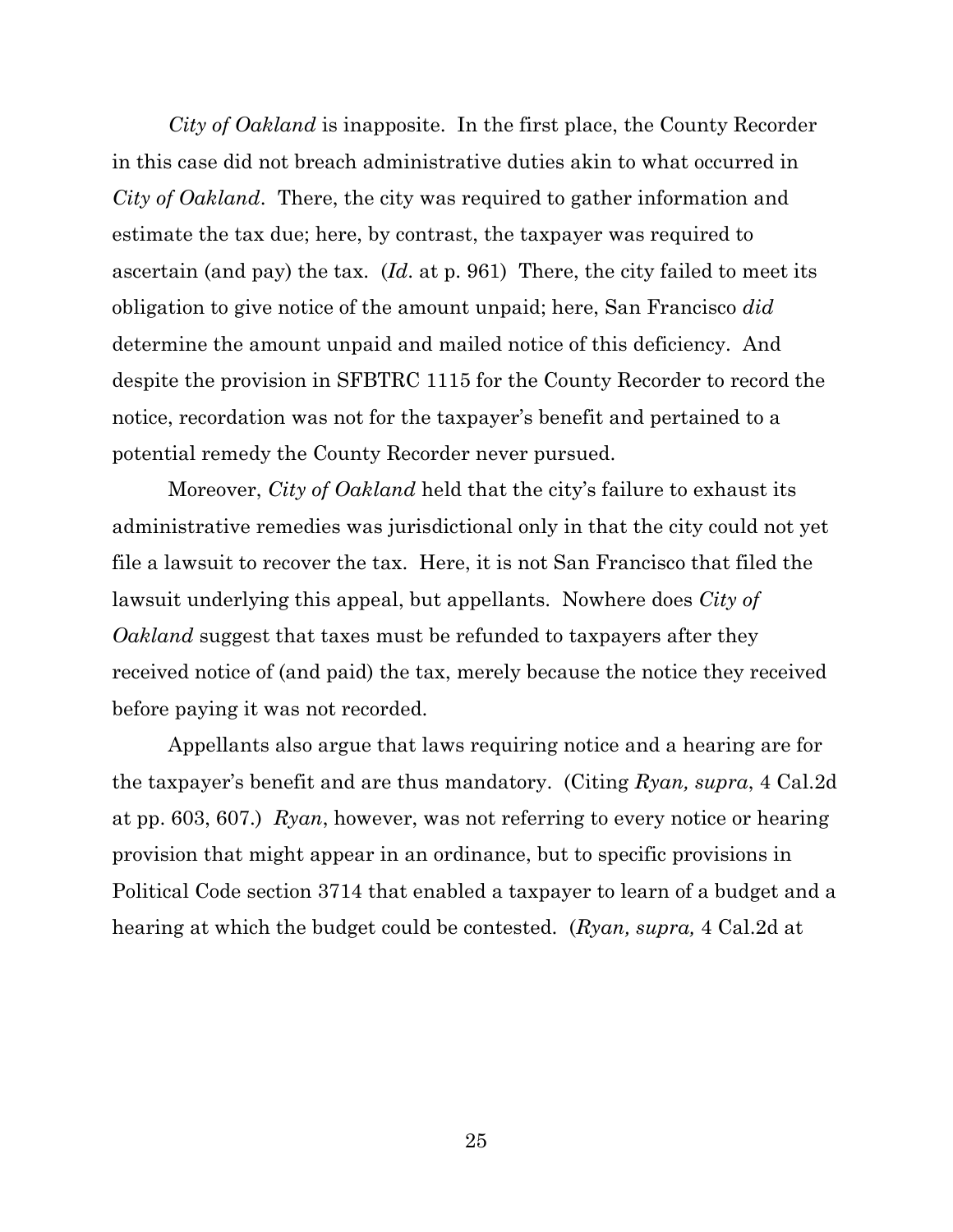p. 607.) Here, appellants had notice of the delinquent tax and, after paying it, the opportunity to contest it by a refund action. The absence of a recorded notice under SFBTRC 1115 was neither prejudicial nor jurisdictional.<sup>7</sup>

2. Board of Supervisors Hearing (SFBTRC 1115.1)

Appellants next argue that a hearing before the San Francisco Board of Supervisors (Board) was a prerequisite for San Francisco to collect a disputed transfer tax. Not so.

The hearing provision appeared in SFBTRC 1115.1, which describes the procedure for imposing a lien against the real property that was transferred without full payment of tax. Under SFBTRC 1115.1(a), then entitled "Initiating Lien Proceedings," if the full delinquent amount is not paid within 30 days of mailing the delinquency notice, the County Recorder, within one year of when the tax became delinquent, "shall report the delinquency to the [Board] and request the Board to initiate proceedings to impose a lien for the total unpaid balance against the [subject] real property." (SFBTRC 1115.1(a).) Upon receipt of the County Recorder's report, "the Board shall fix a time and place for hearing the report and any protests or

<sup>&</sup>lt;sup>7</sup> Appellants' other citations also miss the mark. Some involved a total absence of notice. (E.g., *Gaumer v. County of Tehama* (1967) 247 Cal.App.2d 548, 549–551 [failure to give statutory notice of an increased assessment meant that the portion of the tax based on the increased assessment was void]; *Tamco Development Co. v. County of Del Norte* (1968) 260 Cal.App.2d 929 [similar].) Others addressed the need for a *plaintiff* to exhaust remedies before suing a government agency. (*City and County of San Francisco v. County of San Mateo* (1950) 36 Cal.2d 196, 201; *Abelleira v. District Court of Appeal* (1941) 17 Cal.2d 280, 291–293.) In *Title Ins. Co. v. State Bd. of Equalization* (1992) 4 Cal.4th 715, 729–730, the court found that the plaintiffs were entitled to a refund from the SBE, and the SBE could not obtain an offset against that refund based on a ground for taxation that the SBE had not raised in the administrative proceedings. That scenario did not occur here.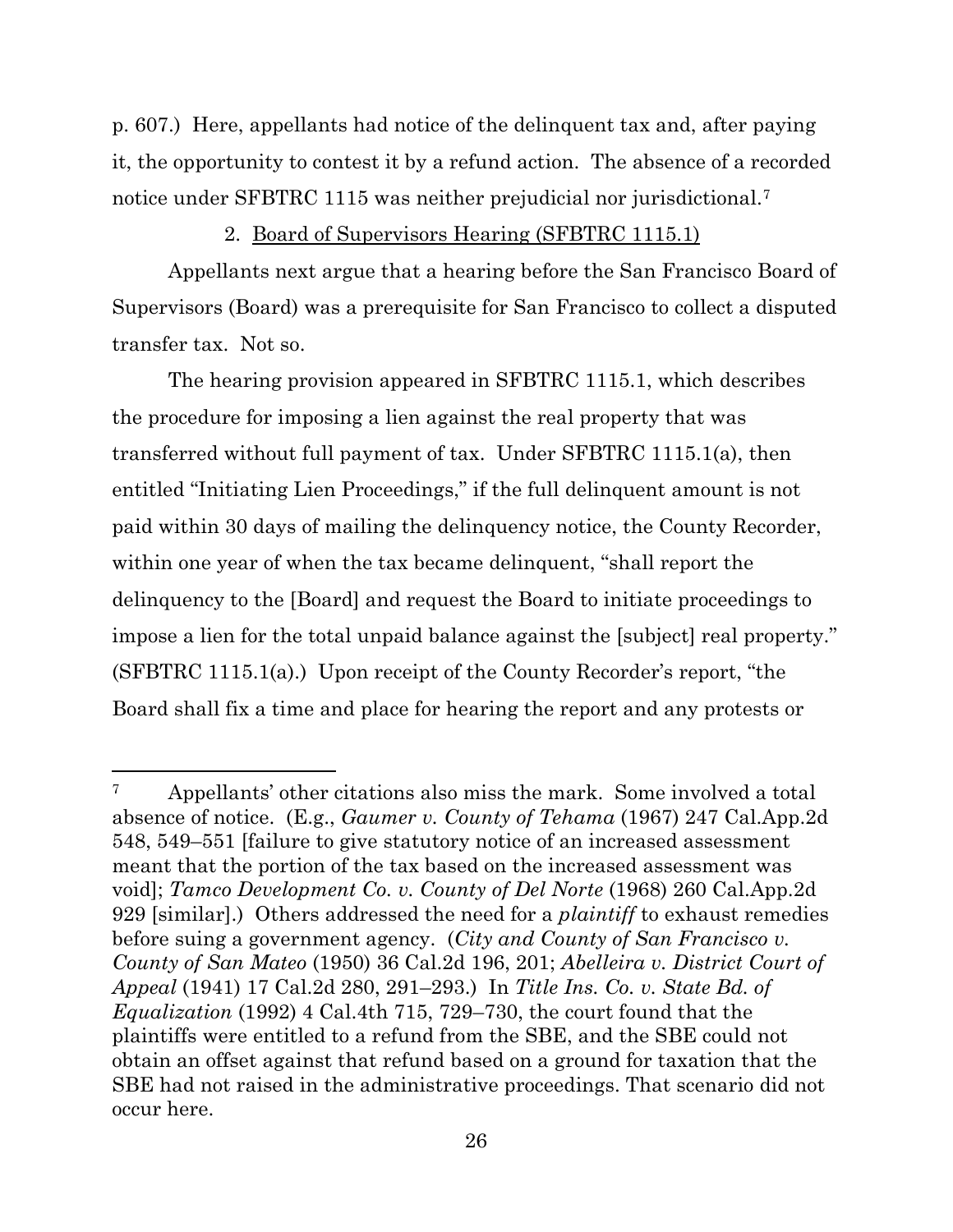objections thereto and shall cause notice of the hearing to be mailed . . . to each person liable for the tax and to the [owner(s)] of the [subject] real property." (SFBTRC 1115.1(a).)

Subdivision (b) of SFBTRC 1115.1 then describes the lien hearing: "At the time so fixed, the Board shall meet to hear the report and any protests or objections thereto." If the Board is satisfied with the correctness of the report, the report shall be confirmed, and "the unpaid balance reported therein, including tax, penalties and interest, shall constitute a special assessment against the real property that was transferred" and the lien continues until the assessment and all interest and penalties are paid. (SFBTRC 1115.1(b), (c).)

By the plain language of the Ordinance, therefore, the hearing occurs only when San Francisco initiates lien proceedings, and only for the purpose of imposing a lien. And that makes sense: holding a hearing in every instance of delinquent transfer taxes, as a prerequisite for collecting the tax, would burden the Board and be contrary to the established principle that taxpayers must "pay first" and litigate later. <sup>8</sup> On the other hand, holding a hearing before the government imposes a lien and impairs the taxpayer's title would be consistent with due process. (See *E. Gottschalk & Co. v. County of Merced* (1987) 196 Cal.App.3d 1378, 1382–1383 [statutory provisions must be given practical and commonsense construction, avoiding unreasonableness].) Because the County Recorder did not initiate lien proceedings in this matter, appellants were not entitled to a hearing under SFBTRC 1115.1.

The trial court did not err in dismissing the seventh cause of action.

<sup>8</sup> See SFBTRC 1113; *Batt, supra*, 155 Cal.App.4th at p. 72 [due process does not guarantee the right to judicial review of tax liability before judgment; all that is required is a procedure to contest the legality at some point, such as a refund action].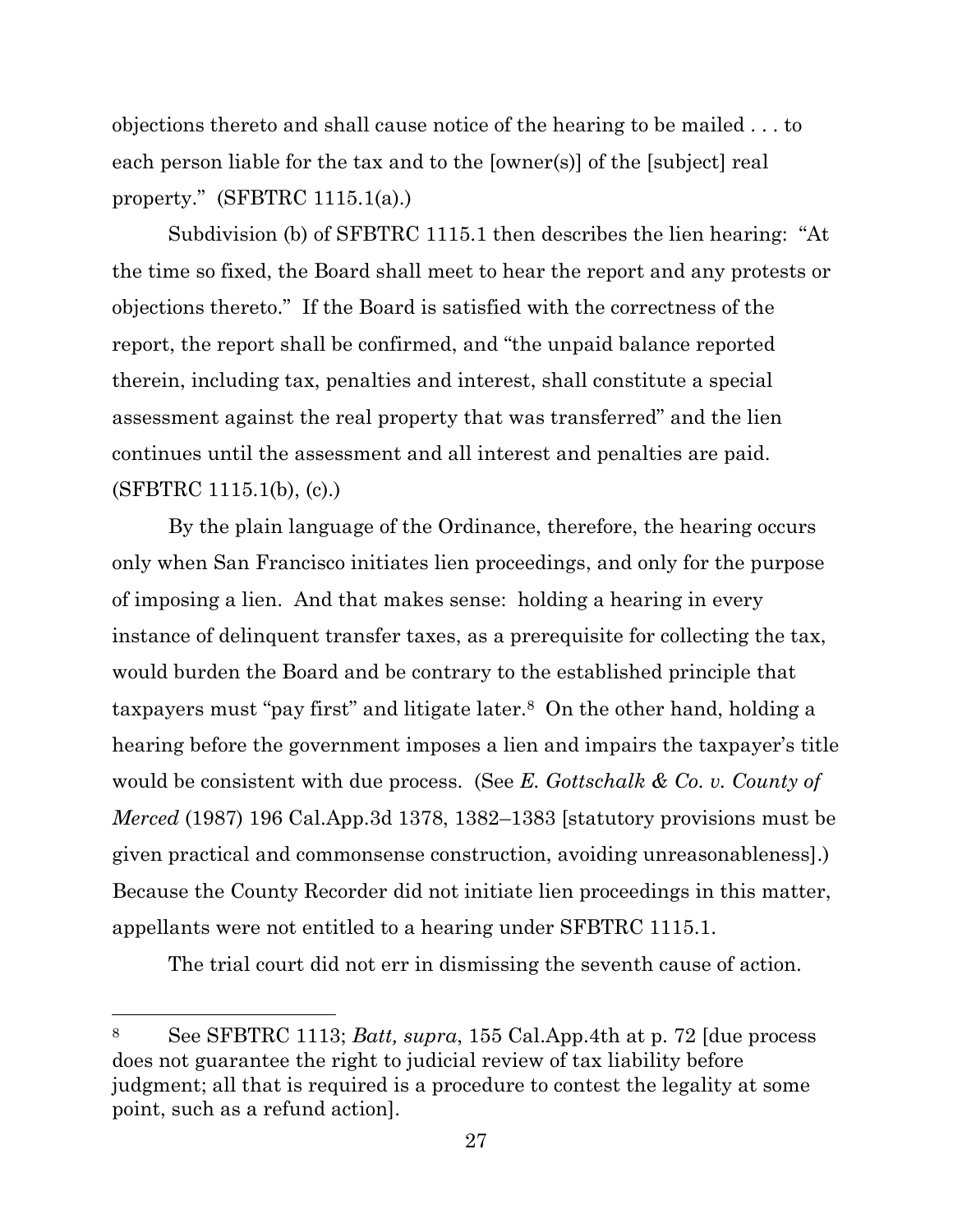#### C. SFBTRC 1102: "Realty Sold" and Indirect Change of Ownership

We now turn to appellants' assertions that, even if the Ordinance is valid and San Francisco did not fail to exhaust its administrative remedies, the Merger did not trigger a transfer tax under the Ordinance. We begin with appellants' arguments under SFBTRC 1102.

As stated in SFBTRC 1102, a transfer tax is "imposed on each deed, instrument or writing by which any lands, tenements, or other *realty sold* within the City and County of San Francisco shall be granted, assigned, transferred or otherwise conveyed to, or vested in, the purchaser or purchasers, or any other person or persons, by his or her or their direction." (Italics added.)

In their third cause of action, appellants alleged the Merger involved no "realty sold" within the meaning of SFBTRC 1102. Neither appellant sold any of its realty. Although the Ordinance defines "realty sold" in SFBTRC 1114 to also include realty owned by entities experiencing a change of ownership, appellants contend that applies only to property *directly* owned by those entities. Thus, while appellants' parent, CIM Urban Partners, L.P. (#3), experienced a change in ownership due to the Merger, it was not the direct owner of the property (appellants were); therefore, appellants claim, no transfer tax liability arose. The trial court rejected appellants' argument based on the parties' stipulated facts. We review de novo.9 (*Aguilar v. Atlantic Richfield Co*. (2001) 25 Cal.4th 826, 860.)

<sup>&</sup>lt;sup>9</sup> Appellants complain that the trial court rejected their argument that San Francisco assessed the 2014 Merger using the 2016 version of the Ordinance. They claim the court erred because San Francisco had the burden on summary judgment and San Francisco's collection complaint quoted the 2016 version. The question, however, is not what San Francisco relied on, but whether the transfer tax was proper under the version of the Ordinance in effect at the time of the Merger.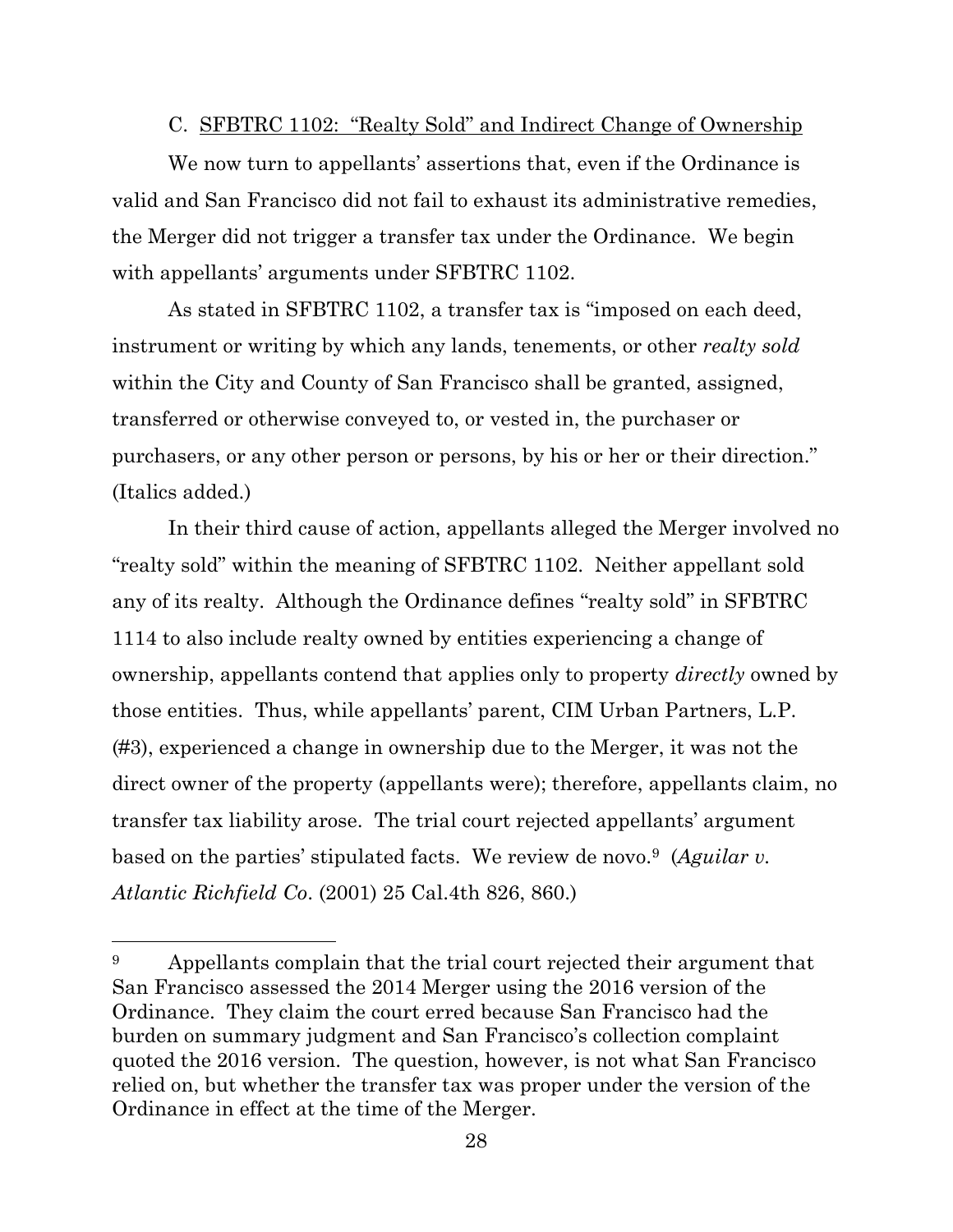#### 1. "Realty Sold"

As of the date of the Merger, "realty sold" was defined in SFBTRC 1114 as follows: "[F]or the purposes of this ordinance, the determination of what constitutes 'realty' shall be determined by the definition or scope of that term under state law. Notwithstanding the preceding sentence, *'realty sold' includes any acquisition or transfer of ownership interests in a legal entity that would be a change of ownership of the entity's real property under California Revenue & Taxation Code § 64*." (Italics added.)

Revenue and Taxation Code section 64 (Section 64) in turn provides in subdivision (c)(1) that, for purposes of property taxes, when an entity obtains control of a second entity through a transfer of ownership interests, there is generally deemed a change in ownership of the real property of the second entity, triggering a reassessment of the property. (See also Rev. & Tax. Code, § 60 [change in ownership is "a transfer of a present interest in real property, including the beneficial use thereof . . . ."].) The parties to this appeal do not dispute that Section 64, subdivision (c)(1) can apply to indirectly-held real estate: that is, a change in controlling ownership of an entity can trigger a property tax reassessment as to real property directly owned by that entity and real property *indirectly* owned by that entity (e.g., the property of a subsidiary under the entity's control). (See, e.g., *Title Ins. & Trust Co. v. County of Riverside* (1989) 48 Cal.3d 84, 91 (*Title Ins*.)) Thus, to the extent "realty sold" includes a transfer of ownership interests that would constitute a change of ownership under Section 64, the transfer tax can be triggered as to property directly *or indirectly* owned by the entity that experienced the change of ownership.

Instructive in this regard is *926 N. Ardmore, supra,* 3 Cal.5th 319, which interpreted "realty sold" with reference to the *State* Act. There, the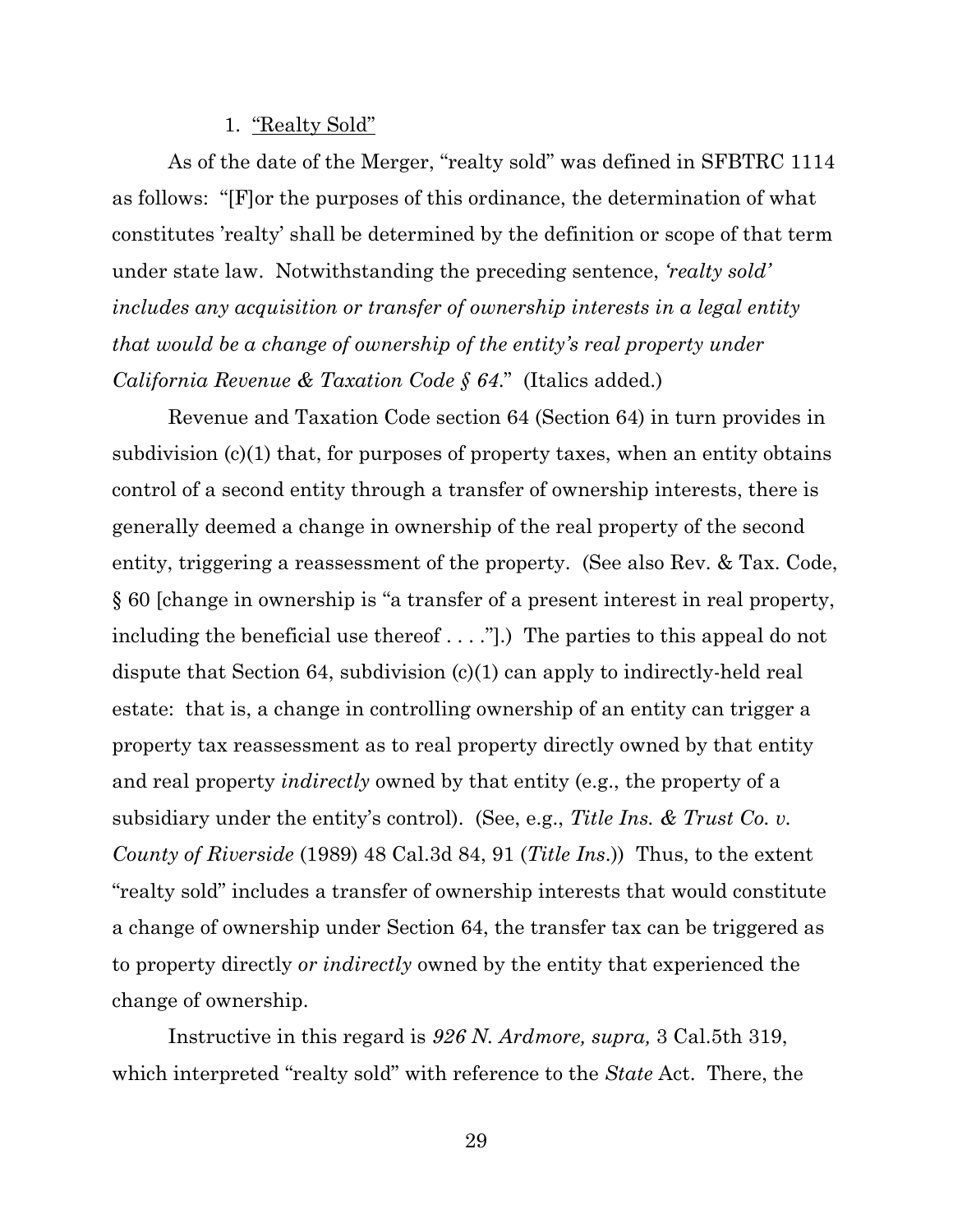Los Angeles County Recorder had imposed a tax based on the transfer of interests in a partnership that indirectly owned real property in the county. (*Id*. at pp. 325–326.) Noting that "[t]he county's tax provision employ[ed] substantively identical language [to Section 11911], with slightly different punctuation," the court looked to Section 11911 to determine whether the county was authorized to impose the tax. (*Id*. at p. 329.)

Section 11911 (like SFBTRC 1102) permits the county to levy a tax "on each deed, instrument, or writing by which any lands, tenements or other *realty sold* within the county shall be granted." (§ 11911, subd. (a).) Although the State Act contains no definition of "realty sold," the court recognized that "the transfer of an interest in a legal entity that owns real property can potentially trigger imposition of the tax." (*926 N. Ardmore*, *supra,* 3 Cal.5th at p. 332.) The court observed: "the critical factor in determining whether the documentary transfer tax may be imposed is whether there was a sale that resulted in a transfer of beneficial ownership of real property." (*Id*. at p. 337.) The court turned to change in ownership provisions in Section 64, concluding that "the change in ownership rules are designed to identify precisely the types of indirect real property transfers that the Transfer Tax Act is designed to tax." (*Id*. at p. 337.) The court held: "Section 11911 permits the imposition of a documentary transfer tax whenever a transfer of an interest in a legal entity results in a change in ownership of real property within the meaning of section 64, subdivision (c) or (d), so long as there is a written instrument reflecting a sale of the property for consideration." (*Id*. at p. 338.) Because there were written instruments reflecting the transfer of beneficial ownership of the real property and there was consideration for the sale, the transfer tax was correctly imposed. (*Ibid*.)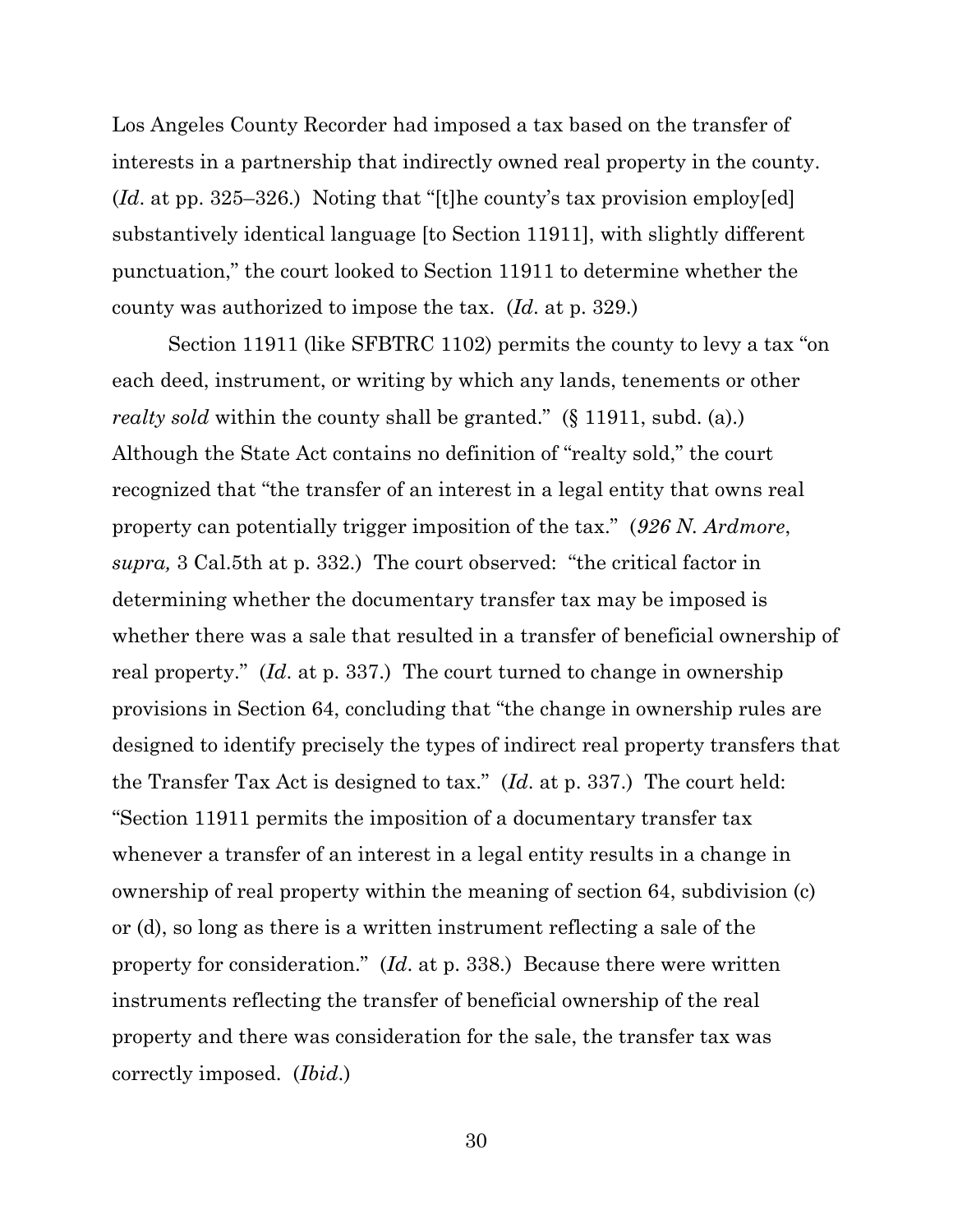Our Supreme Court thus held that "realty sold" in Section 11911 includes transfers that effect a change in ownership of an entity within the meaning of Section 64, subdivisions (c) and (d), which can reach property owned (directly or indirectly) by those entities. Simply put, what triggers reassessment under Section 64, subdivision (c) or (d), triggers a transfer tax under Section 11911. (*926 N. Ardmore, supra*, 3 Cal.5th at p. 338.)<sup>10</sup>

Here, CIM Urban Partners, L.P. (#3) experienced a change in ownership, and CIM Urban Partners, L.P. (#3) was the parent and 100 percent owner of the title-holding entities, appellants CIM Urban REIT 211 Main St (SF), L.P. (#1) and CIM Urban REIT Properties II, L.P. (#2). If "realty sold" in SFBTRC 1102 has the same meaning as "realty sold" in Section 11911, the Merger was a taxable transaction under the Ordinance.

But therein lies the rub. Is, in fact, "realty sold" in SFBTRC 1102 the same as "realty sold" in Section 11911? <sup>11</sup> San Francisco says yes, since SFBTRC 1114 defines "realty sold" in terms of Section 64. Appellants say no, claiming there is language in SFBTRC 1114 that limits "realty sold" to property *directly* owned by the entity whose ownership interests were transferred, thus distinguishing Section 11911 and *926 N. Ardmore*.

<sup>&</sup>lt;sup>10</sup> More precisely, the transfer tax can apply to real property that the entity indirectly owns for which a reassessment would be triggered under Section 64, subdivision (c) or (d). There is no dispute in this case that a reassessment was triggered as to appellants' properties under Section 64, subdivision  $(c)(1)$ : the letter from appellants' parent company to SBE states as much. (See *Title Ins., supra,* 48 Cal.3d at pp. 91–92 [by obtaining control of parent company, acquirer obtained indirect control of subsidiary and effected a change in the ownership of the subsidiary's real property].)

<sup>11</sup> In *731 Market Street*, we evaluated the meaning of "realty sold" in SFBTRC 1102 by looking to Section 11911. (*731 Market Street, supra*, 50 Cal.App.5th at pp. 943–944.) The version of SFBTRC 1114 at issue there, however, did not include the language that we examine here.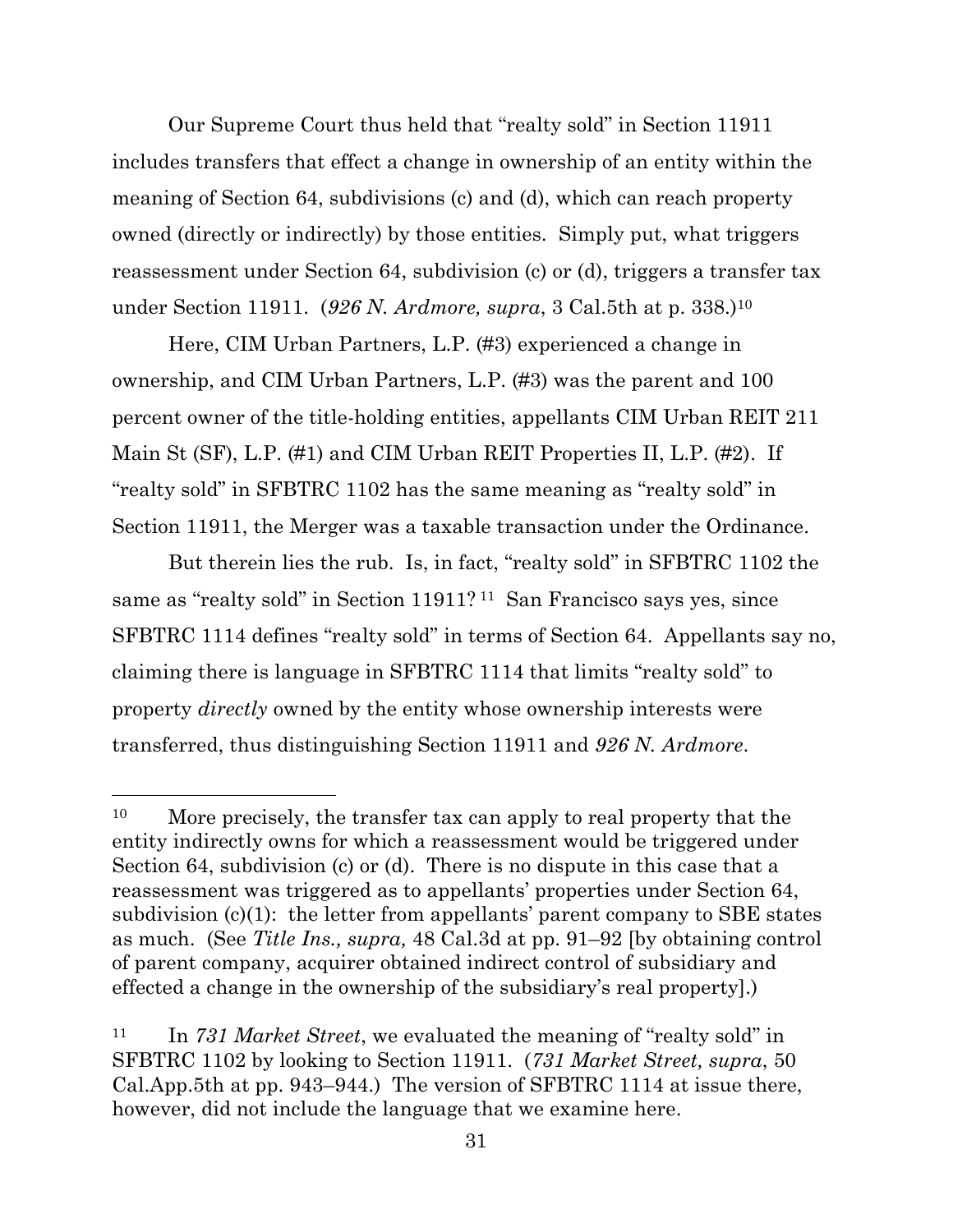Specifically, appellants note, SFBTRC 1114 does not say "realty sold" includes a change of ownership in an entity that would "be a change of ownership under California Revenue & Taxation Code § 64," but that it includes a change of ownership in an entity that would "be a change of ownership *of the entity's real property* under California Revenue & Taxation Code § 64." (Italics added.) Appellants believe those words— "of *the* entity's real property" (italics added)—were used to signal that the entity whose ownership is being changed must be the entity whose property is undergoing the ownership change – in other words, SFBTRC 1114 limits "realty sold," and thus the reach of SFBTRC 1102, to real property *directly* owned by the entity whose ownership interests were transferred. To evaluate appellants' argument, we turn to fundamental rules of statutory construction.

#### 2. Analysis of SFBTRC 1114

In construing the Ordinance, we apply the same rules of interpretation applicable to statutes. (*AudioVisual Services Group, Inc. v. Superior Court* (2015) 233 Cal.App.4th 481, 489.) We look first to the language of the provision, "construing the words in light of the Ordinance as a whole and its purpose." (*Id*. at p. 489; see *Title Ins., supra*, 48 Cal.3d at p. 91.) We do not extend tax provisions "beyond the clear import of the language used." (*731 Market Street, supra*, 50 Cal.App.5th at p. 944.) But we do look to give meaning to every word, phrase, and provision. (*Meyers v. The Retirement Fund of Federated City Employees* (2014) 223 Cal.App.4th 1201, 1206; *Nativi v. Deutsche Bank National Trust Company* (2014) 223 Cal.App.4th 261, 283–284.)

The plain meaning of the words in SFBTRC 1114—that "realty sold" means "any acquisition or transfer of ownership interest in a legal entity that would be a change of ownership of the entity's real property under [Section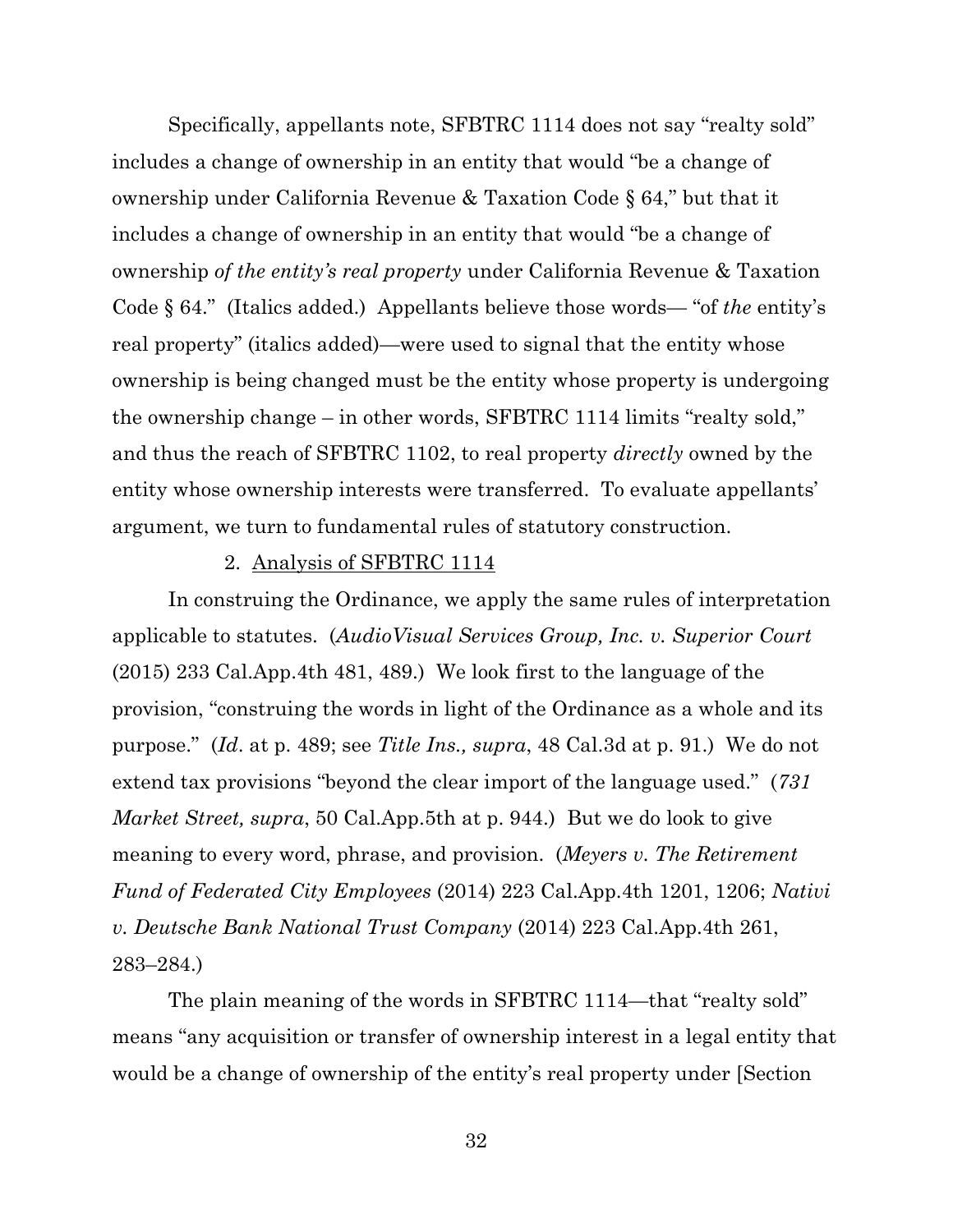64]"—is that SFBTRC 1102 is intended to be triggered whenever there is a transfer that triggers reassessment under Section 64. While appellants fixate on the words, "of the entity's real property," the operative phrase is actually "a change of ownership of the entity's real property *under [Section 64]*." (SFBTRC 1114, italics added.) Under Section 64, the real property to be reassessed is both the entity's real property held directly and the entity's real property held indirectly, such as property owned by a controlled subsidiary. (*Title Ins., supra*, 48 Cal.3d at pp. 91–92.) The words in SFBTRC 1114 therefore manifest an intent to impose transfer tax as to any property that would be reassessed pursuant to Section 64, whether the entity owns it directly or indirectly.

This construction is compelled not only by the words of SFBTRC 1114, but also by the purpose of the Ordinance and the function of SFBTRC 1102 and SFBTRC 1114. The Ordinance's goal is to collect transfer taxes, and the obvious aim of referring to Section 64 *at all* in SFBTRC 1114 was to avoid the evasion of transfer taxes by entities transferring ownership interests in lieu of transferring real property. There is no discernable reason to embrace only part of the reach of Section 64 (guarding against the evasion of transfer tax as to directly-held property), while leaving the gate wide open as to indirectly-held property. Such an interpretation would "elevate form over substance, and conflict with the purposes of the" Ordinance. (*926 N. Ardmore, supra*, 3 Cal.5th at p. 338.)

In light of the plain language of SFBTRC 1114, the function of that provision, and the purpose of the Ordinance overall, the definition of "realty sold" is clear and we need not resort to other sources to resolve ambiguity. (E.g., *Murphy v. Kenneth Cole Productions, Inc*. (2007) 40 Cal.4th 1094,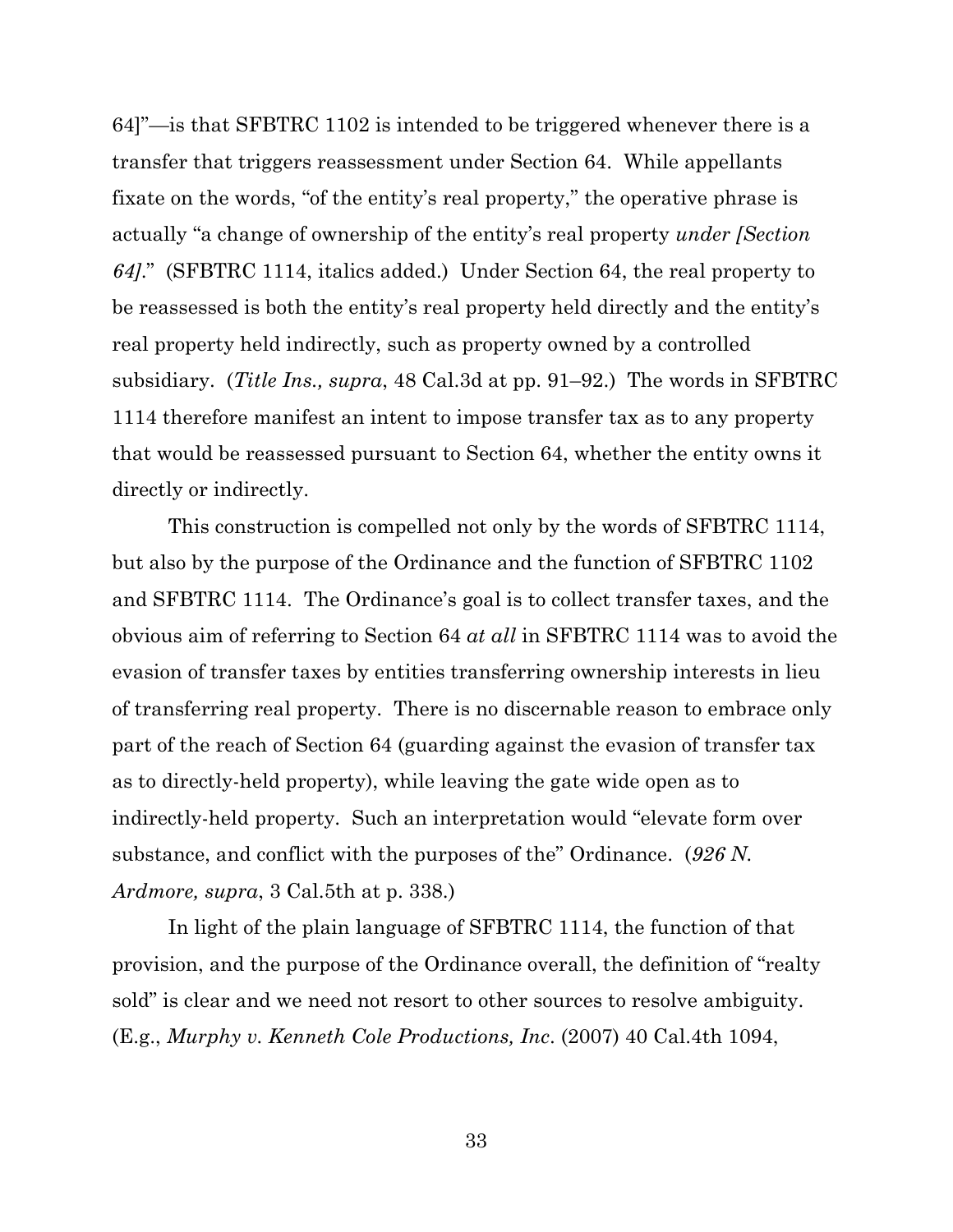1103.) We nonetheless consider the legislative history presented to us and find it confirms our conclusion.<sup>12</sup>

### *a. Relevant History of SFBTRC 1114 (Proposition N)*

The portion of SFBTRC 1114 at issue here—that " 'realty sold' includes any acquisition or transfer of ownership interests in a legal entity that would be a change of ownership of the entity's real property under [Section 64]" was added to SFBTRC 1114 in 2008, before the Merger, by Proposition N.

Proposition N asked voters whether the City should increase its transfer tax on sales of real estate worth more than \$5 million and reduce the tax on sales of residences with certain solar energy or seismic improvements. The Controller's Statement in the ballot materials apprised voters of the additional aspect of the proposition relevant here: "Finally, the ordinance clarifies that *acquisitions or transfers of ownership interests in a legal entity* are subject to the transfer tax." (Italics added.) The Controller explained that, "[b]ecause current law does not require owners to record a deed at the time of such transfers, no data are available to estimate the value of these transactions."

In this regard, the Proponent's Argument in Favor of Proposition N explained to voters that the proposition was intended to close "a serious loophole in our real estate transfer tax [that] is allowing multinational corporations to evade paying their fair share." The proponents further advised: "The multinational real estate interests use shell companies and tricky accounting to game our tax system, costing the City tens of millions of

 $12$  In February 2021, appellants sought judicial notice of the records of the Board and other 2016 materials relating to San Francisco's use of revenues generated by its transfer tax. In May 2021, respondents sought judicial notice of excerpts from the Voter Pamphlet for San Francisco's Proposition N. We deferred ruling on these requests until our consideration of the merits. We now grant the requests.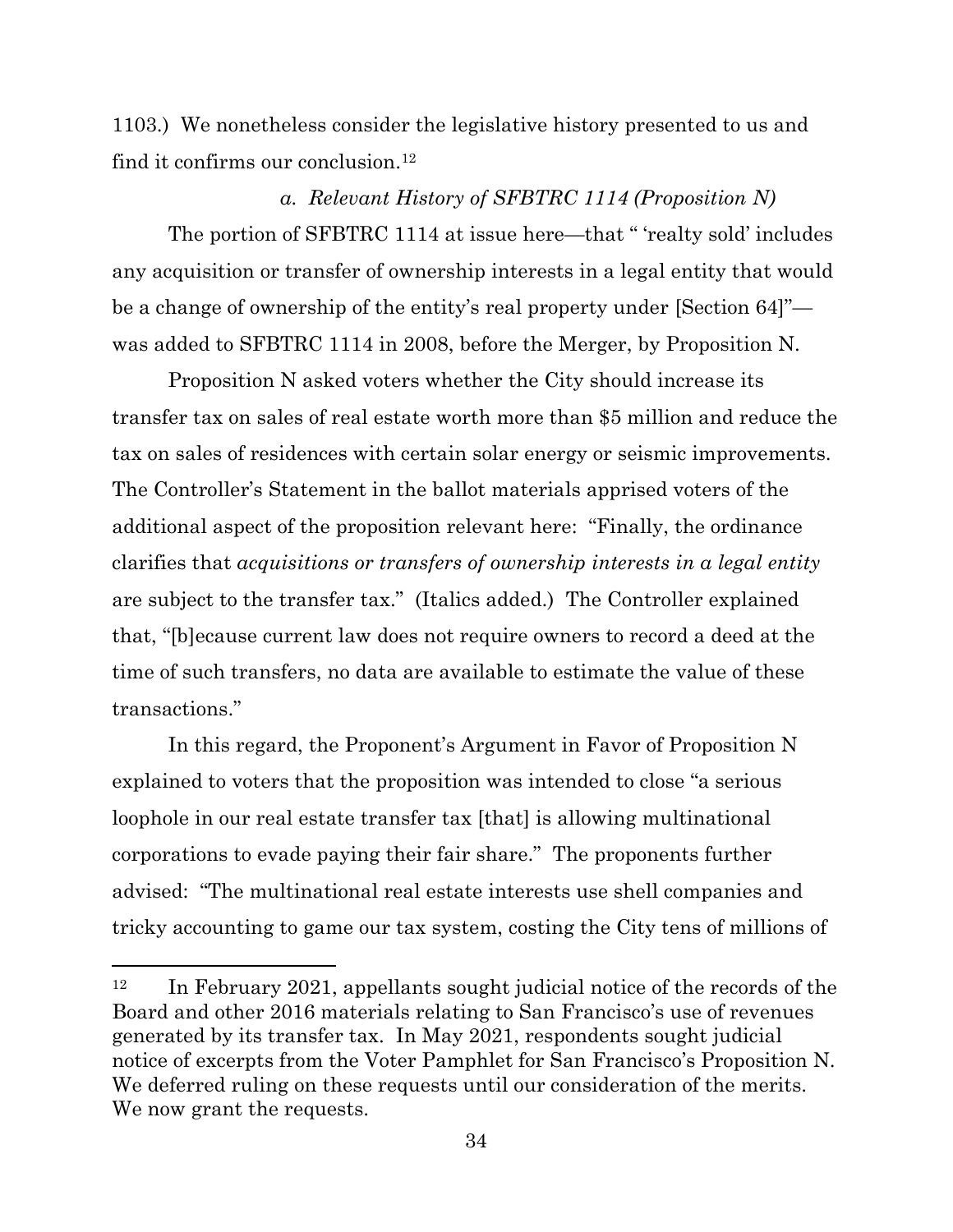dollars in lost revenue. Yes on N closes the loophole that allows them to shelter their transactions—creating a more equitable tax structure and saving essential services threatened by our massive deficit." In the Rebuttal to Opponent's Argument, the proponents reiterated: "Proposition N closes tax loopholes that are being exploited by multi-national real estate corporations at the cost of tens of millions of dollars that should rightfully be funding vital services for San Franciscans."

Neither these depictions of Proposition N, nor the paid arguments in favor of the proposition, made any distinction between direct and indirect ownership of the realty. The paid arguments stated: "Proposition N closes a real estate tax loophole abused by some of the biggest corporations in the world to avoid paying tens of millions of dollars to our city over the past five years." "For years, some have avoided paying the City tens of millions of dollars in taxes by transferring ownership of corporate entities rather than actually transferring titles to property. Prop N ends this practice by clarifying that *transfers of corporate entities owning property are subject to our local tax*." (Italics added.)

While appellants tell us that "[t]he owner of the shares of stock in a company is not the owner of the corporation's property" (*Rhode Island Hospital Trust Co. v. Doughton* (1926) 270 U.S. 69, 81), and a corporate parent does not "own" the assets of its subsidiary (*Dole Food Co. v. Patrickson* (2003) 538 U.S. 468, 474–475), it is not these finer points of law that were presented to the voters or ostensibly in the minds of the drafters. To the contrary, it was the avowed intent to "close[] a real estate tax loophole" created by these legal niceties, which had allowed corporate entities to shield themselves from transfer taxes by "transferring ownership of corporate entities rather than actually transferring titles to property." This sentiment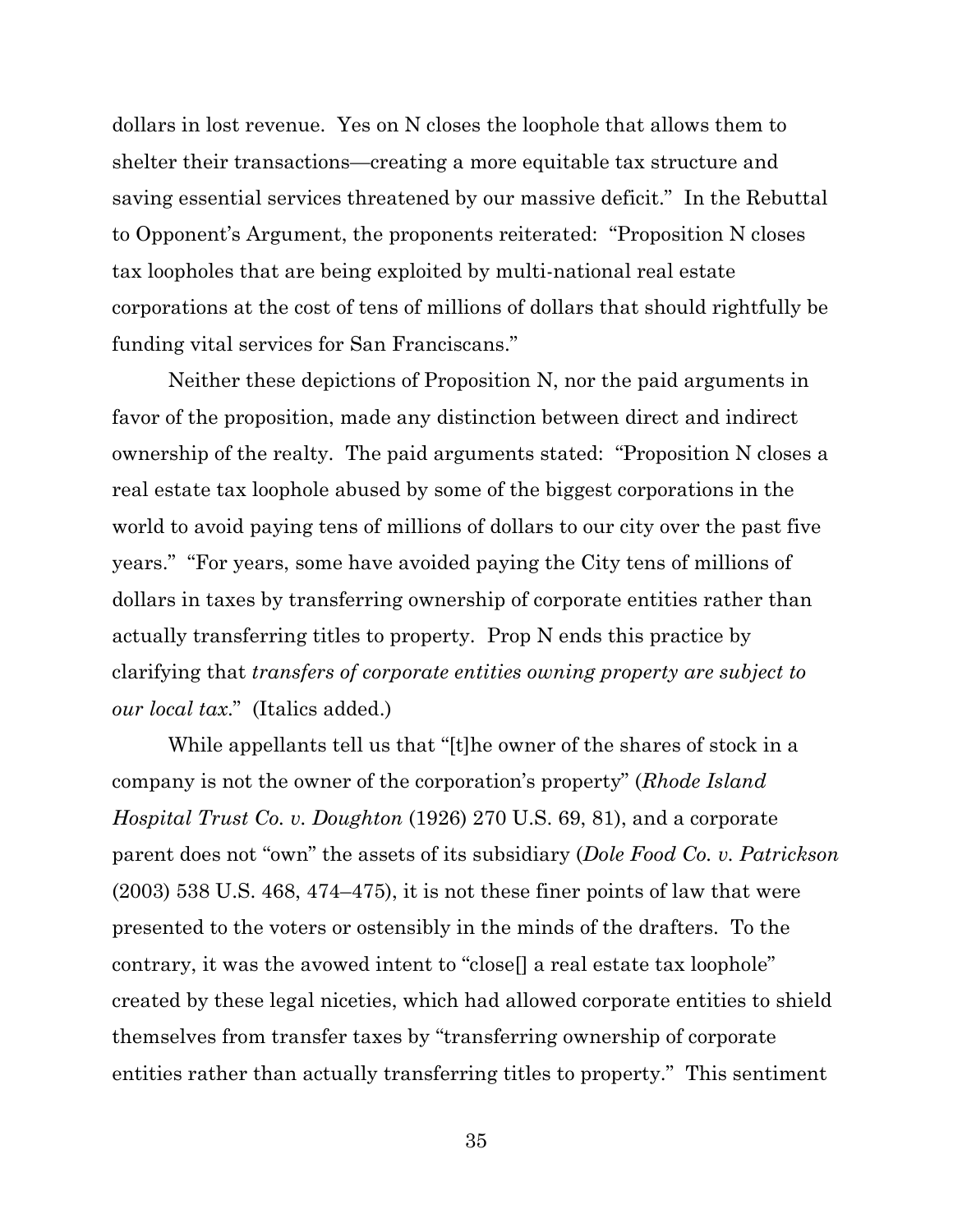is compatible with a transfer tax that would reach properties indirectly owned by those entities, as opposed to one that would not.

### *b*. *Proposition W*

In 2016—after the Merger—Proposition W amended the Ordinance by, among other things, changing the rate of the transfer tax and, as relevant here, clarifying the language in SFBTRC 1114.

As to SFBTRC 1114, Proposition W amended the definition of "realty sold" as follows (with unchanged text in plain font, deletions in strikethrough, and additions bolded): " 'realty sold' includes any acquisition or transfer of ownership interests in a legal entity that would be a change of ownership of the entity's real property under California Revenue & **and** Taxation Code § **Section** 64. **In such cases, there shall be deemed to have been an instrument executed whereby there was conveyed for fair market value, all real property that experienced a change of ownership under California Revenue and Taxation Code Section 64**."

Appellants contend Proposition W was meant to *extend* transfer tax liability to transfers of ownership in an entity indirectly holding realty by deleting the phrase "the entity's" from SFBTRC 1114's definition of "realty sold." Ergo, they argue, SFBTRC 1114 at the time of the Merger did not reach indirectly-owned property.

In our view, the opposite is true. Proposition W confirms that SFBTRC 1114, at the time of the Merger, *did* apply to indirectly-owned property as well as directly-owned property, and the idea was to make sure there was no foothold for arguments such as the ones appellants make here.

In the first place, the ballot materials touted Proposition W not for changing the reach of the transfer tax, but for increasing the *rate* of the transfer tax. The voters pamphlet explained: "Proposition W would increase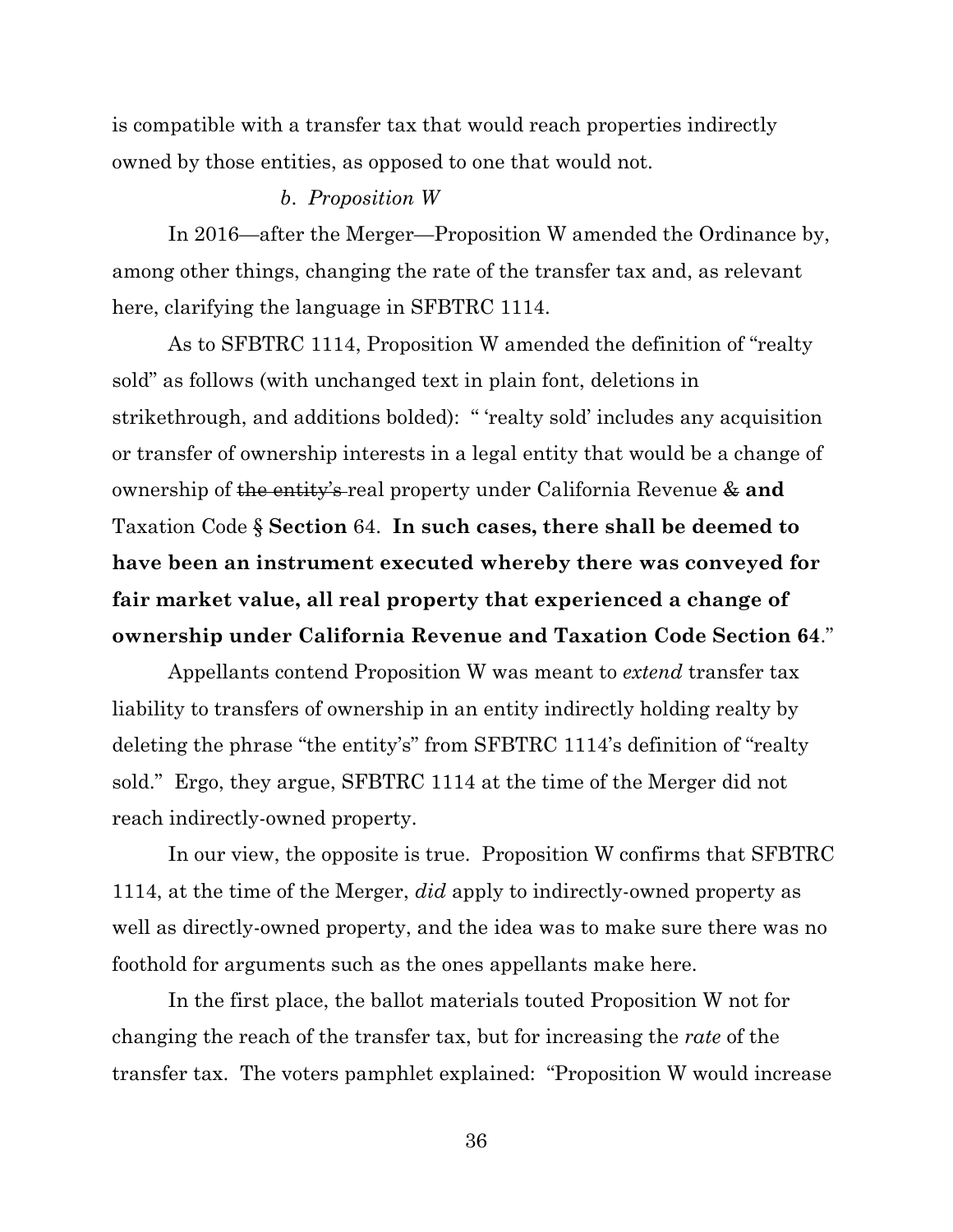the transfer tax rate for real estate with a sale price of more than \$5 million." According to the Proponent's Argument in support of the ballot measure: "Prop W is very simple: we're asking those who are doing very well to pay *just a little more* when they sell luxury properties they own to help improve vital city services and create more opportunity." (Italics added.) The debate in the ballot pamphlet pertained exclusively to the transfer tax rate increase.

Furthermore, neither the official description of Proposition W, the Controller's Statement, the Proponent's Statement, the Opponent's Statement, nor any of the arguments for or against the measure stated that Proposition W would expand the scope of corporate transactions subject to transfer tax, or that the transfer tax would be changed to apply to indirectly-owned property rather than just directly-owned property. Tellingly, the Controller's Statement did not mention any increase in revenue that would have resulted from such an expansion of the transfer tax.

Moreover, the ballot materials that did set forth the changes in SFBTRC 1114 stated that the purpose of the amendment was "to *clarify* the application of the Real Property Transfer Tax to transfers of ownership interests in legal entities," not to break new ground as to the reach of San Francisco's tax laws. (Italics added and bolding omitted.) The plain inference is that the intent to reach indirectly-owned property, embraced clearly in the amendment, was what Proposition N was meant to do all along; the redaction of "the entity's" from "the entity's real property" merely confirmed that SFBTRC 1114, even at the time of the Merger, applied to indirectly-owned property of entities whose ownership had changed. 13

<sup>13</sup> Because Proposition W's ballot materials explicitly stated that it was clarifying existing law rather than changing it, the cases appellants cite are inapposite. (*City of Irvine v. Southern California Assn. of Governments* (2009) 175 Cal.App.4th 506, 522 [presumption that the legislature was intending to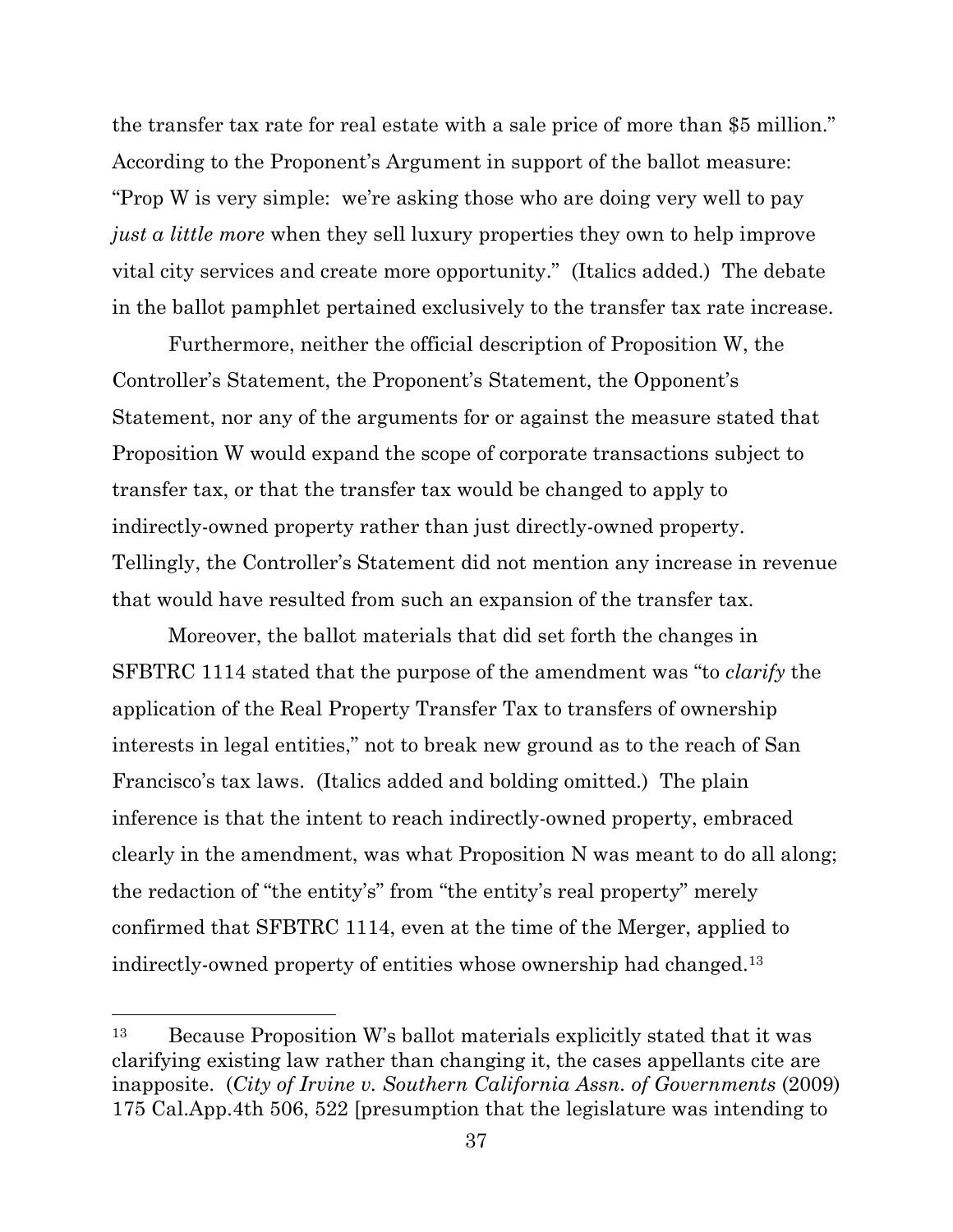In light of the plain language of SFBTRC 1114, the purpose of that provision and the Ordinance overall, and the ballot material submitted to the voters, the Ordinance applied to realty indirectly owned by entities experiencing a change in ownership. Accordingly, based on the parties' stipulated facts and as a matter of law, SFBTRC 1102 applied to the Merger and appellants' property. The court did not err in dismissing appellants' third cause of action.

## D. SFBTRC 1108: Termination of Partnership

Under SFBTRC 1108(b) at the time of the Merger, the transfer tax was triggered as to realty "held by" a partnership upon the partnership's termination. SFBTRC 1108(b) provided: "If there is a *termination of any partnership* or other entity treated as a partnership for federal income tax purposes within the meaning of Section 708 of the Internal Revenue Code of 1986, as amended, for purposes of this Article, such partnership or other entity shall be treated as having executed an instrument whereby there was conveyed, for fair market value, *all realty held by such partnership* or other entity at the time of such termination." (Italics added.)

In their first cause of action, appellants alleged they were not liable under SFBTRC 1108 because, although they are (limited) partnerships, they did not undergo a partnership termination. The trial court found the Ordinance applied nonetheless, because the Merger terminated appellants' parent—partnership CIM Urban Partners, L.P. (#3)—and appellants' property was "realty held" (indirectly) by CIM Urban Partners, L.P. (#3).

change a statute by creating a new right, or withdrawing an existing one, where it deletes a provision from a statute]; *Hoschler v. Sacramento City Unified School Dist*. (2007) 149 Cal.App.4th 258, 269 [omission of a provision indicates a change of legislative intention].)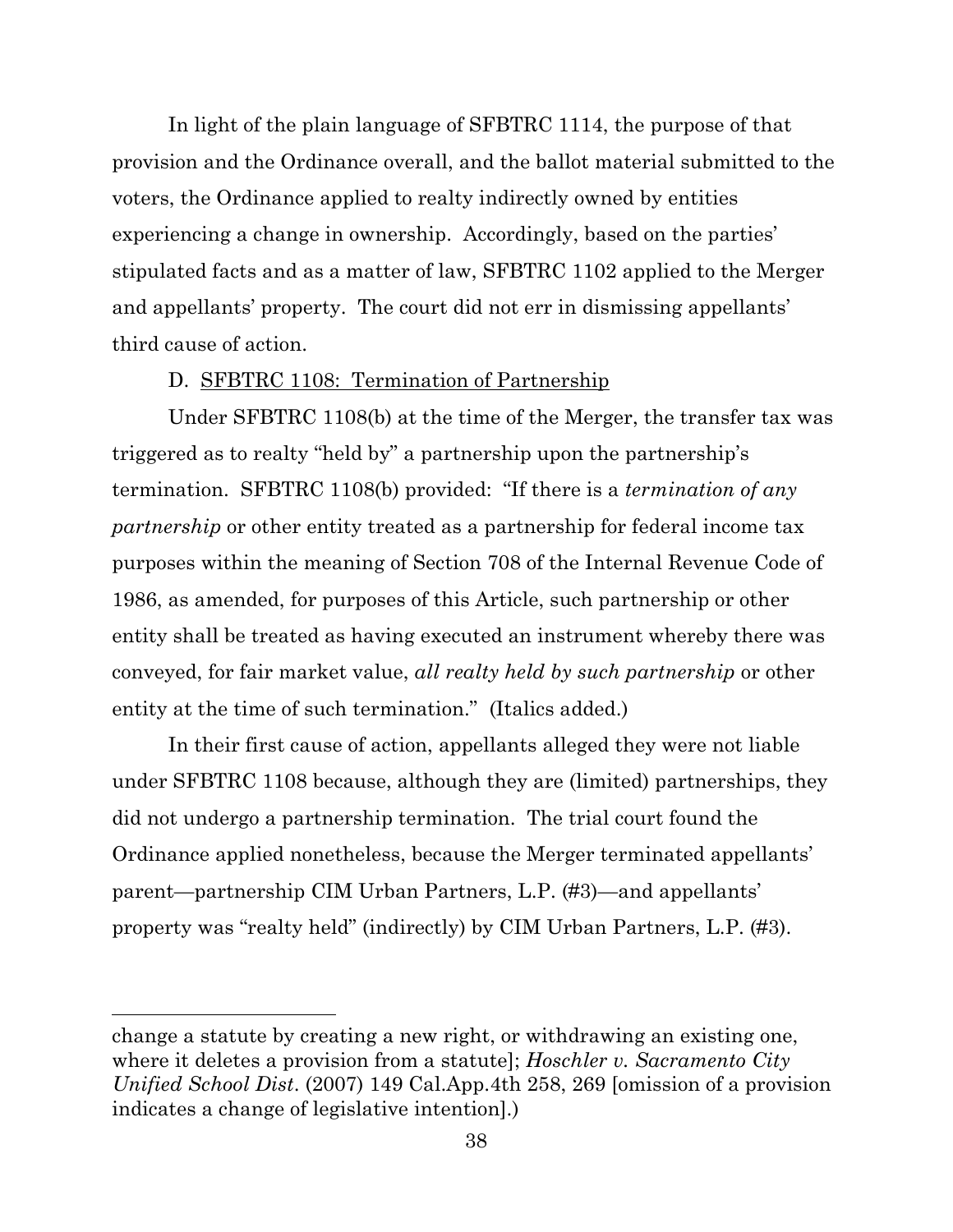Appellants contend the court erred. Echoing their arguments that SFBTRC 1102 applies only to property directly owned by an entity experiencing an ownership change, appellants assert that SFBTRC 1108(b) applies only to realty directly held by the partnership experiencing a termination. Thus, they argue, although CIM Urban Partners, L.P. (#3) was terminated and it owned the interests in appellants, it did not own appellants' property (Corp. Code, § 16203), so appellants' property was not "realty held" by CIM Urban Partners, L.P. (#3).

We disagree. Given the purpose of the Ordinance as described *ante*, "realty held" in SFBTRC 1108(b) should be construed to apply to the indirect property holdings of terminated partnerships. Limiting the transfer tax to direct holdings of terminated partnerships would permit entities to avoid the transfer tax by holding real property through more complicated corporate structures.

Appellants observe that SFBTRC 1108(b) refers to "realty held by a partnership" rather than "realty held *directly or indirectly* by such partnership," claiming this is significant because the phrase "directly or indirectly" does appear in reference to direct and indirect ownership interests in subdivision *(d)* of SFBTRC 1108. (Citing, e.g., *Craven v. Crout* (1985) 163 Cal.App.3d 779, 783 ["omission of [a] word or phrase from a similar statute on the same subject generally shows a different legislative intent"].) But SFBTRC 1108(d) pertained to a different subject. It did not use the phrase "directly or indirectly" in describing the way realty is held by the partnership, but in stating an exclusion to transfer tax liability when the proportional ownership interest of the transferor and transferee "directly or indirectly, remains exactly the same before and after the transfer." Because SFBTRC 1108(d) addresses a different subject, its wording sheds no light on the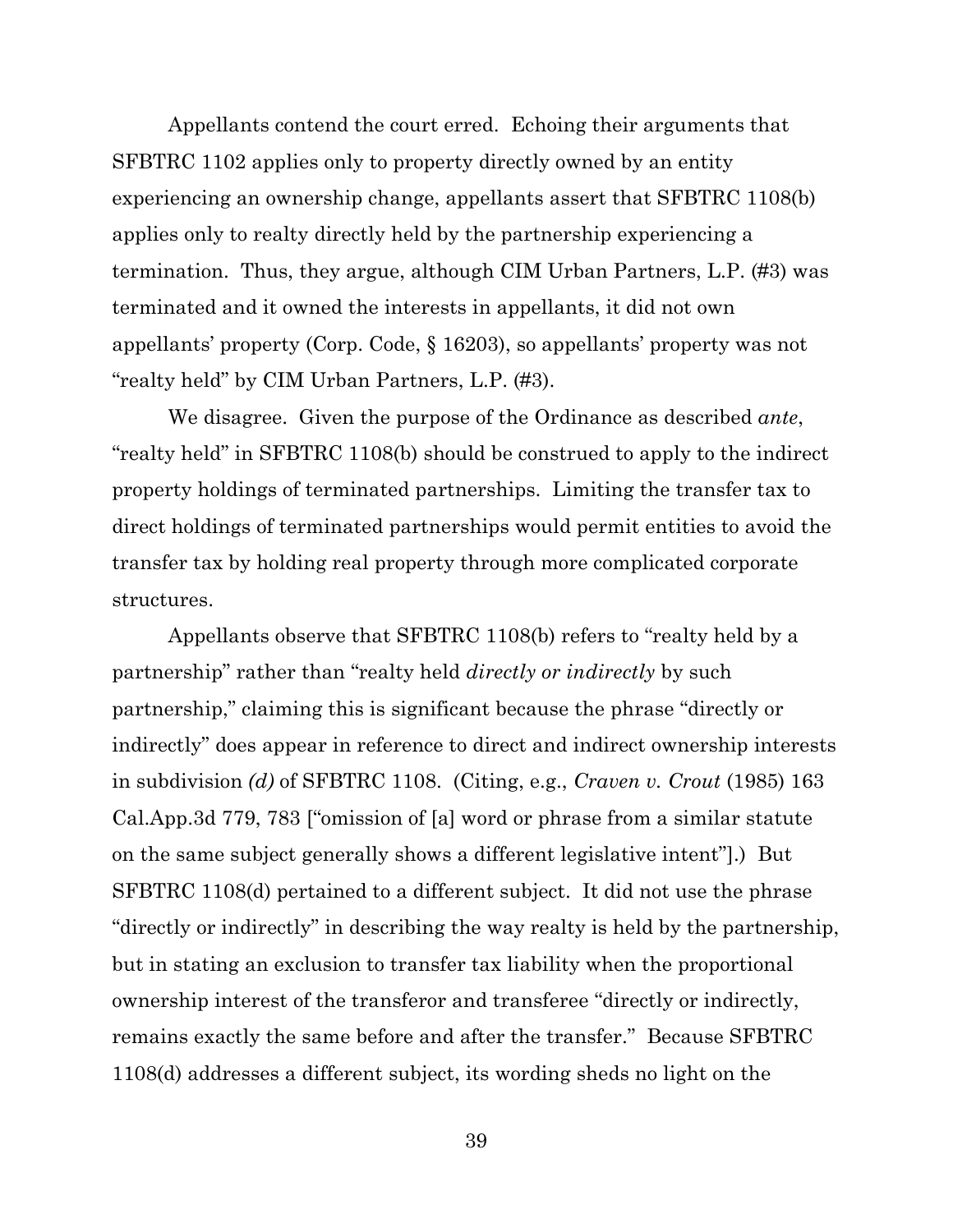wording of SFBTRC 1108(b). The trial court did not err as to appellants' first cause of action.

## E. Proper Taxpayer

SFBTRC 1103 provides: "Any tax imposed pursuant to [SFBTRC 1102] shall be paid by any person who makes, signs or issues any document or instrument subject to the tax, or for whose use or benefit the same is made, signed or issued."

In the summary judgment proceedings, appellants argued that San Francisco had taxed the wrong entities under SFBTRC 1103, because appellants were not party to or beneficiaries of the Merger agreement. The trial court rejected the argument, finding that the tax was imposed on the merger agreement rather than on appellants, and San Francisco asserted that it was CIM Group, not San Francisco, that had decided who would write the check for the tax. Appellants contend this was error.

## 1. Appellants are Precluded from Relief Under SFBTRC 1103

Back in March 2017, San Francisco had addressed its delinquency notices to each appellant "c/o CIM Group," and in April 2017 named all the entities as defendants in its collection action. Although appellants and the other defendants demurred to the collection complaint, the record does not show they cited SFBTRC 1103 as a reason they could not be liable. After the demurrer was overruled, appellants were the ones who paid the tax, which led to the stipulated dismissal of San Francisco's collection action. Because appellants induced the dismissal of San Francisco's action without disclosing they would later seek a refund due to SFBTRC 1103, we question how equitable it would be for appellants to obtain a refund on that ground. <sup>14</sup>

<sup>14</sup> San Francisco emphasizes that it addressed the deficiency notices to "CIM Group" and it was CIM Group that decided which of its entities would pay the tax; therefore, appellants should not be able to get out of it now.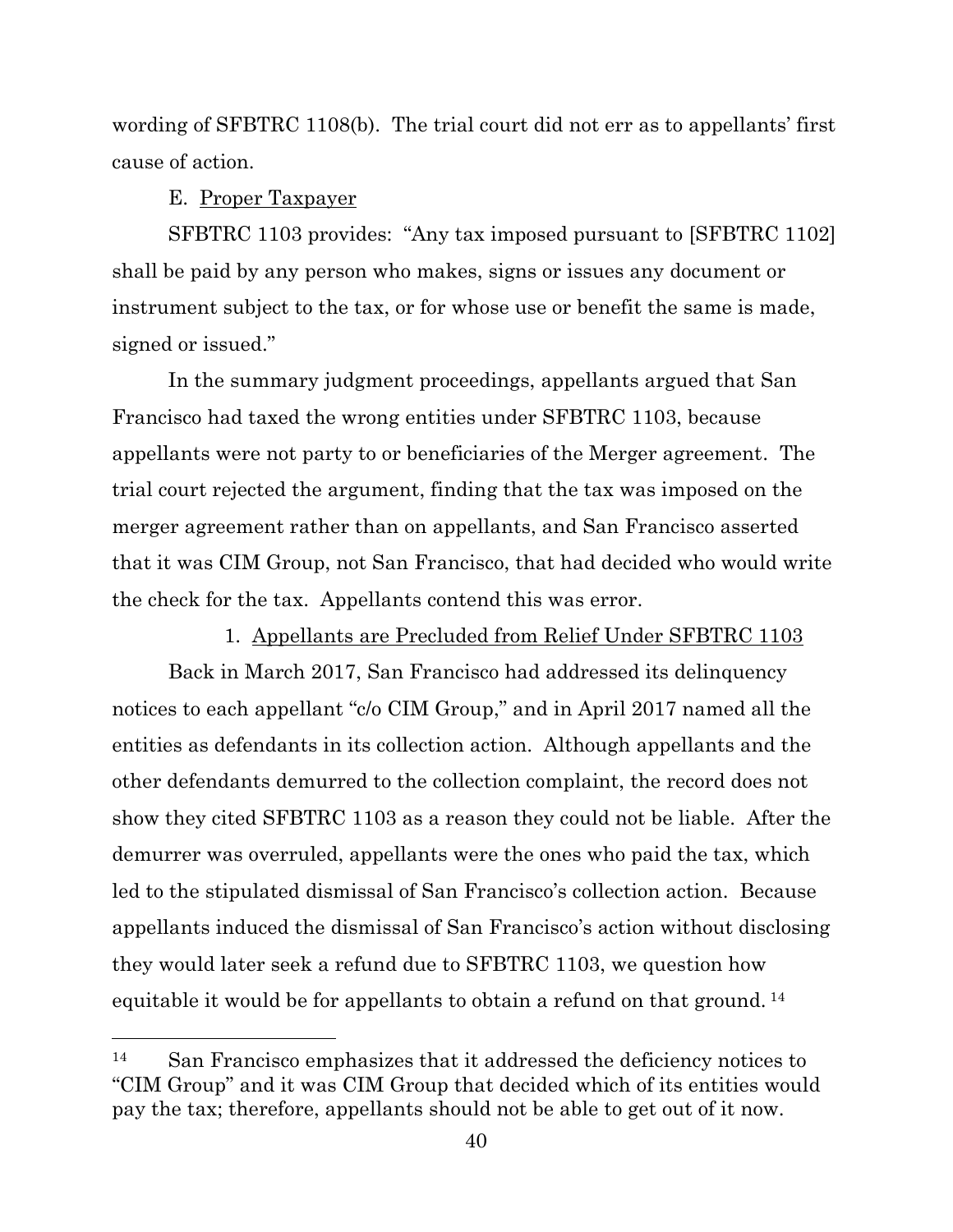In addition, appellants failed to exhaust their administrative remedies in regard to SFBTRC 1103. In a tax refund claim, the taxpayer must state "the grounds upon which the claim is founded, with specificity sufficient to enable [the Tax Collector and] other responsible City officials to understand and evaluate the claim." (SFBTRC 6.15-1(b)(3); see Govt. Code, § 910.) Appellants do not point to any part of their refund claims—which amassed well over 300 pages—in which they contended they were entitled to a refund due to SFBTRC 1103. Although appellants asserted they were "[n]ot the [a]ppropriate [a]ssessee," that was in the context of claiming they were not an assessee under SFBTRC 1114 because "[n]o interests in [appellants] changed hands;" it is an entirely different thing to claim they were not the appropriate payor under SFBTRC 1103 because the merger agreement was not for their use or benefit. As such, appellants failed to put San Francisco on notice of any purported violation of SFBTRC 1103. And because the SFBTRC 1103 argument was not made expressly, and was not intertwined with or implicit in its arguments regarding other provisions of the SFBTRC, appellants are precluded from asserting the claim in this refund action. (*Williams & Fickett v. County of Fresno* (2017) 2 Cal.5th 1258, 1264–1265 [taxpayer claiming

Appellants counter there was no evidence to support the conclusion that CIM Group decided appellants would pay, urging that " 'CIM Group' is not a legal entity, but a term coined by San Francisco in demanding payment of the transfer taxes." Appellants misstate the evidence in regard to the genesis of "CIM Group." In his statement to the SBE, the Chief Financial Officer of CIM Urban Partners, L.P. had identified the relevant party with an address "c/o CIM Group" and named the contact person for "CIM Group" with an email address having a domain name of "cimgroup.com." At any rate, whether or not appellants paid due to a CIM Group decision (or simply because their names were on the deficiency notices), the point is that they did so without claiming they were outside the scope of SFBTRC 1103.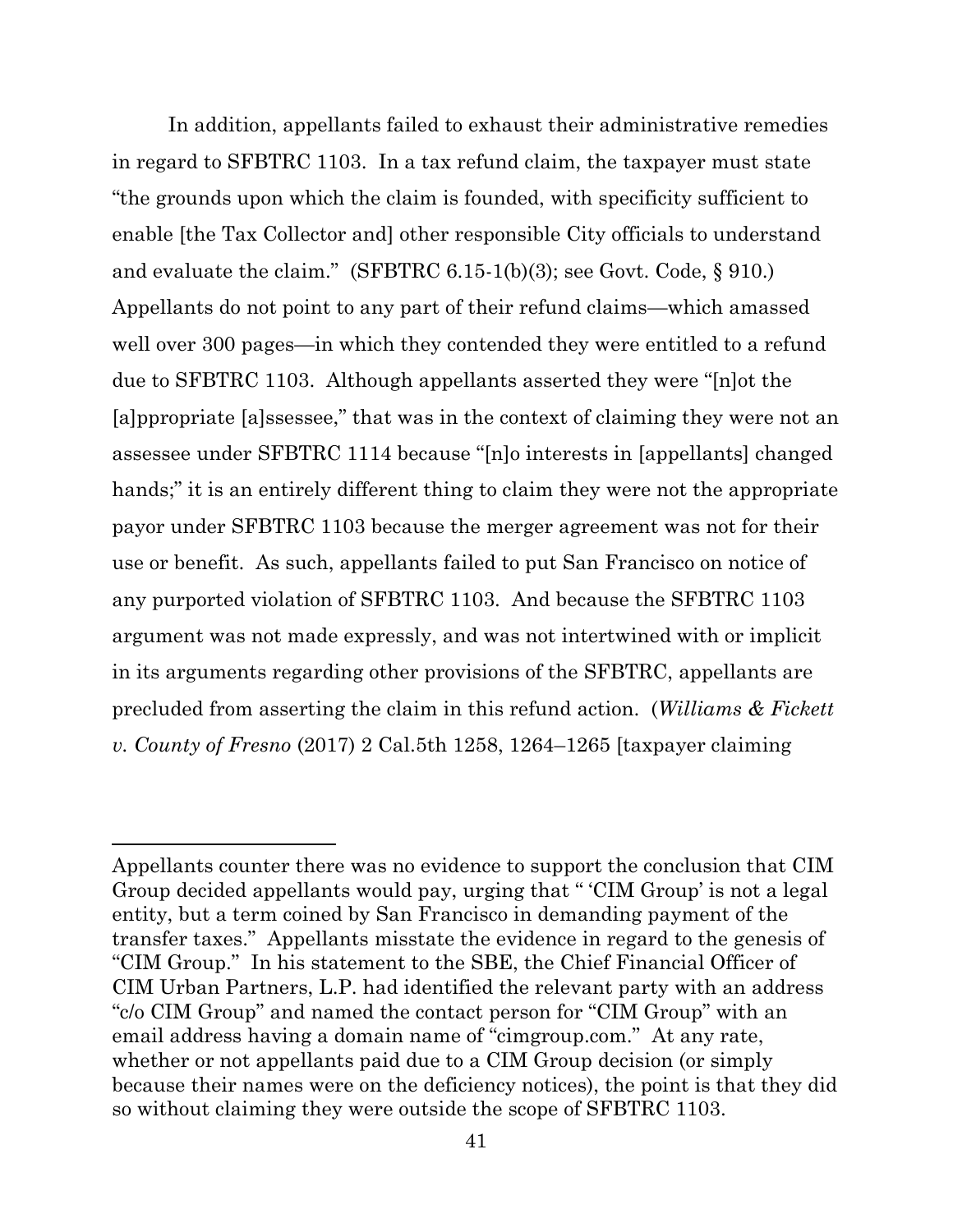nonownership of assessed property was required to exhaust administrative remedies in assessment appeals process as prerequisite to refund action].)

Moreover, appellants did not assert a cause of action based on SFBTRC 1103 in their refund action. In fact, they did not mention SFBTRC 1103 at all in their pleadings, including in the paragraphs describing their refund claims. Because the pleadings " 'set the boundaries of the issues to be resolved at summary judgment' " and dictate what facts are material (*Conroy v. Regents of University of California* (2009) 45 Cal.4th 1244, 1250), the SFBTRC 1103 issue was not properly before the trial court.

For these reasons, appellants cannot compel a tax refund based on SFBTRC 1103. To the extent their arguments in the summary judgment proceedings might nonetheless be germane to their liability under SFBTRC 1102, however, we proceed to the merits.

## 2. Merits

Appellants invoked SFBTRC 1103 in the context of the summary judgment cross-motions on their cause of action seeking a refund due to the inapplicability of SFBTRC 1102. To preclude summary adjudication in favor of San Francisco, appellants had to present evidence demonstrating a triable issue of material fact (or show that San Francisco was not entitled to judgment under the law); to obtain summary adjudication of their own, appellants had to demonstrate there was no issue of material fact and they were entitled to judgment as a matter of law. (Code Civ. Proc., § 437c.) They did neither.

SFBTRC 1103 makes liable for the transfer tax "any person . . . for whose use or benefit the [merger agreement] is made, signed or issued." Appellants offered no evidence as to whether they were to "use" and "benefit" in the merger agreement, except a provision in the agreement that read: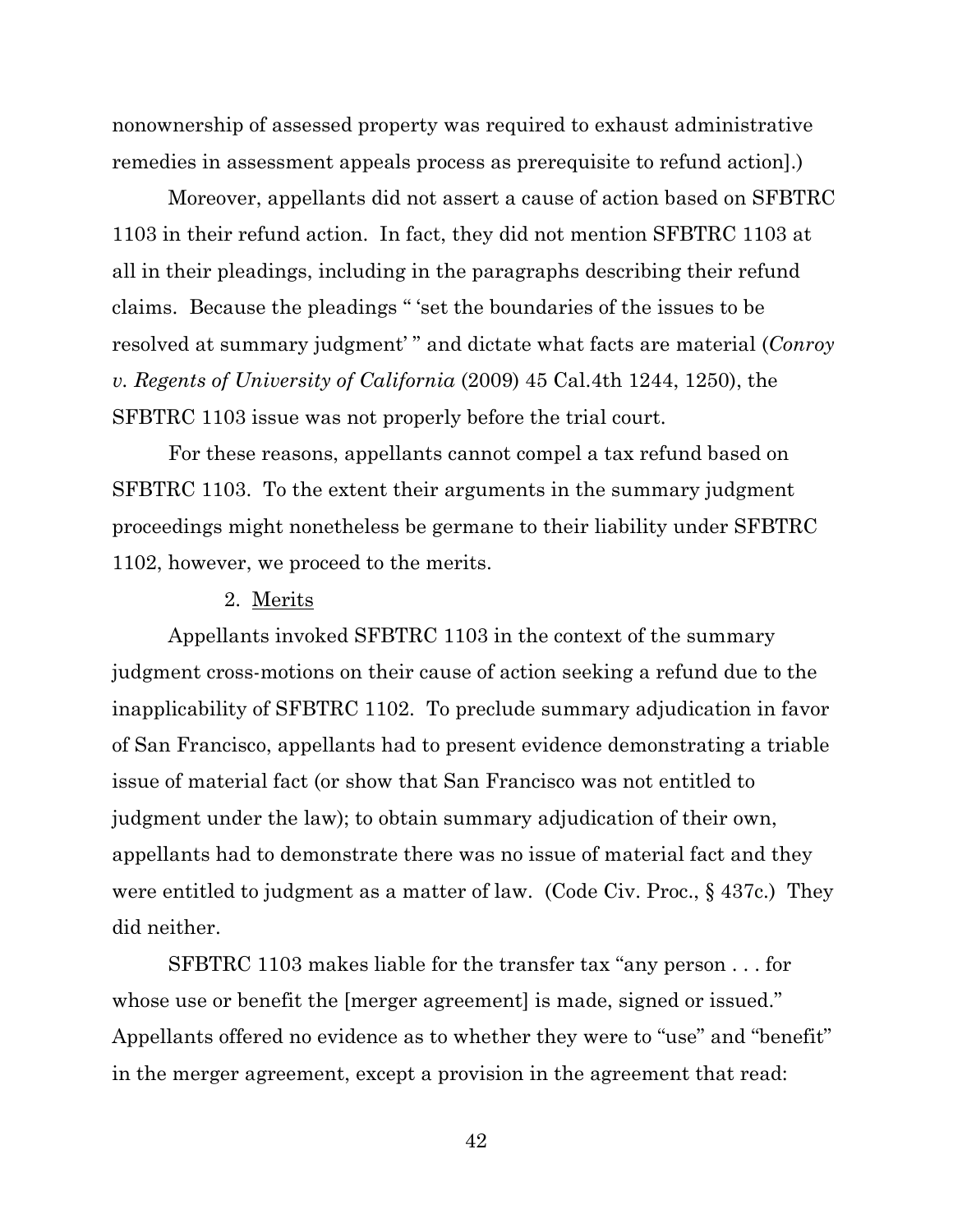"Nothing in this Agreement, express or implied, is intended, or shall be deemed, to confer on a person other than the Parties hereto or their respective successors and permitted assigns any rights, remedies, obligations or liabilities under or by reason of this Agreement."

Appellants failed to offer any independent evidence that they were not the parties' "respective successors and permitted assigns," and therefore failed to demonstrate that the provision applied to them. Moreover, the provision does not address the query posed by SFBTRC 1103, because SFBTRC 1103 does not turn on whether the triggering document "confer[s] . . . rights, remedies, obligations or liabilities" on a non-signatory. In keeping with the purposes of the Ordinance, SFBTRC 1103 more broadly targets any person or entity for whose *use* or *benefit* the merger agreement was made. By pointing narrowly to the single clause in the merger agreement, appellants failed to present evidence as to a *material* fact and failed to present any argument demonstrating that, as a matter of law, they were not liable due to SFBTRC 1103.

## III. DISPOSITION

The judgment is affirmed.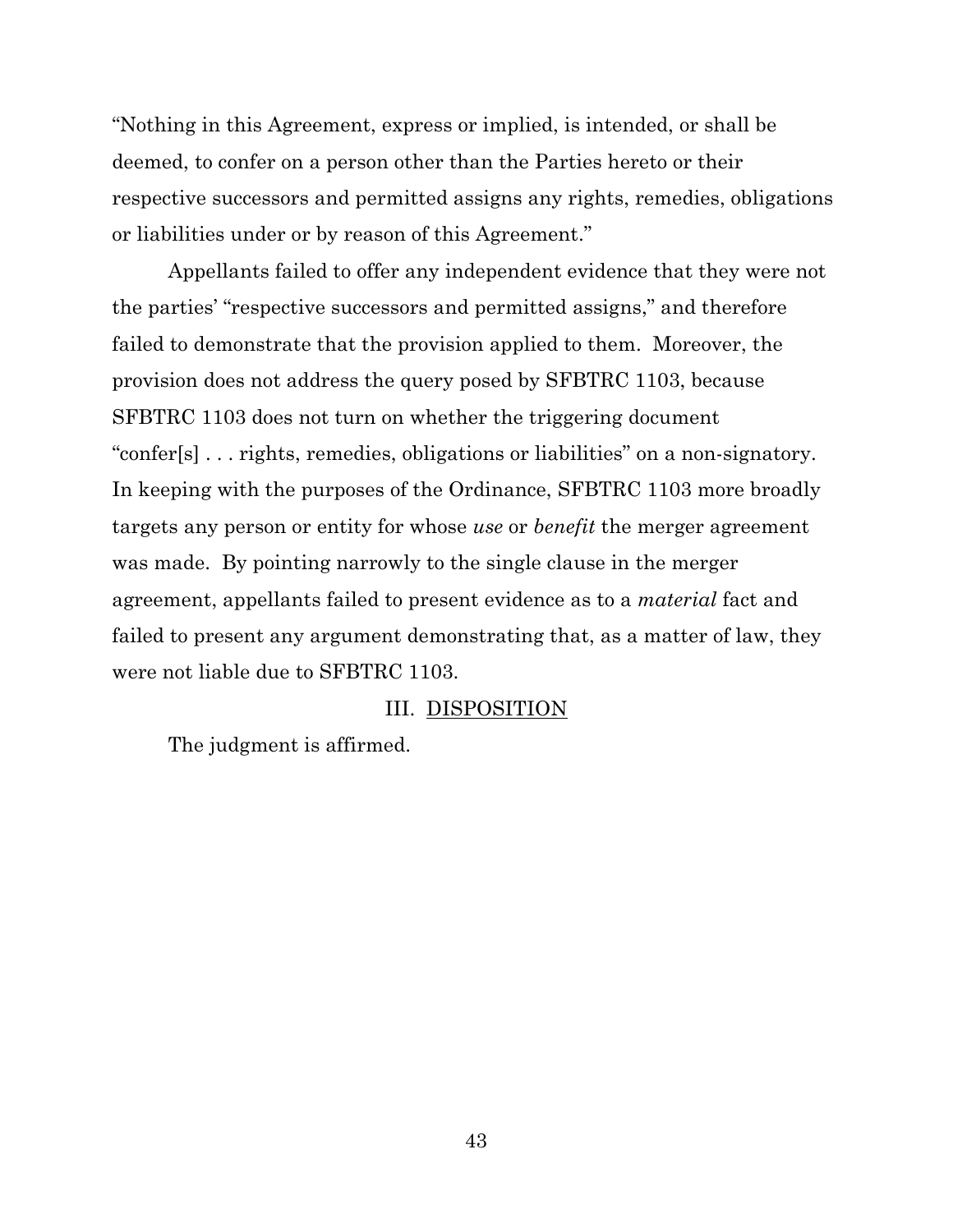NEEDHAM, J.

We concur.

SIMONS, Acting P. J.

BURNS, J.

*CIM Urban Reit 211 Main Street (SF) v. City & County of San Francisco/*A161244